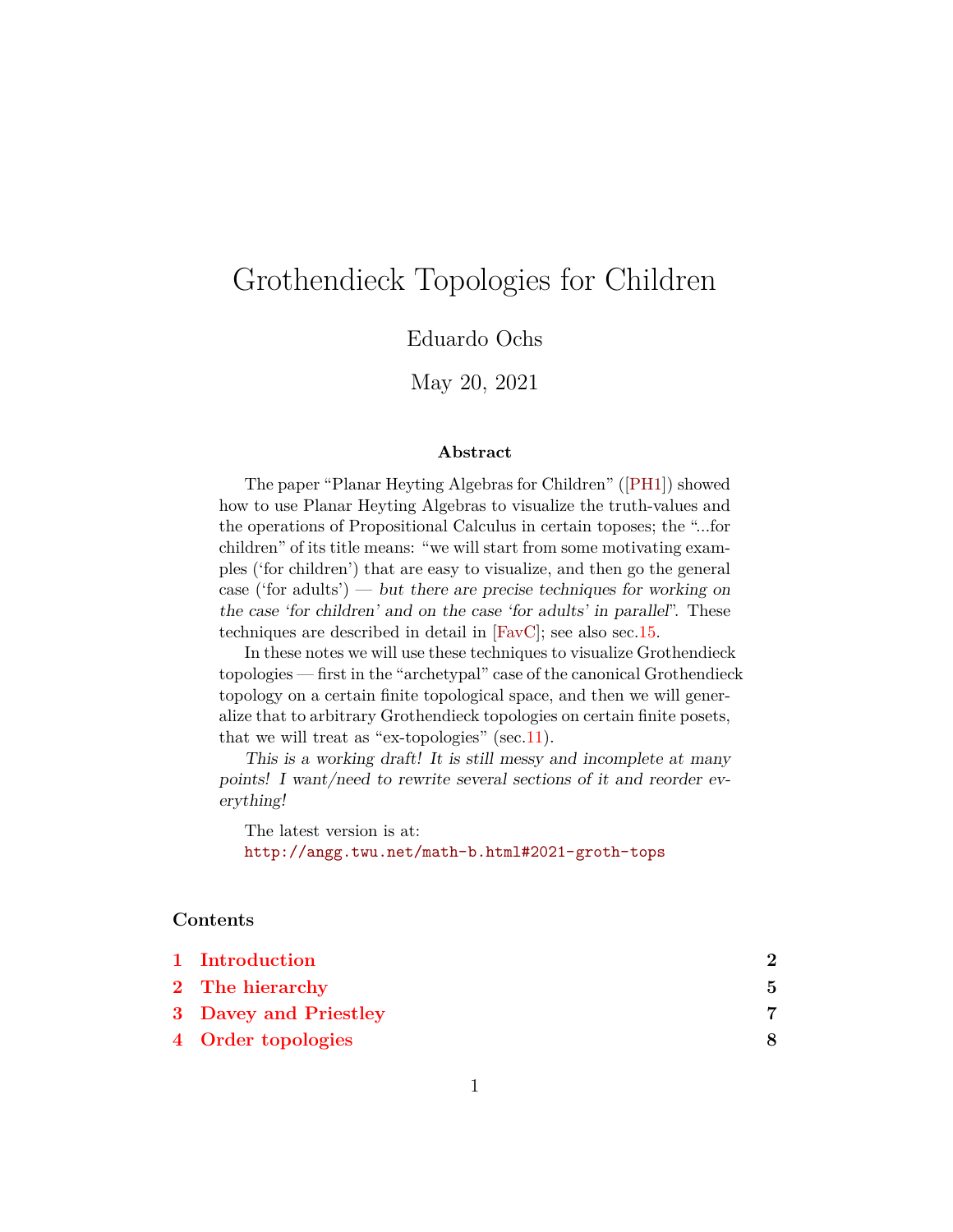|   | 5 Down-sets, up-sets, and filters                                                 | 10 |
|---|-----------------------------------------------------------------------------------|----|
| 6 | An example                                                                        | 12 |
|   | 7 Defining Grothendieck topologies                                                | 16 |
|   | 8 The properties hasmax <sub>1</sub> , stab <sub>1</sub> , and trans <sub>1</sub> | 18 |
|   | 9 Drawing the properties                                                          | 22 |
|   | 10 Other Grothendieck topologies                                                  | 26 |
|   | 11 Ex-Lion Tamer                                                                  | 29 |
|   |                                                                                   | 30 |
|   | 12 Sieves as truth-values                                                         | 32 |
|   | 13 The union as a modality                                                        | 33 |
|   | 14 Nuclei, congruences, and sub-HAs                                               | 34 |
|   | 15 Extracting meaning from pictures                                               | 41 |
|   | 16 Lawvere-Tierney topologies                                                     | 42 |
|   | <b>17 Etc</b>                                                                     | 44 |

## <span id="page-1-0"></span>**1 Introduction**

One of the key ideas for understanding sheaves is Grothendieck topologies. They are defined by a long zig-zag of steps in which the 'zig's are like "take this familiar construction", the 'zag's are like "here is the right generalization of the previous step", and the reasons for these choices of generalizations only become clear many steps afterwards — when we define sheaves in several different ways. We will use some of the conventions in [\[FavC\]](#page-43-1) to compare these different definitions of sheaves — mainly these three conventions, from [\[FavC,](#page-43-1) sec.2]:

- $(CPSh)$  A particular case of a diagram D is drawn with the same shape as D.
- (CNSh) A translation of a diagram D to another notation is drawn with the same shape as  $D$ .
- (CFSh) The image by a functor of a diagram  $D$  is drawn with the same shape as D.

Here is one example of a shape that we will use often. Start with a topology  $\mathcal{O}(X)$ . The topos  $\mathbf{Set}^{\mathcal{O}(X)^{\bar{op}}}$  has objects  $\Omega$  and  $J_{\text{can}}$ , with an inclusion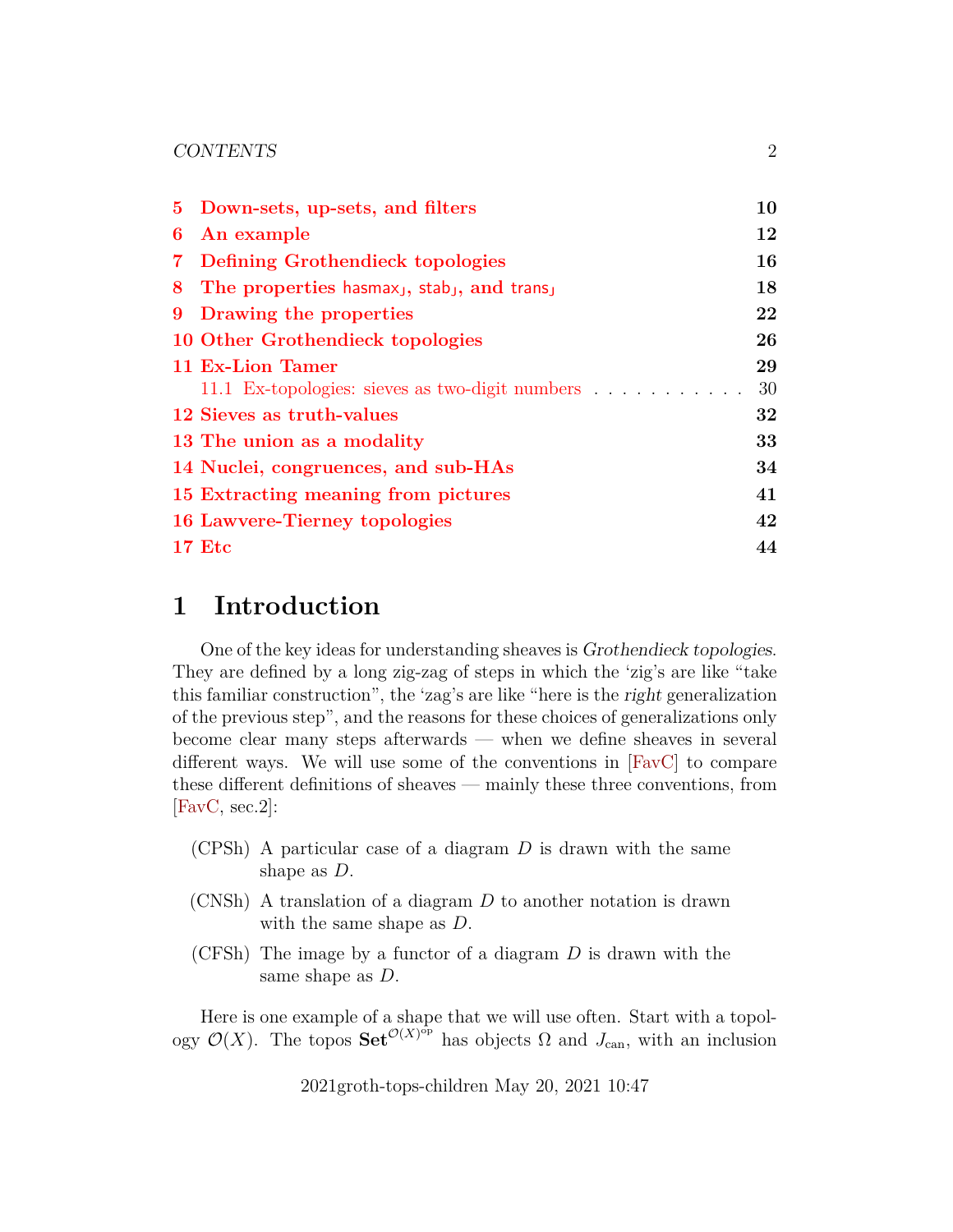$J_{\text{can}} \hookrightarrow \Omega$ . For each open set  $U \in \mathcal{O}(X)$  the set  $\Omega(U)$  is the set of "sieves on U", and the subset  $J_{\text{can}}(U) \subset \Omega(U)$  is the set of "covering sieves on U". The elements of the set  $J_{\text{can}}(U)$  are called "covering sieves (on U)", and denoted by letters like  $U$ ; each covering sieve is a set of open sets, i.e., of elements of  $\mathcal{O}(X)$ , and they are denoted by letters like V. We will draw all — or, more honestly, most of — this information as:

O(X) ∈V ∈ U ∈ Jcan(U) ⊂ Ω(U) our topology ∈ an open set <sup>∈</sup> a covering sieve <sup>∈</sup> all covering sieves on U ∈ all sieves on U 

In Section [11](#page-28-0) we will generalize this to:

$$
D
$$
\n
$$
v \in U
$$
\n
$$
\left(\begin{array}{ccc} \text{our ex-} \\ \text{topology} \end{array}\right)
$$
\n
$$
\left(\begin{array}{ccc} \text{our ex-} \\ \text{up over the image} \end{array}\right)
$$
\n
$$
\left(\begin{array}{ccc} \text{our ex-} \\ \text{up over the image} \end{array}\right)
$$
\n
$$
\left(\begin{array}{ccc} \text{our ex-} \\ \text{down over the image} \end{array}\right)
$$
\n
$$
\left(\begin{array}{ccc} \text{all} \\ \text{open} \\ \text{set} \end{array}\right) \in \left(\begin{array}{ccc} \text{all} \\ \text{J-covering} \\ \text{seves} \\ \text{on } u \end{array}\right) \in \left(\begin{array}{ccc} \text{all} \\ \text{seves} \\ \text{on } u \end{array}\right)
$$

We will also use this shape to compare our notational conventions with the ones in [\[LM92\]](#page-43-3) and [\[Lin14\]](#page-43-4), and to show our conventions for drawing particular cases.

Grothendieck Topologies are not only hard to define. They are also very hard to visualize, even when we start with finite topologies like the Planar Heyting Algebras of  $[PH1]$ , that ought to yield nice archetypal cases — in the sense of [\[IDARCT,](#page-43-5) section 16]; see also [\[Che04\]](#page-43-6). Let me sketch why.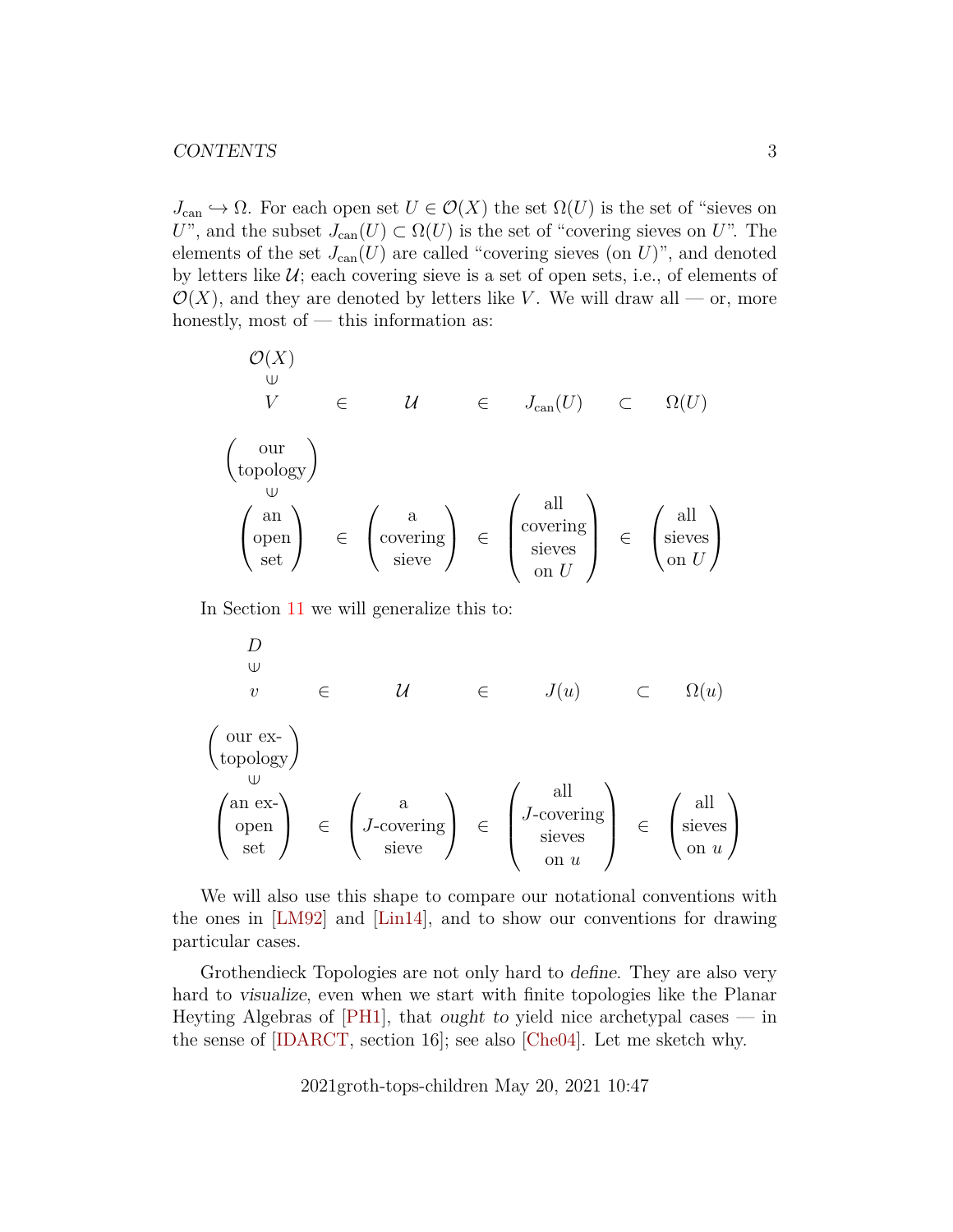Take a topological space  $(X, \mathcal{O}(X))$ . If we follow the ideas in [\[PH1\]](#page-43-0) this  $\mathcal{O}(X)$  will be a planar poset (I'll refrain from mentioning lattices at this point!), with the empty set  $\emptyset$  as its bottom element, and the X at its top. Choose an open set  $U \in \mathcal{O}(X)$ ;  $\mathcal{O}(U)$  will be a sub-poset of  $\mathcal{O}(X)$ . A subset  $\mathcal{S} \subseteq \mathcal{O}(U)$  is a sieve on U when it is closed downwards; if we write  $\mathsf{D}(\mathcal{O}(U))$ for

 $D(\mathcal{O}(U)) = \{ S \subseteq \mathcal{O}(U) | S \text{ is closed downwards} \}$ 

then the set of sieves on U is exactly  $D(\mathcal{O}(U))$ .

We say that a sieve  $S \in D(\mathcal{O}(U))$  covers U when  $\bigcup S = U$ . The set of covering sieves on U contains the top element of  $D(\mathcal{O}(U))$ , and is closed upwards and by finite intersections — so the set of covering sieves on  $U$  is a filter on  $D(\mathcal{O}(U))$ , and if we write  $F(\mathbf{P})$  for the set of filters on a poset P then the set of covering sieves on U is a element of  $F(D(\mathcal{O}(U)))$ . The canonical Grothendieck topology on a topological space  $(X, \mathcal{O}(X))$  is an operation  $J_{\text{can}}$ that chooses for each  $U \in \mathcal{O}(X)$  a filter  $J_{\text{can}}(U) \in \mathsf{F}(\mathsf{D}(\mathcal{O}(U))),$  and to define Grothendieck topologies in general we need to understand some properties of this operation  $J_{\text{can}}$ , and the generalize them in the right way.

We will discuss ways to draw posets, topologies, down-sets, and filters in sections [4](#page-7-0) and [5.](#page-9-0) In section [6](#page-11-0) we will see how to draw our first Grothendieck topology, and in sections [7](#page-15-0) and [10](#page-25-0) we will show how to define Grothendieck topologies.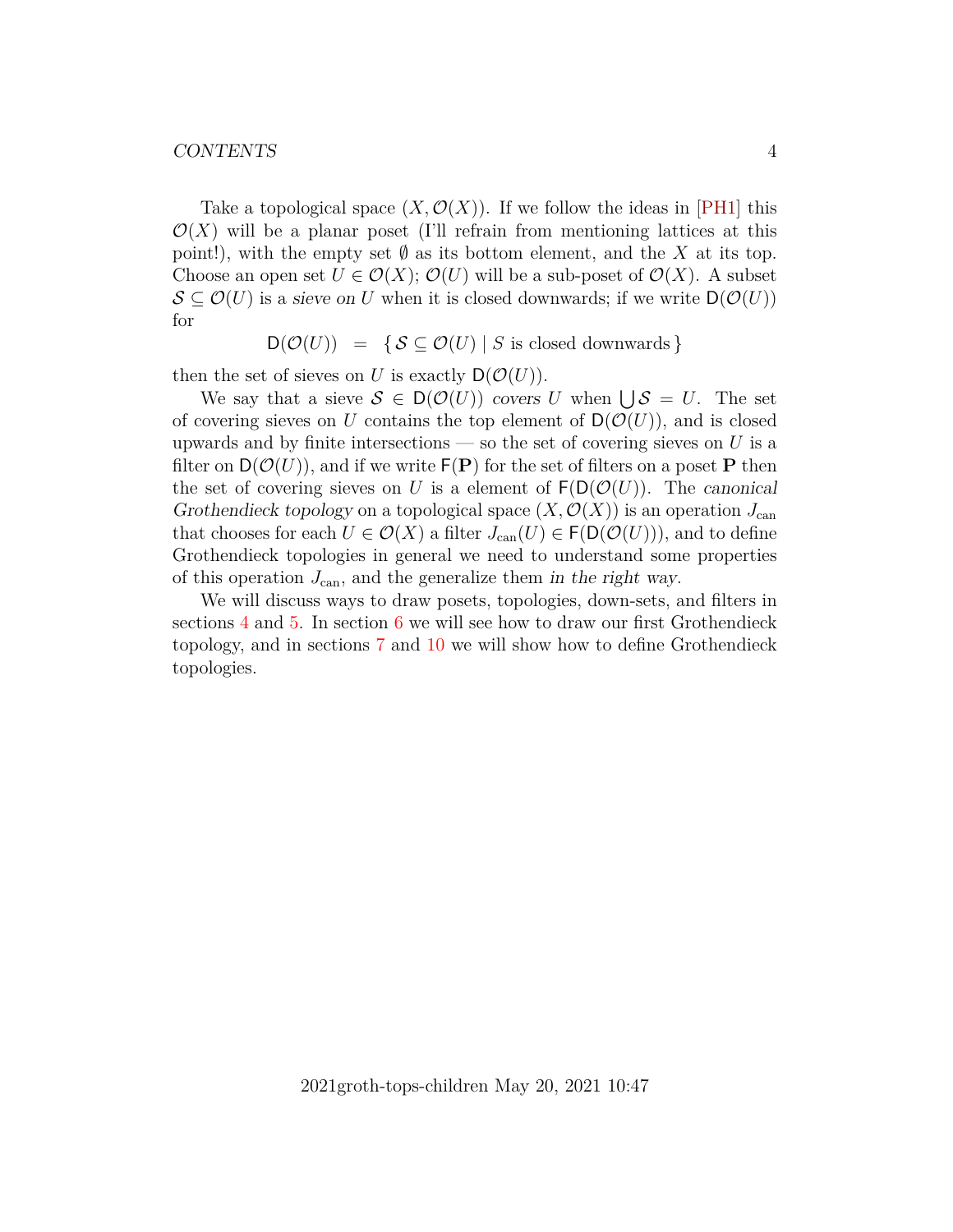## <span id="page-4-0"></span>**2 The hierarchy**

The definition of a Grothendieck topology on a topological space  $(X, \mathcal{O}(X))$ uses elements and subsets a lot. It also uses lots of linguistic constructs like "a J-covering sieve on  $U$  is...", and lots of notational conventions on the default meanings and the default types of some letters and fonts. We need to extend the conventions in [\[FavC\]](#page-43-1) a bit to handle that; here is a first attempt. Let's take this (incomplete) version on the definition:

- Fix a topological space  $(X, \mathcal{O}(X))$ .
- Take any element  $U \in \mathcal{O}(X)$ . This U is an open set.
- The set  $\Omega(U)$  is the set of sieves on U, defined as  $\Omega(U) = D(\mathcal{O}(U));$ i.e., a sieve S on U is a down-set  $S \in D(\mathcal{O}(U)) = \Omega(U)$ .
- The set  $J(U) \subset \Omega(U)$  is the set of J-covering sieves on U. We say that a sieve  $U$  on U is J-covering when  $U \in J(U)$ .
- Every element V of a sieve S is an open set of X; every element V of a covering sieve  $\mathcal U$  is an open set of X.

We can organize this in two parallel diagrams, as:

$$
U \in \mathcal{O}(X)
$$
  
\n
$$
V \in \mathcal{S} \in \Omega(U) = D(\mathcal{O}(U)) \subset \mathcal{P}(\mathcal{O}(U))
$$
  
\n
$$
V \in \mathcal{U} \in J(U)
$$

$$
\begin{pmatrix}\n\text{an} \\
\text{open} \\
\text{set}\n\end{pmatrix} \in \begin{pmatrix}\n\text{our} \\
\text{topology}\n\end{pmatrix}
$$
\n
$$
\begin{pmatrix}\n\text{an} \\
\text{open} \\
\text{set}\n\end{pmatrix} \in \begin{pmatrix}\n\text{a} \\
\text{sieve}\n\end{pmatrix} \in \begin{pmatrix}\n\text{all} \\
\text{sives} \\
\text{on } U\n\end{pmatrix} = \begin{pmatrix}\n\text{all down-} \\
\text{sets of} \\
\mathcal{O}(U)\n\end{pmatrix} \subset \begin{pmatrix}\n\text{all} \\
\text{subsets} \\
\text{of } \mathcal{O}(U)\n\end{pmatrix}
$$
\n
$$
\begin{pmatrix}\n\text{an} \\
\text{open} \\
\text{set}\n\end{pmatrix} \in \begin{pmatrix}\n\text{a} \\
\text{covering} \\
\text{sieve} \\
\text{on } U\n\end{pmatrix} \in \begin{pmatrix}\n\text{all } J \\
\text{covering} \\
\text{sives} \\
\text{on } U\n\end{pmatrix}
$$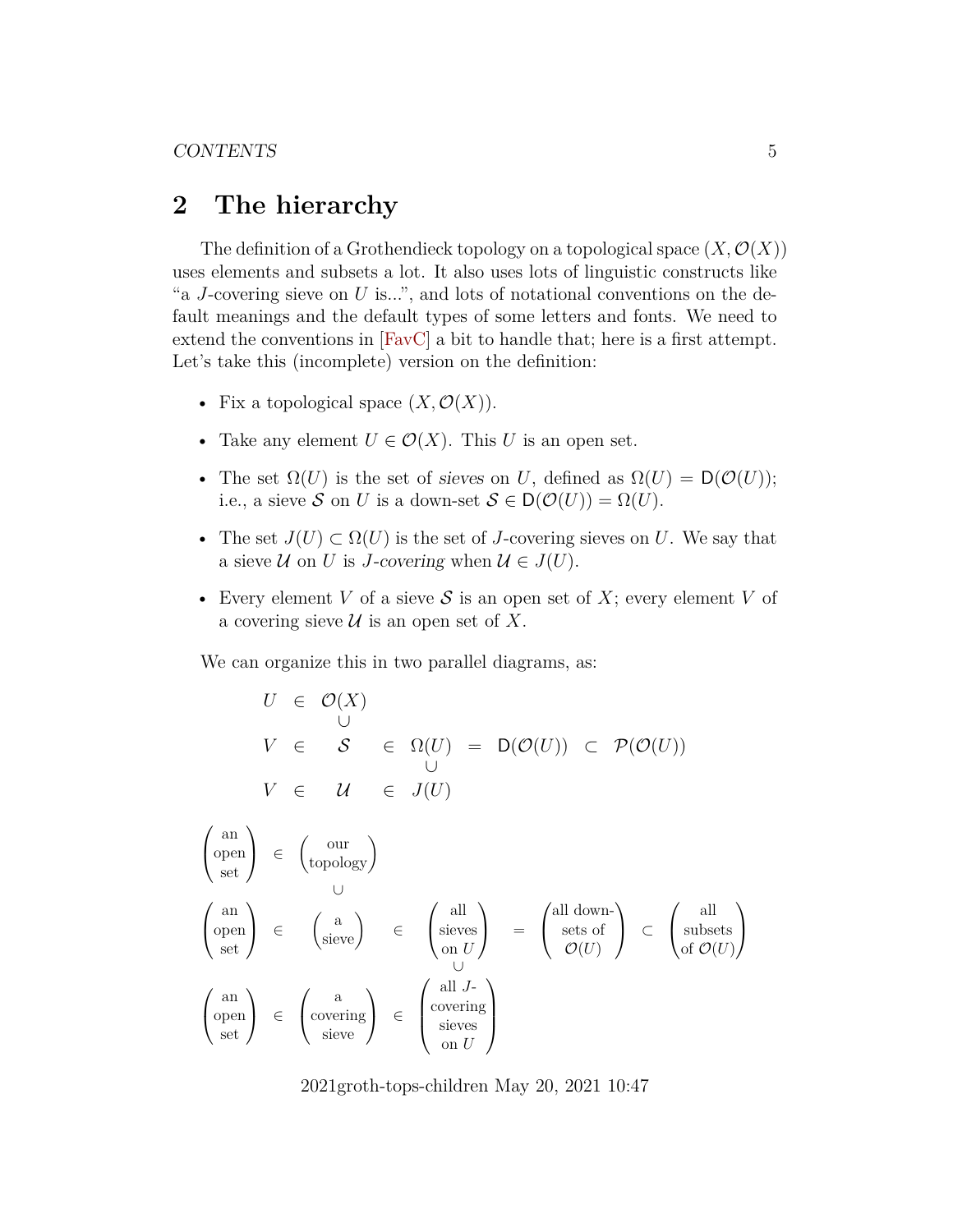I guess that some experimental extensions to some proof assistants like  $Agda$  — that supports unicode characters in symbol names — may have ways to attribute default types for some names, but at this moment I don't even know where to look for. All hints and pointers are welcome!

The diagrams above shows a certain hierarchy between our symbols: going right or going upwards in practically all cases means moving to something bigger. We won't use diagrams with that shape much — instead we will use the smaller version below:

$$
\begin{array}{ccc}\n\mathcal{O}(X) & \bigcup_{\cup} & & \\
V & \in & \mathcal{U} & \in & J(U) & \subset & \Omega(U) \\
\left(\begin{array}{c}\n\text{our} \\
\text{topology}\n\end{array}\right) & \bigcup_{\cup} & & \\
& \left(\begin{array}{c}\n\text{aux} \\
\text{overing} \\
\text{site}\n\end{array}\right) & \in & \left(\begin{array}{c}\n\text{all } J \\
\text{covering} \\
\text{seves} \\
\text{on } U\n\end{array}\right) & \in & \left(\begin{array}{c}\n\text{all} \\
\text{seves} \\
\text{on } U\n\end{array}\right)\n\end{array}
$$

We will call that shape "the hierarchy", and will often use it to show examples of particular cases, by also drawing a copy in which the  $\mathcal{O}(X)$  is replaced by a particular topology, U is replaced by a particular open set in  $\mathcal{O}(X)$ , and so on.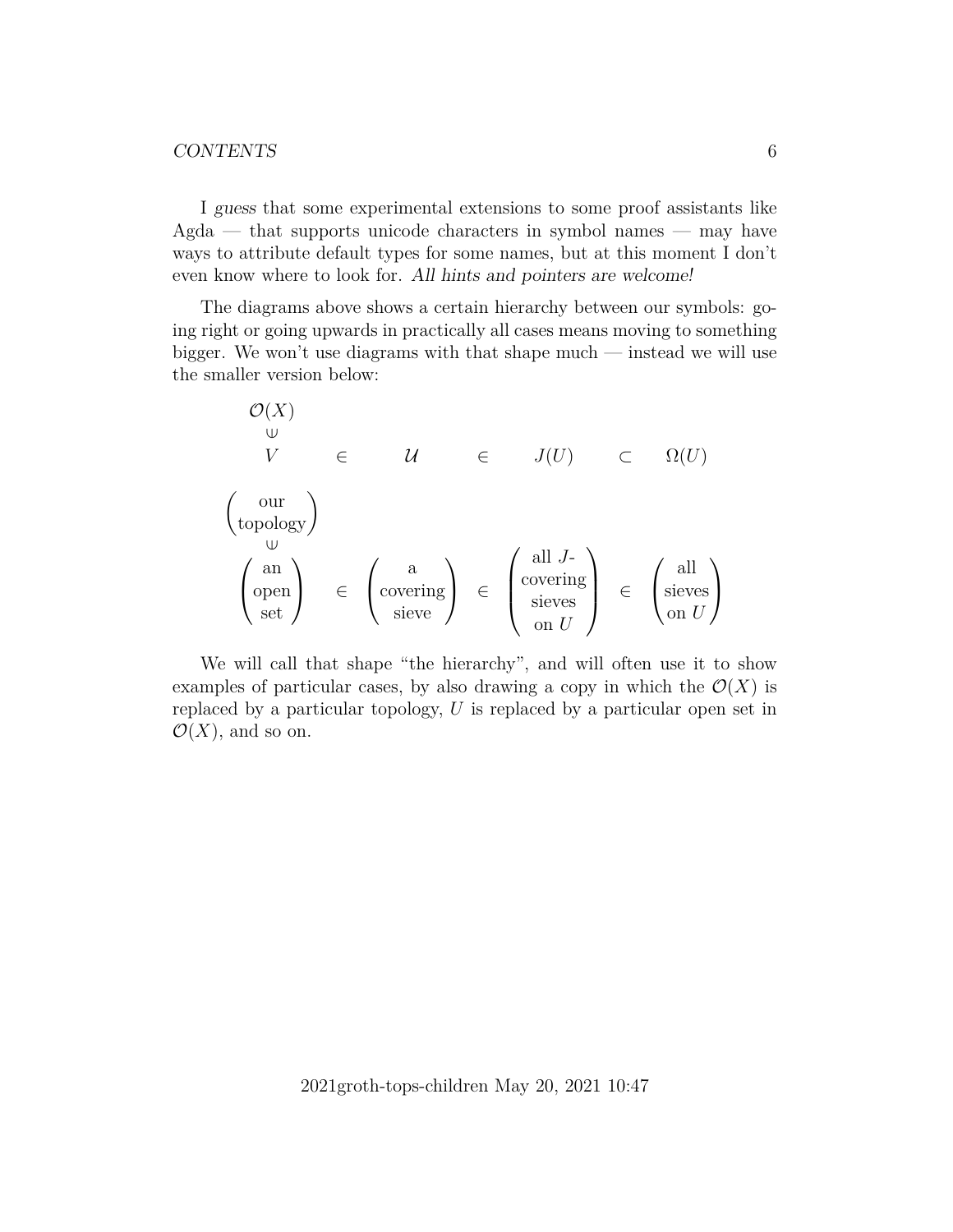# <span id="page-6-0"></span>**3 Davey and Priestley**

The book [\[DP02\]](#page-43-7) is a standard reference on lattices; I guess that its way of drawing lattices should be considered standard, too. On pages 20–21 it defines and draws the ordered set  $\mathcal{O}(P)$  of down-sets of a poset P like this:

$$
N = \begin{array}{c} b = 0 \\ a = 0 \end{array} \bigvee_{i=0}^{n} \begin{array}{c} c = c \\ b = d \end{array}
$$

$$
\{a, b, c, d\} = \text{A}
$$
\n
$$
\mathcal{O}(N) = \begin{cases}\n\{a, b, c, d\} = \text{A} \\
\{a, d\} = \text{A} \\
\{a, d\} = \text{A} \\
\emptyset = \text{B}\n\end{cases}\n\qquad\n\begin{cases}\n\{a, c, d\} = \text{A} \\
\{c, d\} = \text{A} \\
\emptyset = \text{C}\n\end{cases}
$$

The book usually draws the "join-irreducible" elements of lattices using "shaded dots"; see its page 54. Here is an example from the book:



2021groth-tops-children May 20, 2021 10:47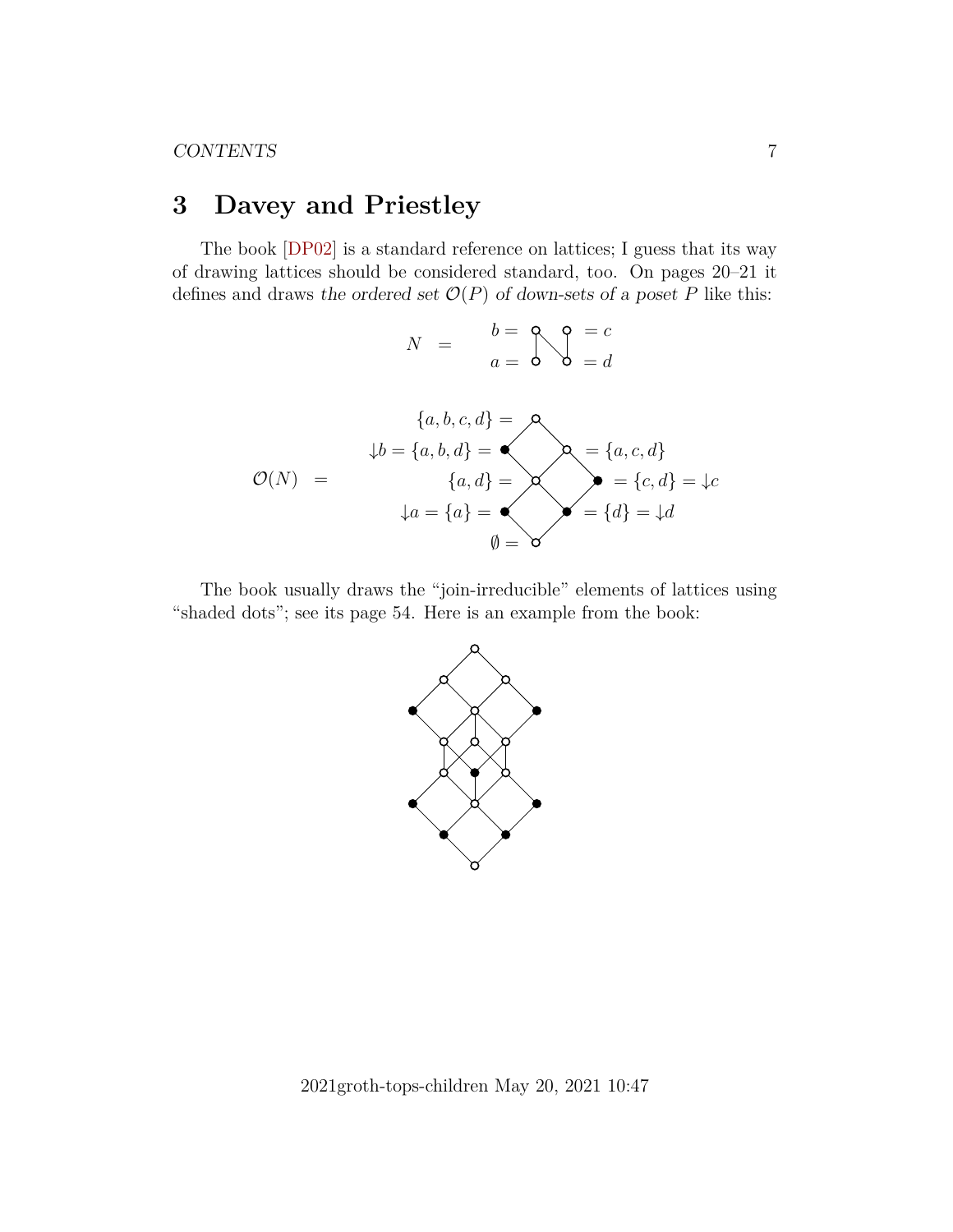And here is a bigger example:



We will pronounce " $\mathcal{O}(P)$ " as "the order topology on the poset P".

# <span id="page-7-0"></span>**4 Order topologies**

Most of the material in [\[PH1\]](#page-43-0) was tested on "real children", as explained in this part of its introduction:

This paper can be seen as part of bigger projects in at least the two ways described above, but it was also written to be as readable and as self-contained as possible. In 2016 and 2017 I had the opportunity to test some of the ideas here on "real children", in the sense of "people with little mathematical knowledge and little mathetical maturity". I gave a seminar course about Logic and  $\lambda$ -calculus that had no prerequisites, and that was mostly based on exercises that the students would try to solve together by discussing on the whiteboard; it was mostly attended by Computer Science students who had just finished a course on Discrete Mathematics  $(\ldots)$ 

They found the notation for order topologies below much easier to start with.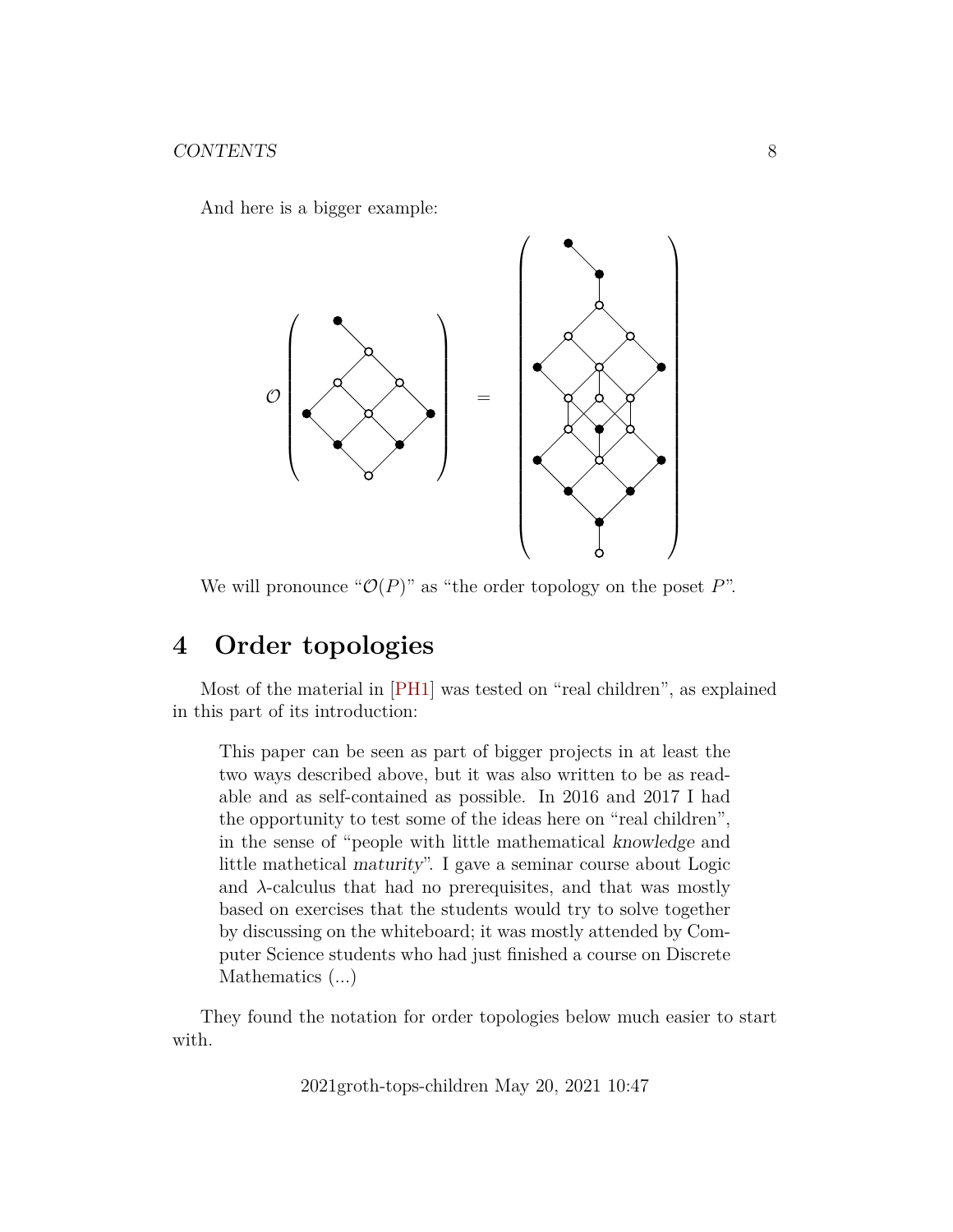In section 13 of  $[PH1]$  we defined H as the "house" poset at the left here (see also section 1 for the "reading order" and section 2 for the "black pawns moves"):



Here we will prefer this slanted version of the house DAG, that is a 2 column graph([\[PH1,](#page-43-0) section 14]):



but we will sometimes use the unslanted for drawing subsets of  $H$ : we will draw

$$
\begin{array}{cc} 1 & 0 \\ 1 & 1 \end{array} \qquad \text{instead of:} \qquad \begin{array}{c} 0 \\ 1 \end{array} \begin{array}{c} 0 \\ 0 \end{array} \end{array}.
$$

The ZHA with 10 elements at the right is the "bottle" poset, and we will call it  $B$ . So:

$$
\mathcal{O}(H) = B.
$$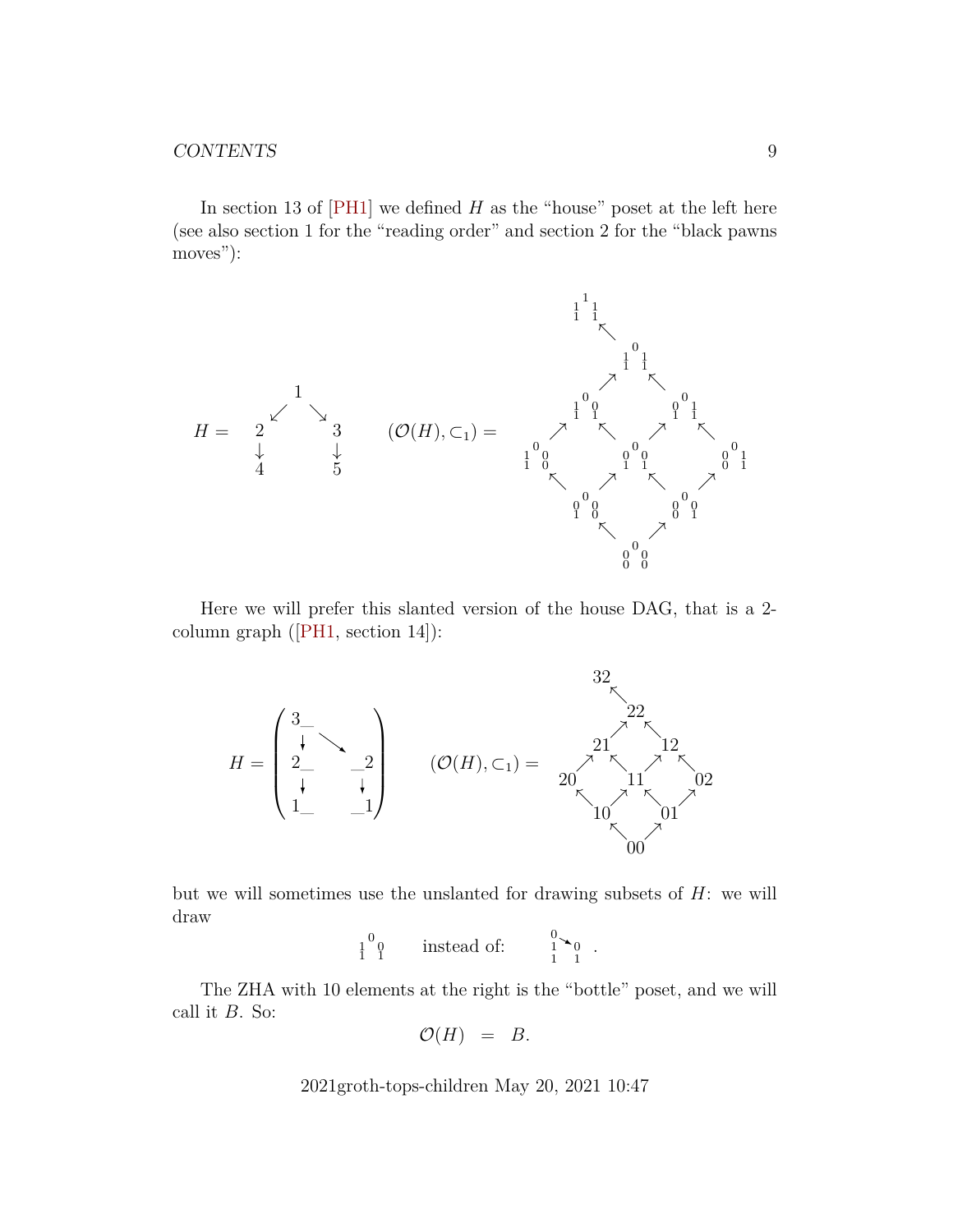## <span id="page-9-0"></span>**5 Down-sets, up-sets, and filters**

We will define "down-sets", "up-sets", and "filters" on posets almost in the standard way, i.e., as in [\[DP02\]](#page-43-7); but we need to take into account that it H the arrows go down, and in B they go up. So: if  $P$  is a poset with underlying set  $P_0$ ,

• A subset  $D \subseteq \mathbf{P}_0$  is a down-set of **P** iff

$$
\forall p, q \in \mathbf{P}_0. \ (p \text{ above } q) \rightarrow \begin{pmatrix} p \in D \\ \downarrow \\ q \in D \end{pmatrix},
$$

• A subset  $U \subseteq \mathbf{P}_0$  is an up-set of **P** iff

$$
\forall p, q \in \mathbf{P}_0. \ (p \text{ above } q) \rightarrow \begin{pmatrix} p \in U \\ \uparrow \\ q \in U \end{pmatrix},
$$

• If P has a top element  $\top$  and a binary meet operation ' $\land$ ', then a subset  $F \subseteq \mathbf{P}_0$  is a filter iff: 1) F is an up-set of  $\mathbf{P}, 2) \top \in F$ , 3)

$$
\forall p, q \in \mathbf{P}_0. \begin{pmatrix} p \in F \text{ and } q \in F \\ \downarrow \\ p \wedge q \in F \end{pmatrix}.
$$

We will define  $D(P)$ ,  $U(P)$ , and  $F(P)$  as:

 $D(P) = \{ D \subseteq P_0 \mid D \text{ is a down-set of } P \},\$  $U(P) = \{ U \subseteq P_0 \mid U \text{ is an up-set of } P \},\$  $F(\mathbf{P}) = \{ F \subseteq \mathbf{P}_0 \mid U \text{ is a filter in } \mathbf{P} \},\$ 

and if  $S \in \mathbf{P}_0$  we will denote the down-set of **P** generated by S as  $\downarrow S$  or  $\downarrow_{\mathbf{P}} S$ , and the up-set of **P** generated by S as  $\uparrow S$  or  $\uparrow_{\mathbf{P}} S$ . When  $p \in \mathbf{P}_0$  we will sometimes write  $\downarrow \{p\}$  as just  $\downarrow p$ , and  $\uparrow \{p\}$  as just  $\uparrow p$ .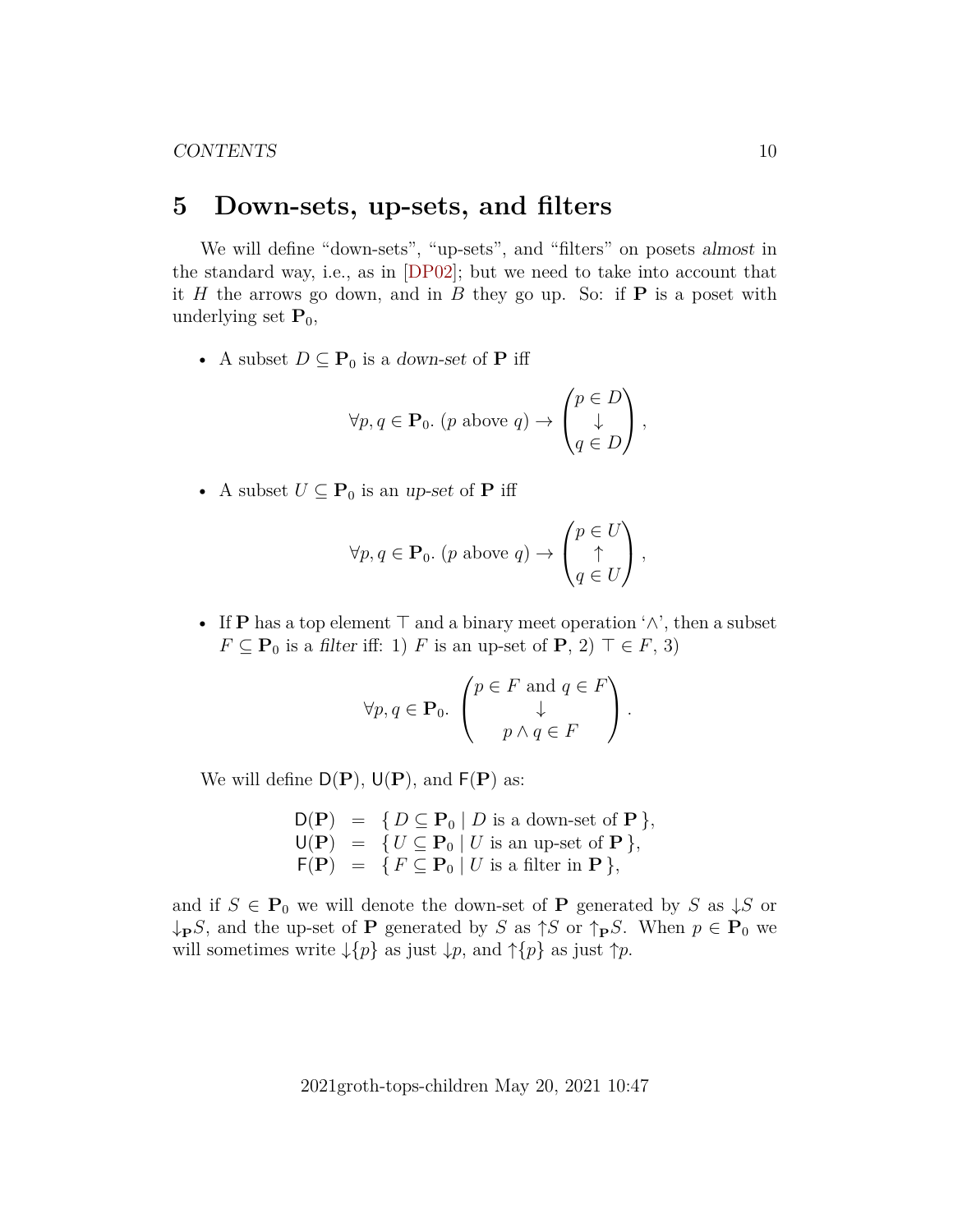Here are some examples:

$$
{}_{1}^{0}{}_{1}^{0} \in D(H) \text{ but } {}_{1}^{0}{}_{1}^{0} \notin U(H),
$$
  

$$
{}_{0}^{1}{}_{1}^{1} \notin D(H) \text{ but } {}_{0}^{1}{}_{1}^{1} \in U(H),
$$
  

$$
\downarrow {}_{0}^{1}{}_{0}^{1} = {}_{1}^{1}{}_{1}^{1}, \qquad \uparrow {}_{0}^{1}{}_{0}^{1} = {}_{0}^{1}{}_{1}^{1},
$$
  

$$
{}_{1}^{1}{}_{0}^{1}{}_{0}^{1}{}_{0} \in U(B) \text{ but } {}_{1}^{1}{}_{0}^{1}{}_{0}^{1}{}_{0}^{1} \notin F(B),
$$
  

$$
{}_{1}^{1}{}_{1}^{1}{}_{0}^{1}{}_{0} \in F(B).
$$

$$
\downarrow_H 2 = \frac{1}{1}^0 \, \emptyset = 20,
$$
\n
$$
\downarrow_B \downarrow_H 2 = \downarrow_B 20 = \{20, 10, 00\} = \frac{0}{1}^0 \, \frac{0}{1}^0 \, \text{or}
$$
\n
$$
20 \cap 11 = \frac{1}{1}^0 \, \emptyset \cap \, \emptyset^0 \, \emptyset = \, \emptyset^0 \, \emptyset = 10,
$$
\n
$$
20 \cup 11 = \frac{1}{1}^0 \, \emptyset \cap \, \emptyset^0 \, \emptyset = \frac{1}{1}^0 \, \emptyset = 21,
$$
\n
$$
\bigcup \, \frac{0}{1}^0 \, \frac{0}{1}^0 \, \text{or} \, \frac{0}{1}^0 \, \emptyset \cup \, \emptyset^0 \, \emptyset = \frac{1}{1}^1 \, \frac{1}{1} = 22,
$$
\n
$$
\downarrow \, \bigcup \, \frac{0}{1}^0 \, \frac{0}{1}^0 \, \text{or} \, \bigcup \, \frac{0}{1}^0 \, \frac{0}{1} = \frac{0}{1}^1 \, \frac{1}{1}^1 \, \text{or}
$$
\n
$$
\downarrow \, \frac{0}{1}^0 \, \frac{0}{1}^0 \, \text{or} \, \frac{0}{1} = \frac{1}{1}^0 \, \frac{1}{1}^1.
$$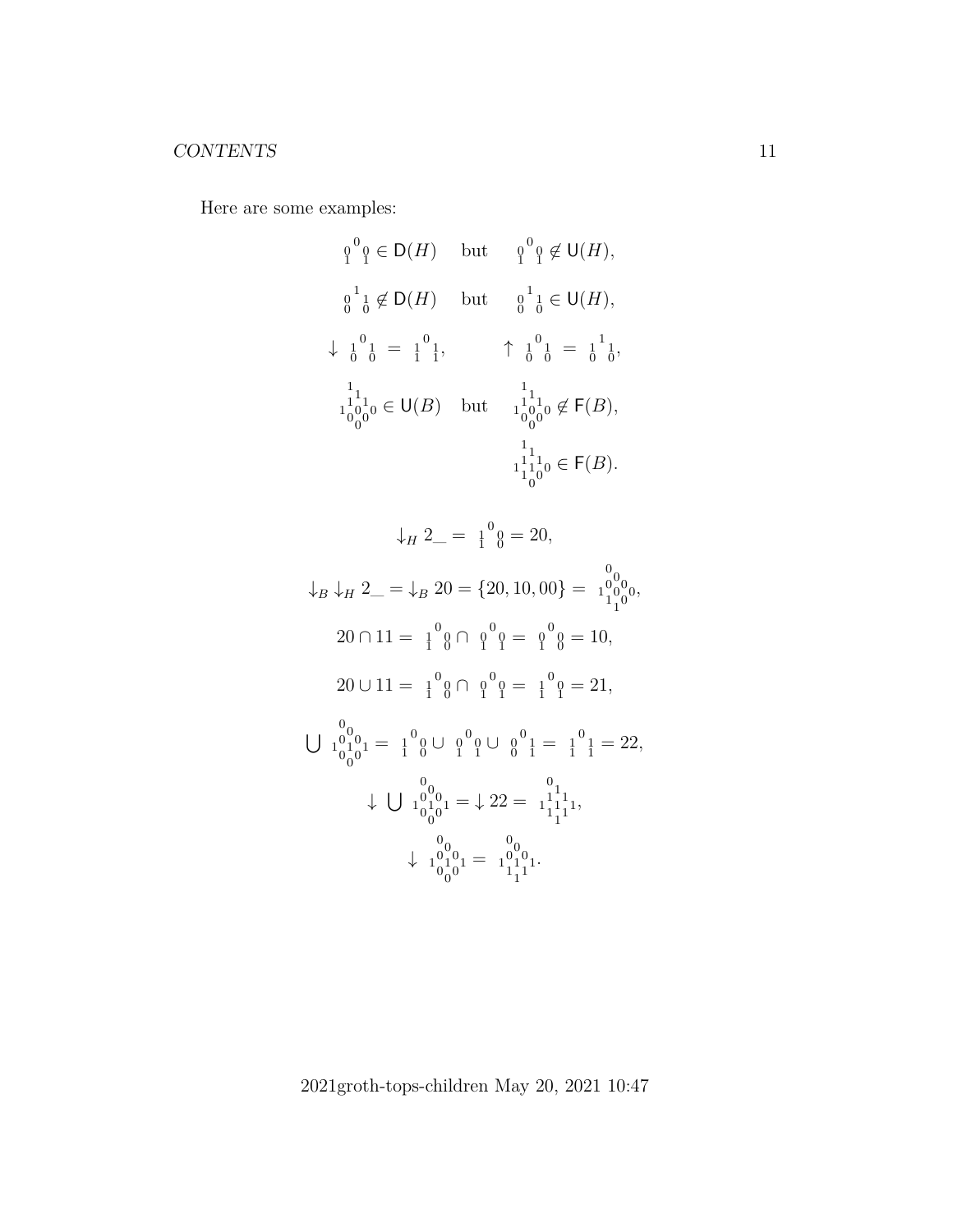And here are some notations for sets of down-sets:

 <sup>0</sup> 0 0 ? 0 ? 1 1 11 = { U ∈ O(B) | U is of the form 0 0 0 ? 0 ? 1 1 11 } = { U ∈ O(B) | 0 0 0 0 0 0 1 1 11 ⊆ U ⊆ 0 0 0 1 0 1 1 1 11 } = <sup>0</sup> 0 0 0 0 0 1 1 11 , 0 0 0 0 0 1 1 1 11 , 0 0 0 1 0 1 1 1 11 · · · ? · ? 1 1 11 = { U ∈ O(12) | U is of the form · · · ? · ? 1 1 11 } = { U ∈ O(12) | · · · 0 · 0 1 1 11 ⊆ U ⊆ · · · 1 · 1 1 1 11 } = · · · 0 · 0 1 1 11 , · · · 0 · 1 1 1 11 , · · · 1 · 1 1 1 11 = { ↓{10, 02}, ↓{11, 02}, ↓12 }

Note that  $\{\ \ \ \{\{10,02\},\ \ \ \ \downarrow{11,02}\},\ \ \ \downarrow{12}\ \}$  is an up-set, a filter, and a principal filter. More precisely,

$$
\{\downarrow\{10,02\}, \downarrow\{11,02\}, \downarrow12\} \subseteq D(\mathcal{O}(12)),\{\downarrow\{10,02\}, \downarrow\{11,02\}, \downarrow12\} \in U(D(\mathcal{O}(12))),\{\downarrow\{10,02\}, \downarrow\{11,02\}, \downarrow12\} \in F(D(\mathcal{O}(12))),\{\downarrow\{10,02\}, \downarrow\{11,02\}, \downarrow12\} = \uparrow_{D(\mathcal{O}(12))}(\downarrow\{10,02\}).
$$

The  $\cdot$ 's in this notation mean "this point is out of the domain". They help to indicate that we are in  $D(\mathcal{O}(12))$ , not in  $D(\mathcal{O}(22))$  or  $D(\mathcal{O}(32))$ .

## <span id="page-11-0"></span>**6 An example**

If you know more than the basics of Topos Theory then the following figures should make a lot of sense... if you don't then it's better to start from the definitions in the next section.

Remember that  $\mathcal{O}(H) = B$ . The classifier object of the topos  $\mathbf{Set}^{\mathcal{O}(H)^{op}}$  is a functor  $\Omega: \mathcal{O}(H)^\text{op} \to \mathbf{Set}$  whose action on objects takes each  $U \in \mathcal{O}(H)$ to  $\mathcal{O}(U)$ . Using the notations from the previous section and the trick for "drawing functors as objects" from [\[FavC,](#page-43-1) section 7.12], we have: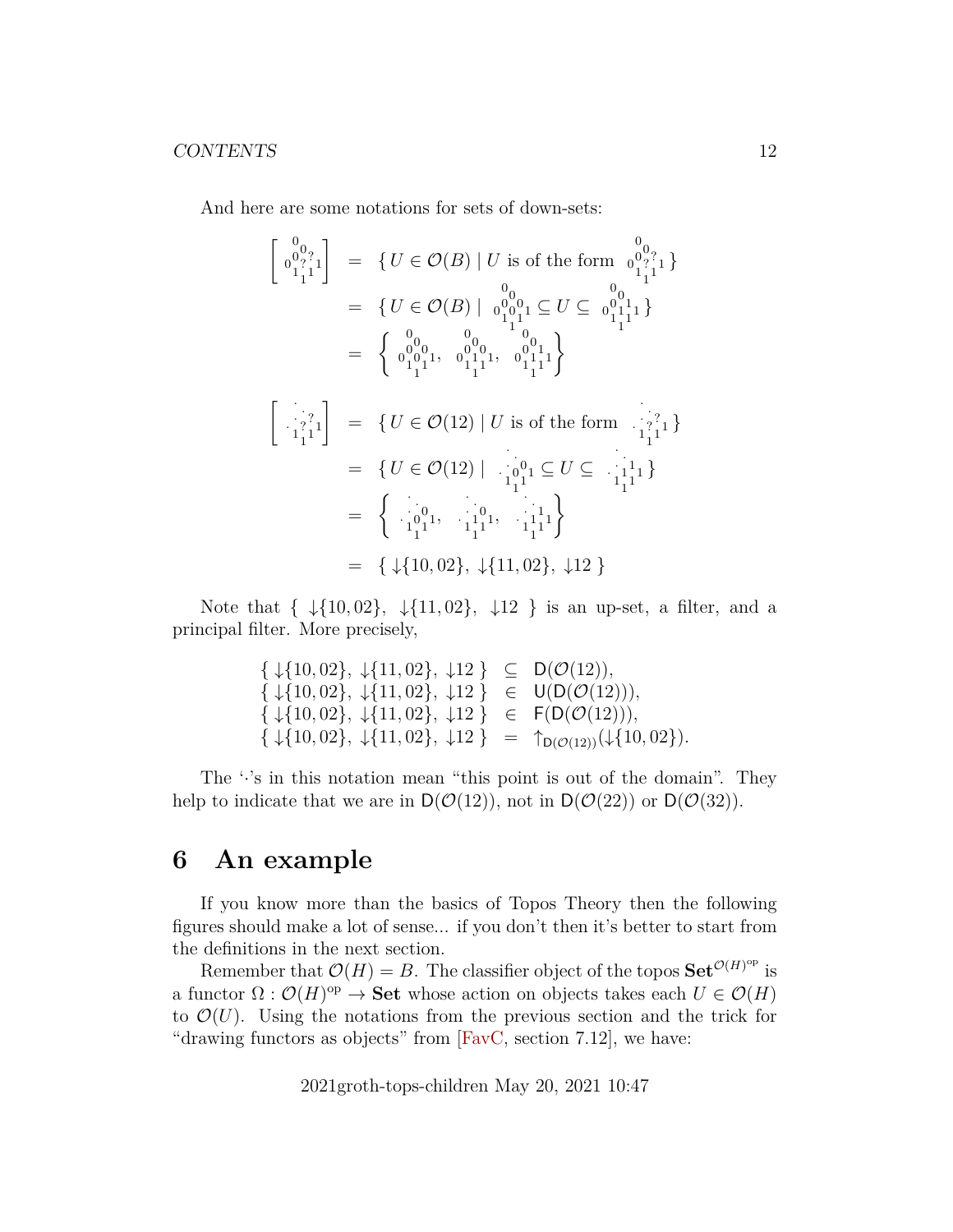

(Hint: compare the drawing for  $\Omega$  above with the one in section [12\)](#page-31-0)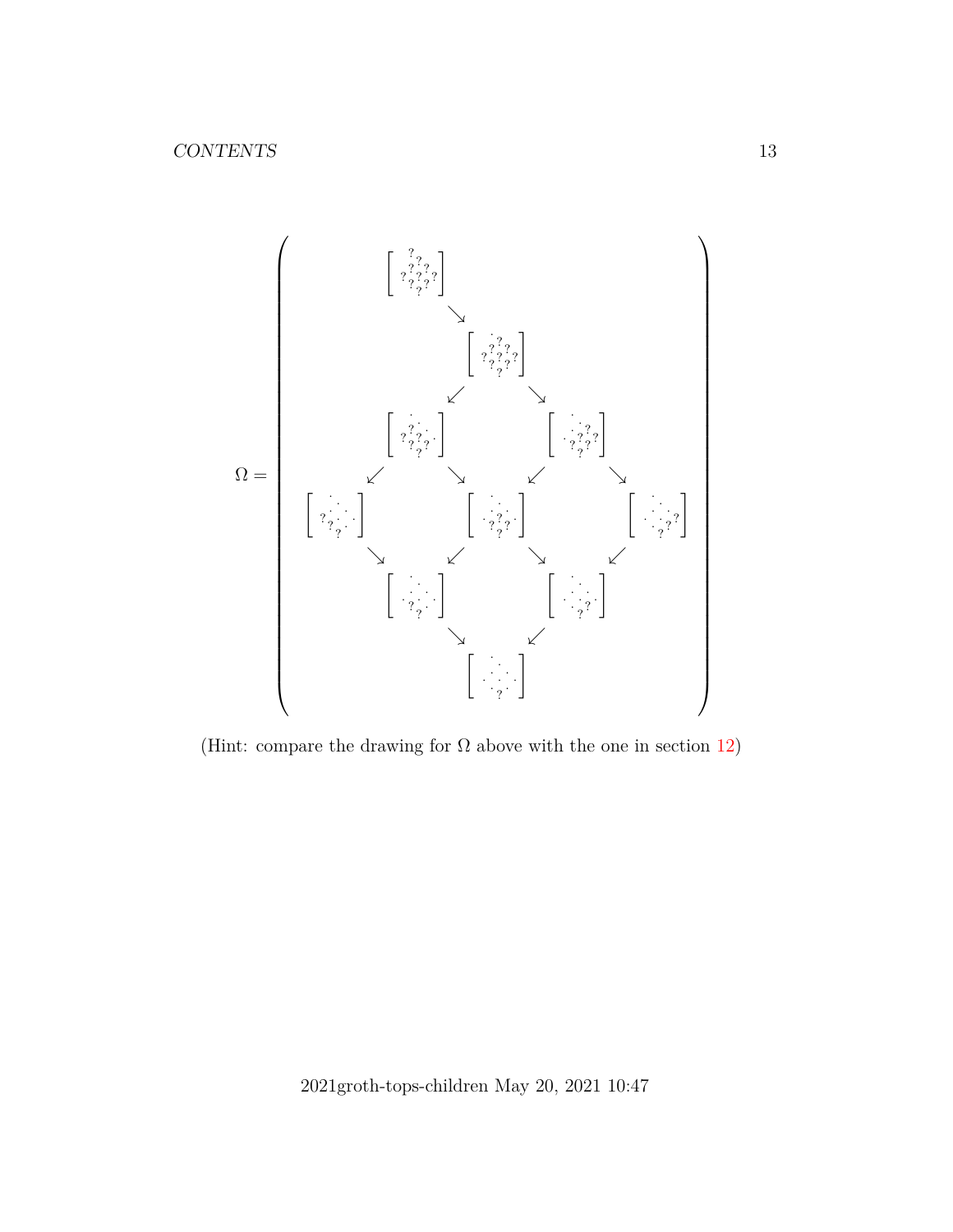

And the canonical Grothendieck topology in  $\operatorname{Set}^{\mathcal{O}(H)^{\text{op}}}$  is: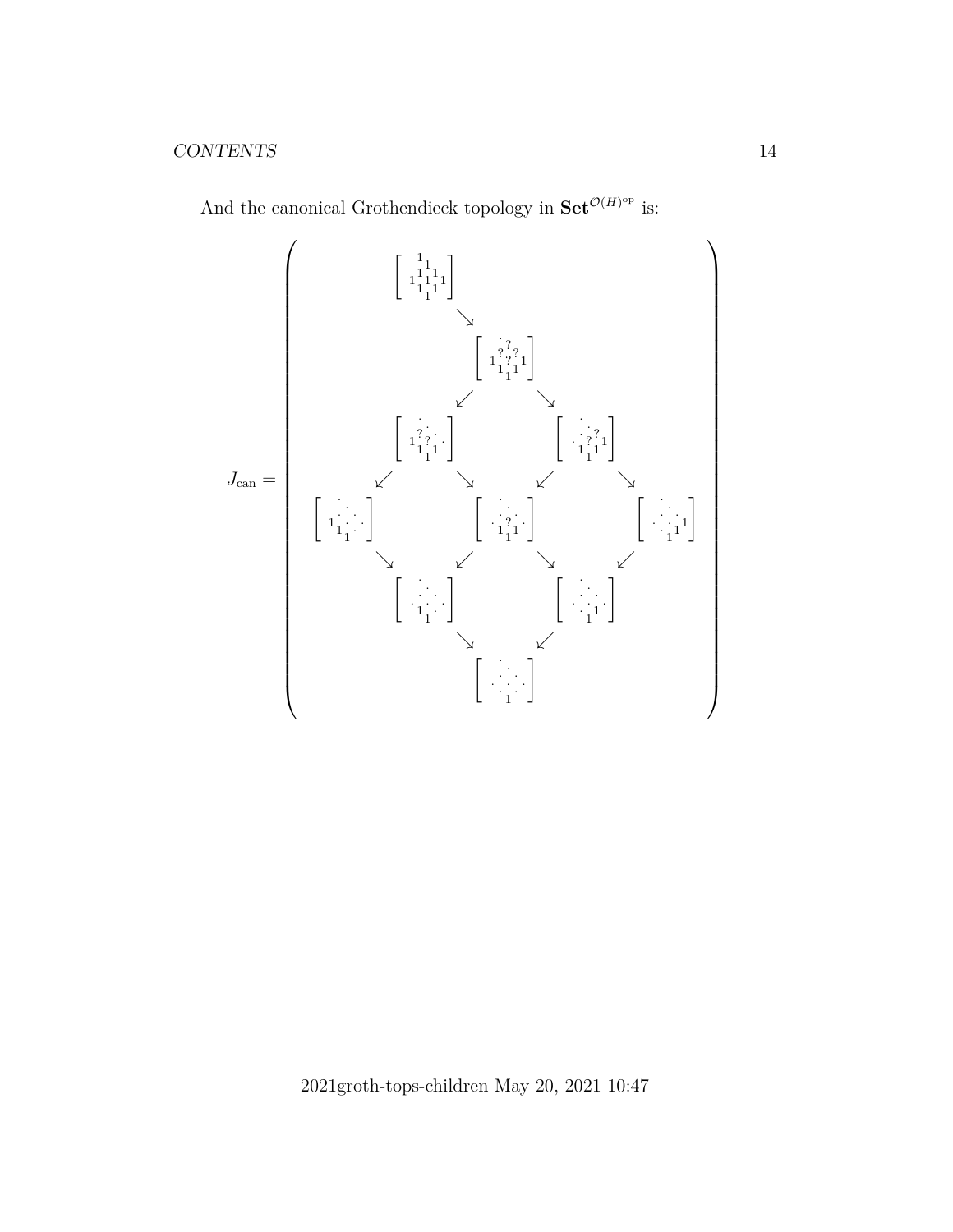The morphism  $\top : 1 \hookrightarrow \Omega$  in this topos is the inclusion map that goes from this terminal object to the  $\Omega$  that we have just defined:



The meaning of "inclusion map" here should be obvious, but there is a formal definition of it in these notes: [\[Och20\]](#page-43-8). Note that we have these inclusions in  $\mathrm{Set}^{\mathcal{O}(H)^\mathrm{op}}$ :

$$
1\hookrightarrow J_{\textrm{can}}\hookrightarrow \Omega
$$
 .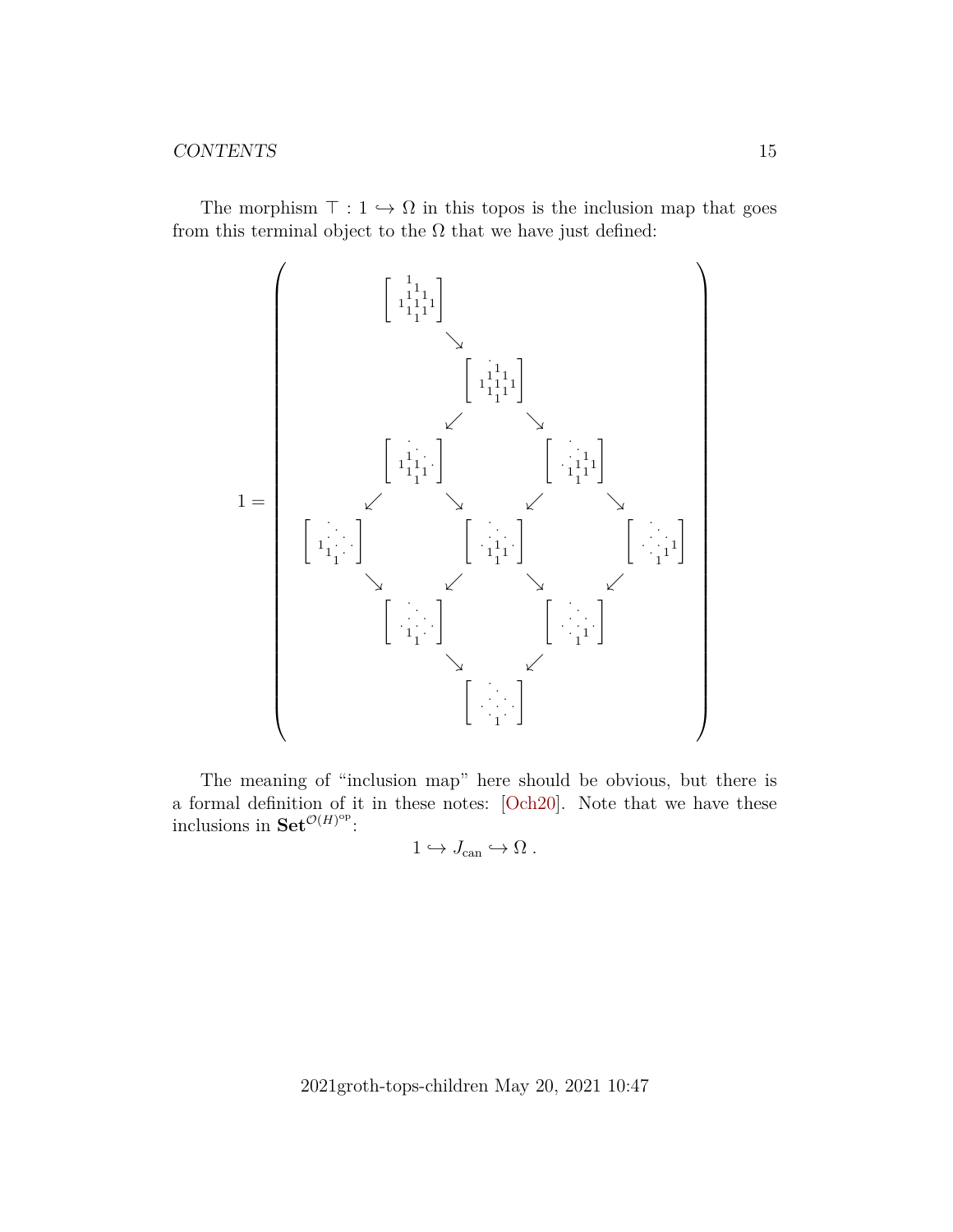## <span id="page-15-0"></span>**7 Defining Grothendieck topologies**

Here's how to define Grothendieck topologies on a category  $\mathcal{O}(X)$ .

- 1. We start with a topological space  $(X, \mathcal{O}(X))$ , and with the category  $\mathcal{O}(X)$  — the poset of open sets of X, in which an arrow  $V \to U$  exists iff  $V \subseteq U$ . We will define Grothendieck topologies "on  $\mathcal{O}(X)$ " now, and generalize this later.
- 2. For every  $U \in \mathcal{O}(X)$  the maximal sieve on U is the set  $t(U) = \mathcal{O}(U)$ .
- 3. A sieve on U is a subset  $S \subseteq t(U)$  that is closed downwards.
- 4. We write  $\Omega(U)$  for the set of sieves on U.
- 5. This Ω is a functor  $\Omega$ :  $\mathcal{O}(X)$ <sup>op</sup>  $\to$  **Set**. Its definition by a diagram (in the sense of  $[{\rm FavC,~section~5.2}])$  is:

$$
U \longmapsto \Omega(U) \qquad S
$$
  
\n
$$
\uparrow \longmapsto \qquad \qquad \downarrow \qquad \qquad \downarrow
$$
  
\n
$$
V \longmapsto \Omega(V) \qquad S \cap \mathcal{O}(V)
$$
  
\n
$$
\mathcal{O}(X)
$$
  
\n
$$
\mathcal{O}(X)^{op} \longrightarrow Set
$$

- 6. We say that a sieve S on U covers U iff this holds:  $\bigcup \mathcal{S} = U$ .
- 7. We write  $J_{\text{can}}(U)$  for the set of sieves on U that cover U. Note that  $J_{\text{can}}(U) \subseteq \Omega(U)$ .
- 8. This  $J_{\text{can}}$  is a functor  $J_{\text{can}} : \mathcal{O}(X)^{\text{op}}$ . Its definition by a diagram is

$$
U \longmapsto \Omega(U) \qquad S
$$
  
\n
$$
\uparrow \longmapsto \qquad \qquad \downarrow \qquad \qquad \downarrow
$$
  
\n
$$
V \longmapsto \Omega(V) \qquad S \cap \mathcal{O}(V)
$$
  
\n
$$
\mathcal{O}(X)
$$
  
\n
$$
\mathcal{O}(X)^{op} \longrightarrow Set
$$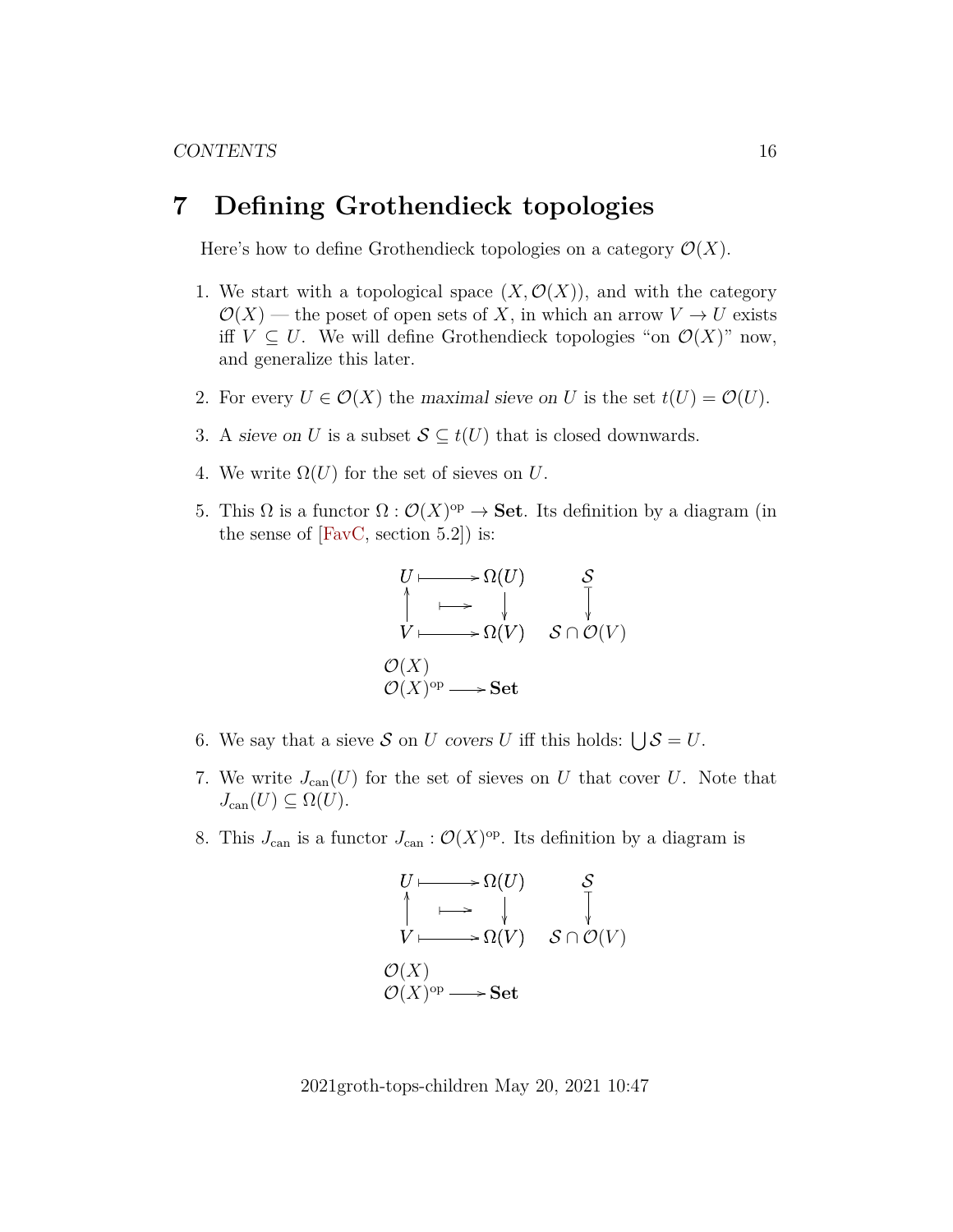- 9. This  $J_{\text{can}}$  is a subfunctor of  $\Omega$ : we have a natural transformation i:  $J_{\text{can}} \hookrightarrow \Omega$  in which each map  $i(U) : J_{\text{can}}(U) \hookrightarrow \Omega(U)$  is an inclusion in Set.
- 10. We call this functor  $J_{\text{can}} : \mathcal{O}(X)^{\text{op}} \to \mathbf{Set}$  the canonical Grothendieck topology on  $\mathcal{O}(X)$ , or "on (the topological space) X".
- 11. For each  $U \in \mathcal{O}(X)$  the corresponding  $J_{\text{can}}(U)$  is a filter. More precisely: each sieve S on U is a down-set of  $\mathcal{O}(U)$ ; in the notation of section sss,  $S \in D(\mathcal{O}(U))$ ; so  $J_{\text{can}}(U) \subseteq D(\mathcal{O}(U))$ . And:
	- (a) The top element of  $\mathsf{D}(\mathcal{O}(U)), t(U)$ , is a covering sieve on U, so  $t(U) \in J_{\text{can}}(U)$ .
	- (b) If  $A$  and  $B$  are sieves on U and  $A$  covers U, then  $B$  also covers U. This means that  $J_{\text{can}}(U)$  is closed upwards, and so  $J_{\text{can}}(U)$  is an up-set:  $J_{\text{can}}(U) \in U(D(\mathcal{O}(U))).$
	- (c) If A and B are covering sieves on U then  $A \cap B$  is also a covering sieve on U. This means that  $J_{\text{can}}(U)$  is closed by binary meets, and so  $J_{\text{can}}(U)$  obeys all the conditions for being a filter:  $J_{\text{can}}(U) \in$  $F(D(\mathcal{O}(U))).$
	- (d) The intersection  $\bigcap J_{\text{can}}(U)$  is a sieve on U that is "below" all covering sieves  $\mathcal{U} \in J_{\text{can}}(U)$ ; more precisely, for every  $\mathcal{U} \in J_{\text{can}}(U)$ we have  $\bigcap J_{\mathrm{can}}(U) \subseteq \mathcal{U}$ . This means that the filter  $J_{\mathrm{can}}(U)$  is contained in the principal filter  $\uparrow_{\mathsf{D}(\mathcal{O}(U))} \bigcap J_{\text{can}}(U)$ .
	- (e) When  $\mathcal{O}(X)$  is a finite set all the  $\mathcal{O}(U)$ 's and  $\mathcal{O}(\mathcal{O}(U))$ 's are finite sets. In this case each  $J_{\text{can}}(U)$  is closed by arbitrary meets, and  $\bigcap J_{\text{can}}(U) \in J_{\text{can}}(U)$ . Each  $J_{\text{can}}(U)$  is a principal filter, and  $J_{\text{can}}(U) = \uparrow_{\mathsf{D}(\mathcal{O}(U))} \bigcap J_{\text{can}}(U).$
- 12. This  $J_{\text{can}}$  obeys the properties hasmax<sub> $J_{\text{can}}$ </sub>, stab<sub> $J_{\text{can}}$ </sub>, and trans<sub> $J_{\text{can}}$ </sub>, described in section [8.](#page-17-0)
- 13. We define the Grothendieck topologies on  $\mathcal{O}(X)$  as the subfunctors  $J \hookrightarrow \Omega$  that obey the properties hasmax<sub>J</sub>, stab<sub>J</sub>, and trans<sub>J</sub>.
- 14. The properties hasmax<sub>J</sub>, stab<sub>J</sub>, and trans<sub>J</sub> imply that each  $J(U)$  contains the top element  $t(U)$  and is closed upwards and by binary meets; so each  $J(U)$  is a filter on  $\mathsf{D}(\mathcal{O}(U))$ , i.e.,  $J(U) \in \mathsf{F}(\mathsf{D}(\mathcal{O}(U)))$ .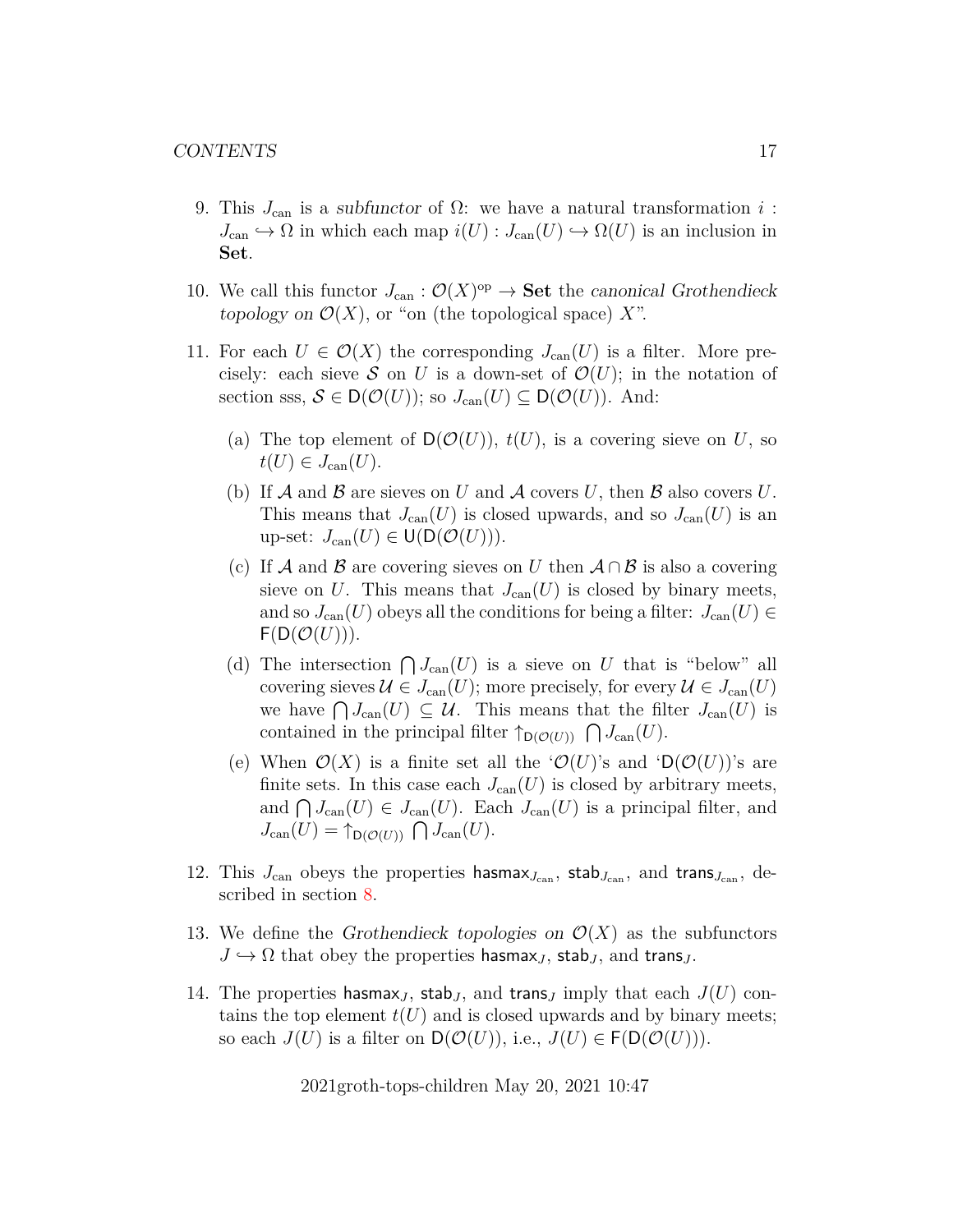## <span id="page-17-0"></span>**8** The properties hasmax<sub>J</sub>, stab<sub>J</sub>, and trans<sub>J</sub>

This is the definition of a Grothendieck topology on an arbitrary category, taken from [\[LM92,](#page-43-3) page 110]:

**Definition 1.** A Grothendieck Topology on a category C is a function J which assigns to each object C of C a collection  $J(C)$ of sieves on  $C$ , in such a way that:

- 1. The maximal sieve  $t_C = \{ f | \text{cod}(f) = C \}$  is in  $J(C)$ ;
- 2. (stability axiom) is  $S \in J(C)$ , then  $h^*(S) \in J(D)$  for any arrow  $h: D \to C$ ;
- 3. (transitivity axiom) if  $S \in J(C)$  and R is any sieve on C such that  $h^*(S) \in J(D)$  for all  $h : D \to C$  in S, then  $R \in J(C)$ .

It follows these notational conventions:

$$
\begin{array}{ccc}\n\mathbf{C} & \mathbf{Set}^{\mathbf{C}^{\mathrm{op}}} \\
(\mathbf{Set}^{\mathbf{C}^{\mathrm{op}}})_{1} & & \downarrow \\
h & h & \in & S \\
\text{(a small)} & \text{(category)} & \\
\text{(int) } & \text{(top)} & \\
\text{(top)} & & \\
\text{(top)} & & \\
\text{(top)} & & \\
\text{(top)} & & \\
\text{(top)} & & \\
\text{(top)} & & \\
\text{(top)} & & \\
\text{(top)} & & \\
\text{(top)} & & \\
\text{(top)} & & \\
\text{(top)} & & \\
\text{(top)} & & \\
\text{(top)} & & \\
\text{(top)} & & \\
\text{(top)} & & \\
\text{(top)} & & \\
\text{(top)} & & \\
\text{(top)} & & \\
\text{(top)} & & \\
\text{(top)} & & \\
\text{(top)} & & \\
\text{(top)} & & \\
\text{(top)} & & \\
\text{(top)} & & \\
\text{(top)} & & \\
\text{(top)} & & \\
\text{(top)} & & \\
\text{(top)} & & \\
\text{(top)} & & \\
\text{(top)} & & \\
\text{(top)} & & \\
\text{(top)} & & \\
\text{(top)} & & \\
\text{(top)} & & \\
\text{(top)} & & \\
\text{(top)} & & \\
\text{(top)} & & \\
\text{(top)} & & \\
\text{(top)} & & \\
\text{(top)} & & \\
\text{(top)} & & \\
\text{(top)} & & \\
\text{(top)} & & \\
\text{(top)} & & \\
\text{(top)} & & \\
\text{(top)} & & \\
\text{(top)} & & \\
\text{(top)} & & \\
\text{(top)} & & \\
\text{(top)} & & \\
\text{(top)} & & \\
\text{(top)} & & \\
\text{(top)} & & \\
\text
$$

We will translate that definition to our definition of a Grothendick Topology on a topological space in two steps.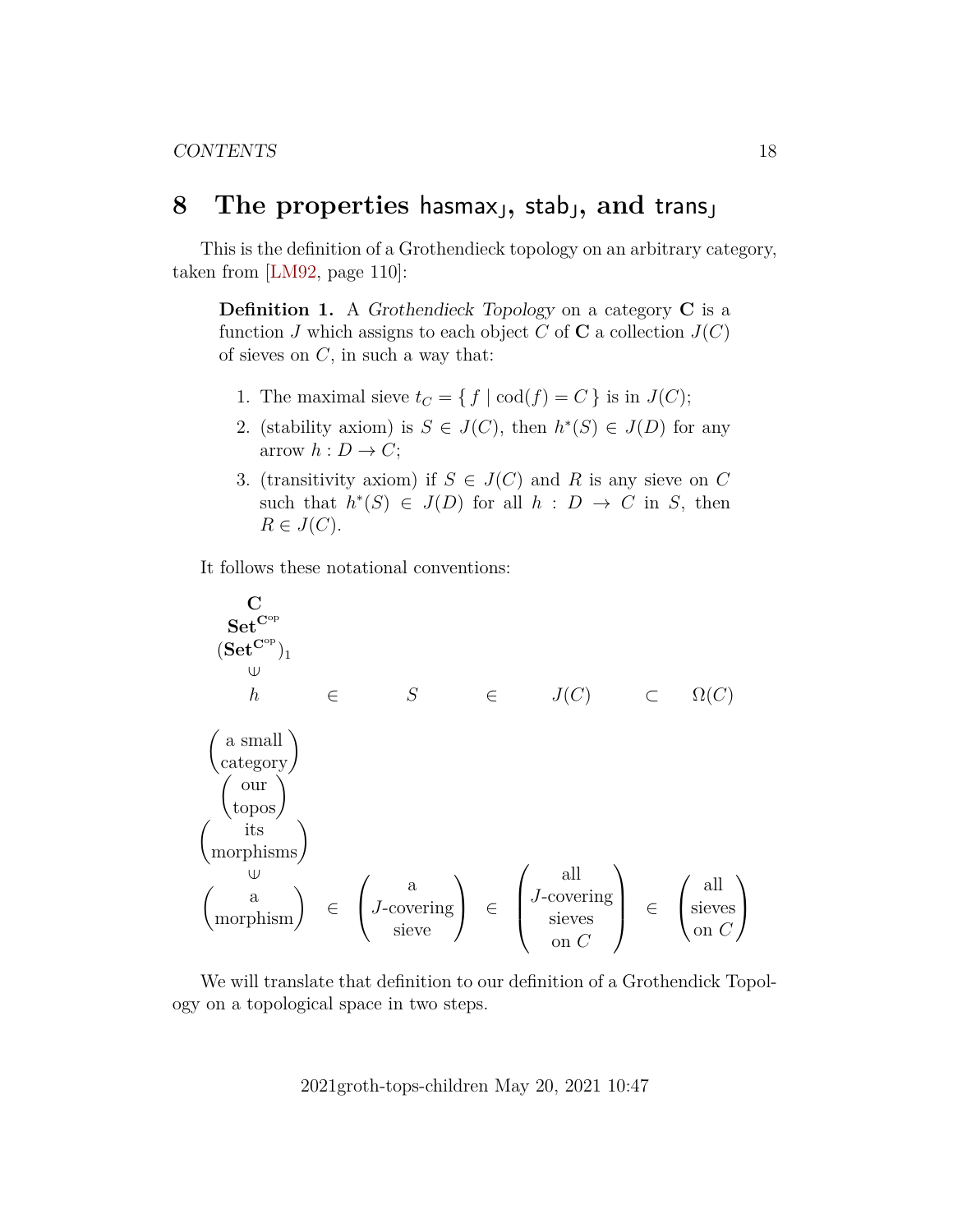This is the first step of the translation — note that here the sieves are still collections of arrows, not collections of open sets:

**Definition 1'.** A Grothendieck Topology on a category  $\mathcal{O}(X)$  is a function J which assigns to each object U of  $\mathcal{O}(U)$  a collection  $J(U)$  of sieves on U, in such a way that:

- 1. The maximal sieve  $t(U) = \{ f | \text{cod}(f) = U \}$  is in  $J(U)$ ;
- 2. (stability axiom) is  $\mathcal{U} \in J(U)$ , then  $h^*(\mathcal{U}) \in J(V)$  for any arrow  $h: V \to U$ ;
- 3. (transitivity axiom) if  $U \in J(U)$  and S is any sieve on U such that  $h^*(\mathcal{S}) \in J(V)$  for all  $h: V \to U$  in  $\mathcal{U}$ , then  $S \in J(U)$ .

The definition above follows these notational conventions:

$$
\mathcal{O}(X)
$$
\nSet<sup>O(X)</sup>  
\nSet<sup>O(X)</sup><sup>op</sup>  
\n( $\omega$   
\nh  
\n $h$   
\n $\epsilon$   
\n $U$   
\n $\begin{pmatrix}\na \\
\text{topology}\n\end{pmatrix}$   
\n $\begin{pmatrix}\na \\
\text{topphys}\n\end{pmatrix}$   
\n $\begin{pmatrix}\n\text{our} \\
\text{topphys}\n\end{pmatrix}$   
\n $\begin{pmatrix}\n\text{its} \\
\text{morphisms}\n\end{pmatrix}$   
\n $\begin{pmatrix}\na \\
J\text{-covering}\n\end{pmatrix}$   
\n $\begin{pmatrix}\na \\
J\text{-covering}\n\end{pmatrix}$   
\n $\begin{pmatrix}\na \\
\text{sieves}\n\end{pmatrix}$   
\n $\begin{pmatrix}\na \\
\text{sieves}\n\end{pmatrix}$   
\n $\begin{pmatrix}\na \\
\text{sieves}\n\end{pmatrix}$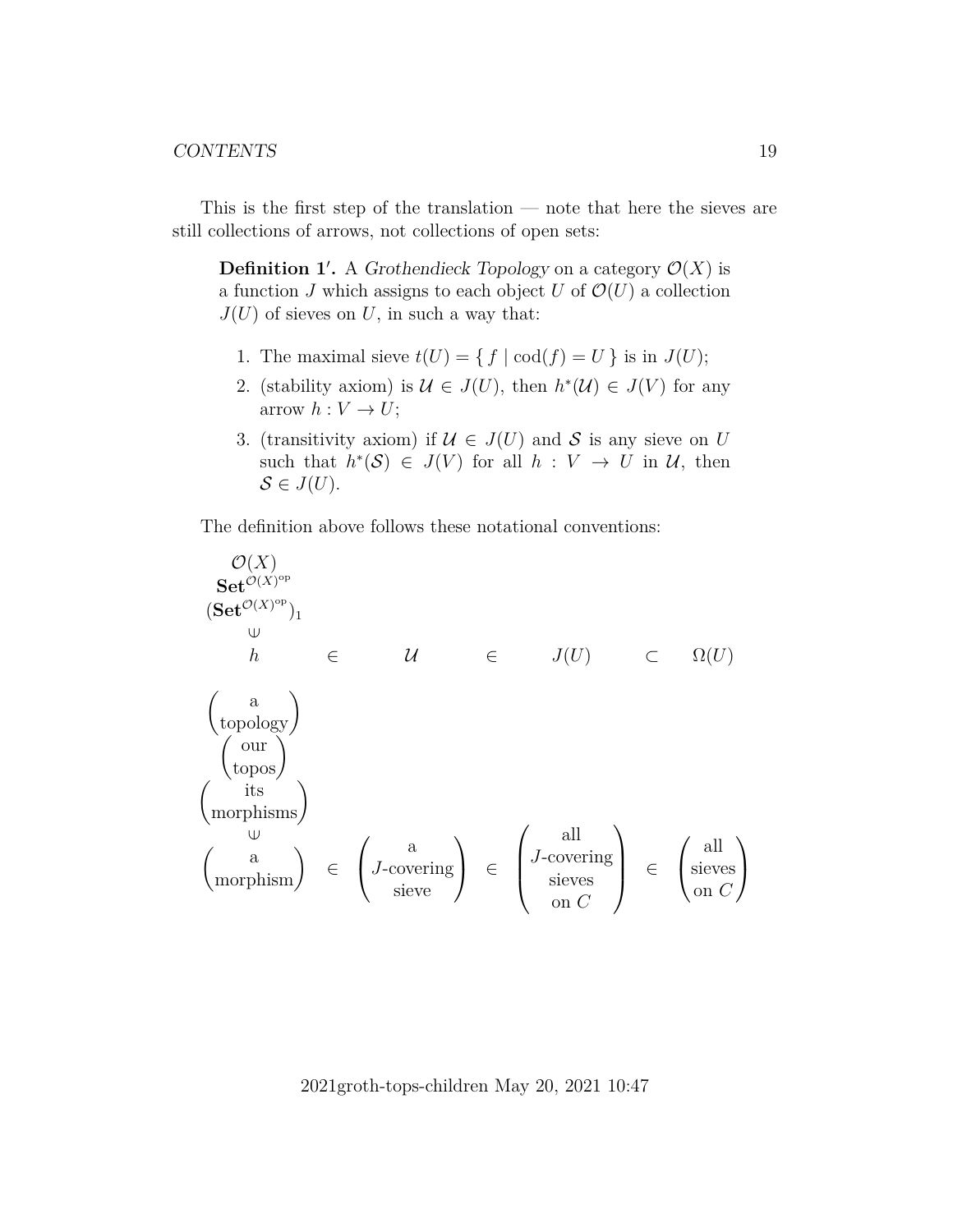This is the second step of the translation. Here the sieves becomes collections of open subsets, instead of collections of morphisms:

**Definition 1''.** A Grothendieck Topology on a category  $\mathcal{O}(X)$  is a function J which assigns to each object U of  $\mathcal{O}(U)$  a collection  $J(U)$  of sieves on U, in such a way that:

- 1. The maximal sieve  $t(U) = \{ V \in \mathcal{O}(X) \mid V \subseteq U \}$  is in  $J(U);$
- 2. (stability axiom) is  $\mathcal{U} \in J(U)$ , then  $(V \subseteq U)^*(\mathcal{U}) \in J(V)$ for any open set  $V \in \mathcal{O}(U)$ ;
- 3. (transitivity axiom) if  $U \in J(U)$  and S is any sieve on U such that  $(U \subseteq V)^*(S) \in J(V)$  for all  $V \in \mathcal{O}(U)$  in  $\mathcal{U}$ , then  $S \in J(U)$ .

Here are its notational conventions, in the same shape as before:

$$
\begin{array}{ccc}\n\mathcal{O}(X) & \bigcup_{\mathsf{U}} & \mathsf{U} & \mathsf{U} & \mathsf{U} & \mathsf{U} \\
\mathsf{U} & \mathsf{U} & \mathsf{U} & \mathsf{U} & \mathsf{U} & \mathsf{U} & \mathsf{U} \\
\end{array}\n\begin{array}{ccc}\n\text{our} \\
\text{topology} \\
\end{array}\n\end{array}\n\quad\n\begin{array}{ccc}\n\mathcal{U} & \mathsf{U} & \mathsf{U} & \mathsf{U} & \mathsf{U} & \mathsf{U} \\
\end{array}\n\quad\n\begin{array}{ccc}\n\mathcal{U} & \mathsf{U} & \mathsf{U} & \mathsf{U} & \mathsf{U} \\
\end{array}\n\quad\n\begin{array}{ccc}\n\mathcal{U} & \mathsf{U} & \mathsf{U} & \mathsf{U} \\
\end{array}\n\quad\n\begin{array}{ccc}\n\mathcal{U} & \mathsf{U} & \mathsf{U} & \mathsf{U} \\
\end{array}\n\end{array}
$$

Many very important details from Definitions  $1, 1',$  and  $1''$  were left out of these L-shaped diagrams, so let's create something more detailed — in two steps. In the first one we will translate the three conditions to something closer to first-order logic, but with some of the implications being drawn vertically to stress what is "above" and what is "below", following that the convention that bigger open sets are above and small ones are below. We get this.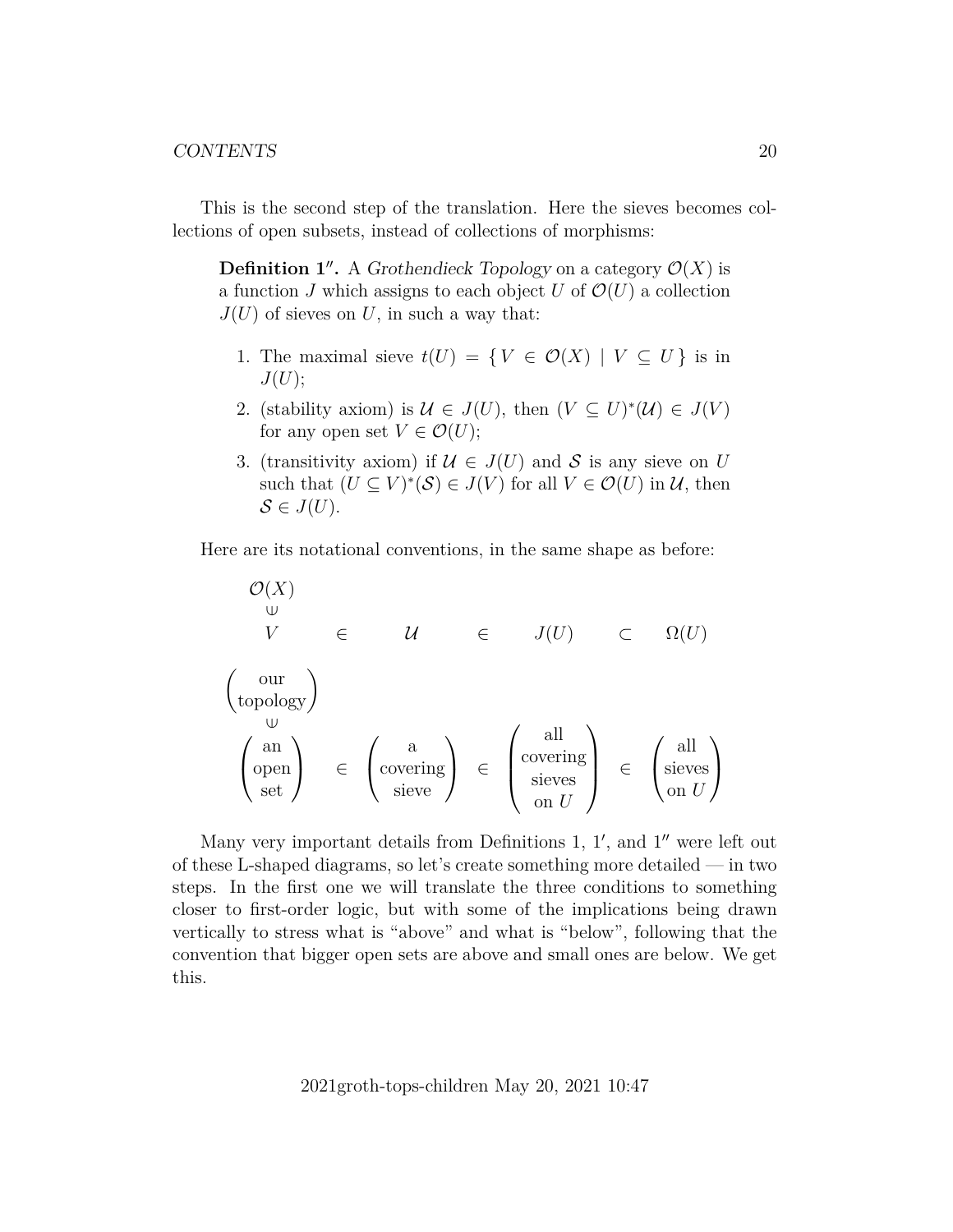This is Definition 1,

hasmax<sup>J</sup> := (∀C ∈ C. t(C) ∈ J(C)) stab<sup>J</sup> := ∀h : D → C. ∀ S ∈ Sieves\_on(C). S ∈ J(C) ↓ h ∗ (S) ∈ J(D) trans<sup>J</sup> := ∀C ∈ C. ∀S ∈ J(U). ∀ R ∈ Sieves\_on(U). (R ∈ J(C)) ↑ ∀(h : D → C) ∈ S. (h ∗ (R) ∈ J(D)) 

And this is Definition  $1$ ":

hasmax<sup>J</sup> := (∀U ∈ O(X).t(U) ∈ J(U)) stab<sup>J</sup> := ∀V ⊆ U. ∀U ∈ Sieves\_on(U). U ∈ J(V ) ↓ (V ⊆ U) ∗ (U) ∈ J(V ) trans<sup>J</sup> := ∀U ∈ O(X). ∀U ∈ J(U). ∀S ∈ Sieves\_on(U). (S ∈ J(U)) ↑ ∀V ∈ U.((V ⊆ U) ∗ (S) ∈ J(V ))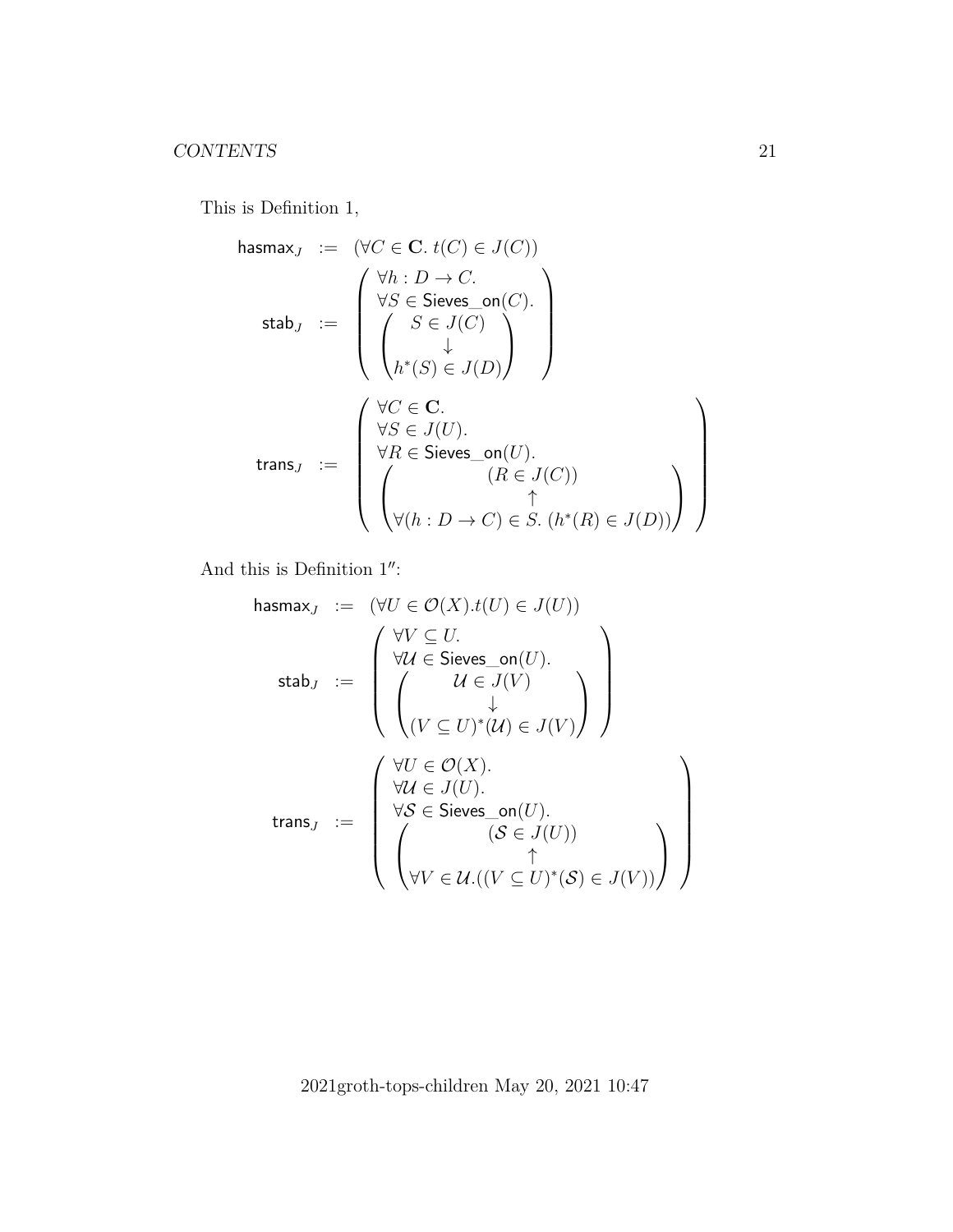## <span id="page-21-0"></span>**9 Drawing the properties**

Here is my (current) favorite way to draw the properties hasmax<sub>J</sub>, stab<sub>J</sub>, and trans<sub>J</sub> for a Grothendieck topology J on the topological space  $(X, \mathcal{O}(X))$ :

| $U$                                                                     | $(\mathcal{O}(U) \in J(U))$                  |     |
|-------------------------------------------------------------------------|----------------------------------------------|-----|
| $U$                                                                     | $(\mathcal{U} \in J(U))$                     |     |
| $\uparrow$                                                              | $\downarrow$                                 |     |
| $V$                                                                     | $(\mathcal{U} \cap \mathcal{O}(V) \in J(V))$ |     |
| $U$                                                                     | $U$                                          | $S$ |
| $(\mathcal{S} \in J(U))$                                                |                                              |     |
| $\uparrow \cup$                                                         | $\downarrow$                                 |     |
| $\forall V$                                                             | $S \cap \mathcal{O}(V)$                      |     |
| $(\forall V \in \mathcal{U}, \mathcal{S} \cap \mathcal{O}(V) \in J(V))$ |                                              |     |

[Rewrite this paragraph:]

Some details of the formal translation are omitted in that diagram, but most of them can be reconstructed from the fonts and the placements. Actually the main intent of that diagram is to list notational conventions; in the case above, 1) the objects of the category  $\mathcal{O}(X)$  have names like U and V; 2) the arrows in  $\mathcal{O}(X)$  go upwards, so our topos is  $\textbf{Set}^{\mathcal{O}(X)^\text{op}}$ ; not  $\textbf{Set}^{\mathcal{O}(X)}$ ; 3) the top element in each  $J(U)$  can be denoted by  $\mathcal{O}(U)$ ; 4) we denote sieves by names like S; 5) our typical name for a covering sieve on U is  $\mathcal{U}$ ; 6) the operation that "restricts sieves" and moves them downward in diagrams like the ones in section [6](#page-11-0) is ' $\cap \mathcal{O}(V)$ '.

If I draw the Definition 1 in that shape I get this:



Note that in the first drawing the ' $\in$ ' points to the 'V', and in the second one to the 'h'.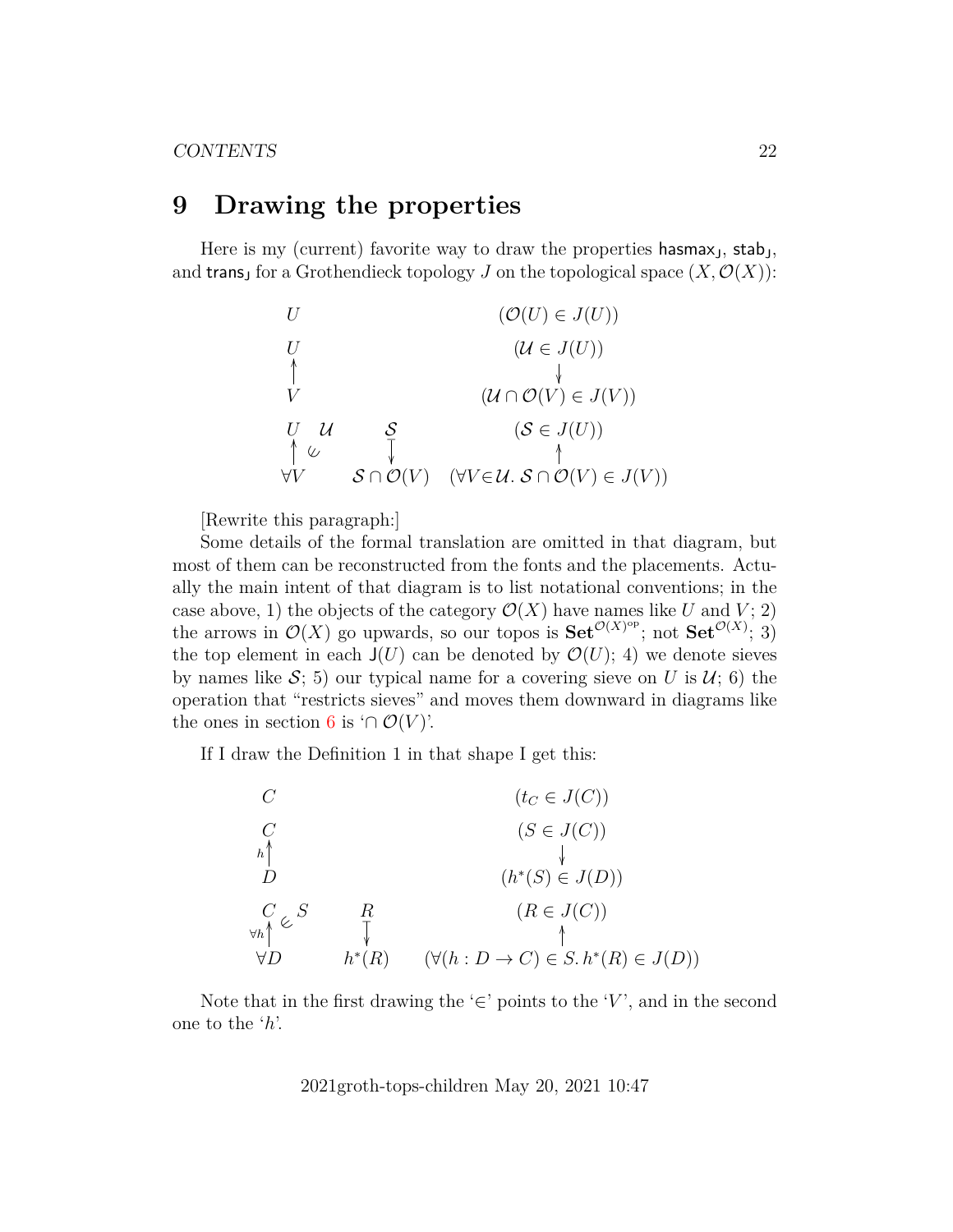Here is Definition 1 again, followed by its two translations to the more visual ways to represent the properties, that stress that  $stab_J$  propagates  $J$ -coveringness down and trans $J$  propagates  $J$ -coveringness up:

- 1. The maximal sieve  $t_C = \{ f | \text{cod}(f) = C \}$  is in  $J(C)$ ;
- 2. (stability axiom) is  $S \in J(C)$ , then  $h^*(S) \in J(D)$  for any arrow  $h: D \to C$ ;
- 3. (transitivity axiom) if  $S \in J(C)$  and R is any sieve on C such that  $h^*(S) \in J(D)$  for all  $h : D \to C$  in S, then  $R \in J(C)$ .

$$
\begin{array}{rcl}\n\text{hasmax}_{J} & := & (\forall C \in \mathbf{C}. \ t(C) \in J(C)) \\
\text{stab}_{J} & := & \begin{pmatrix} \forall h: D \rightarrow C. \\
\forall S \in \mathsf{Seives\_on}(C). \\
\downarrow \end{pmatrix} \\
\text{stab}_{J} & := & \begin{pmatrix} \forall C \in \mathbf{C}. \\
\downarrow \end{pmatrix} \\
\text{atab}_{J} & := & \begin{pmatrix} \forall C \in \mathbf{C}. \\
\downarrow \end{pmatrix} \\
\text{atab}_{J} & := & \begin{pmatrix} \forall C \in \mathbf{C}. \\
\downarrow \end{pmatrix} \\
\text{atab}_{J} & := & \begin{pmatrix} \forall C \in \mathbf{C}. \\
\downarrow \end{pmatrix} \\
\text{atab}_{J} & \begin{pmatrix} S \in J(C). \\
\downarrow \end{pmatrix} \\
\text{atab}_{J} & \begin{pmatrix} S \in J(C). \\
\downarrow \end{pmatrix} \\
\text{atab}_{J} & \begin{pmatrix} \forall C \in \mathbf{C}. \\
\downarrow \end{pmatrix} \\
\text{atab}_{J} & \begin{pmatrix} \forall C \in \mathbf{C}. \\
\downarrow \end{pmatrix} \\
\text{atab}_{J} & \begin{pmatrix} \forall C \in \mathbf{C}. \\
\downarrow \end{pmatrix} \\
\text{atab}_{J} & \begin{pmatrix} \forall F \in \mathbf{C}. \\
\downarrow \end{pmatrix} \\
\text{atab}_{J} & \begin{pmatrix} \forall F \in \mathbf{C}. \\
\downarrow \end{pmatrix} \\
\text{atab}_{J} & \begin{pmatrix} \forall F \in \mathbf{C}. \\
\downarrow \end{pmatrix} \\
\text{atab}_{J} & \begin{pmatrix} \forall F \in \mathbf{C}. \\
\downarrow \end{pmatrix} \\
\text{atab}_{J} & \begin{pmatrix} \forall F \in \mathbf{C}. \\
\downarrow \end{pmatrix} \\
\text{atab}_{J} & \begin{pmatrix} \forall F \in \mathbf{C}. \\
\downarrow \end{pmatrix} \\
\text{atab}_{J} & \begin{pmatrix} \forall F \in \mathbf{C}. \\
\downarrow \end{pmatrix} \\
\text{atab}_{J} & \begin{pmatrix} \forall F \in \mathbf{C}. \\
$$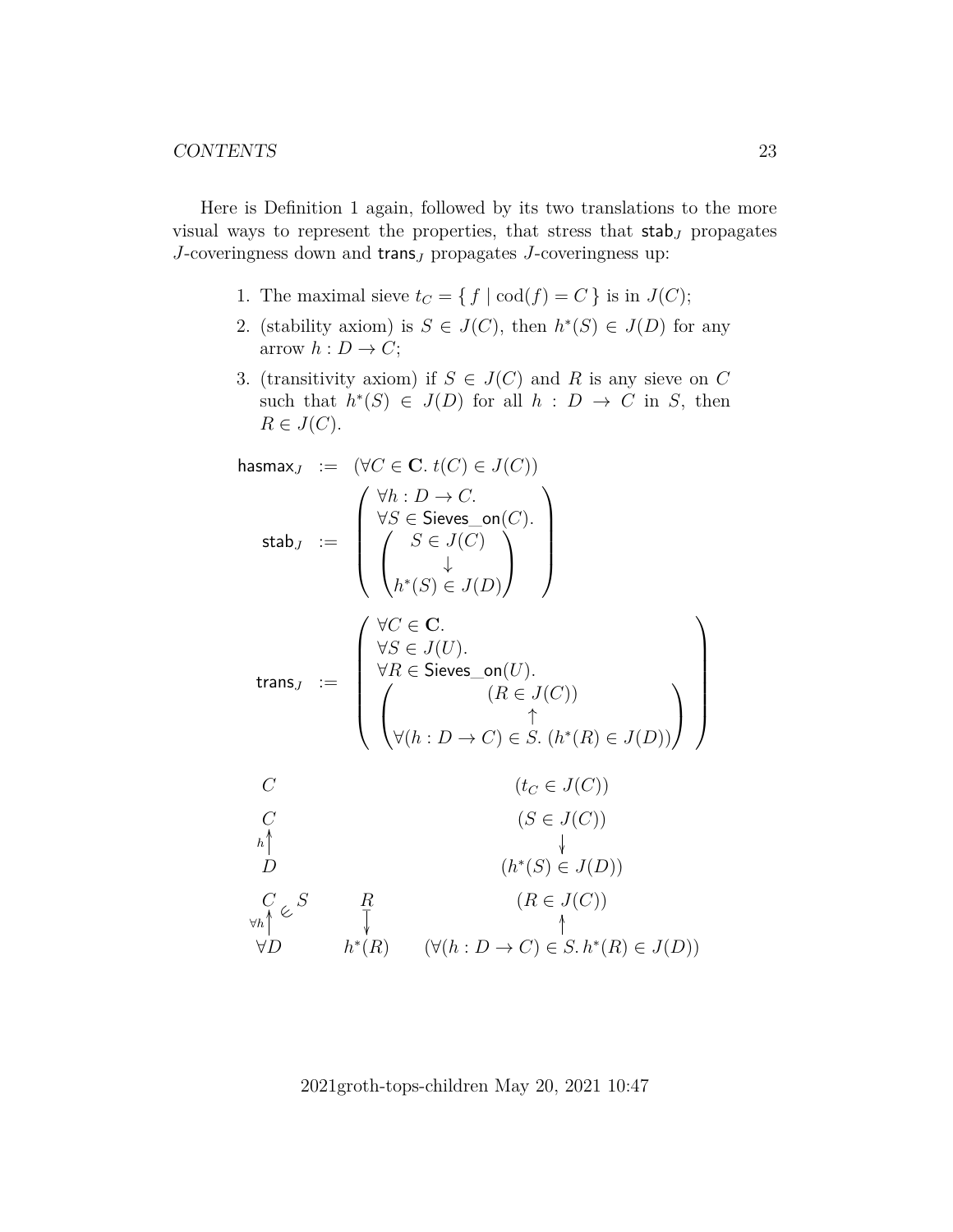I learned most of what I know about Grothendieck topologies on posets from [\[Lin14\]](#page-43-4). He uses the notational conventions below to define Grothendieck topologies on a poset  $P$  (in pages 8–9 of the paper):

$$
p \qquad (\downarrow p \in J(p))
$$
\n
$$
q
$$
\n
$$
q
$$
\n
$$
q
$$
\n
$$
q
$$
\n
$$
q
$$
\n
$$
q
$$
\n
$$
q
$$
\n
$$
q
$$
\n
$$
q
$$
\n
$$
q
$$
\n
$$
q
$$
\n
$$
\forall q
$$
\n
$$
R \cap \downarrow q
$$
\n
$$
(\forall q \in S. \ R \cap \downarrow q \in J(q))
$$

I will use notational conventions for grtops on posets that are very close to the first diagram in this section, that showed the properties of a grtop on a topological space  $(X, \mathcal{O}(X))$ .

In the diagrams of section  $6 \text{ I}$  $6 \text{ I}$  showed how to visualize the canonical Grothendieck topology  $J_{\text{can}}$  on the topological space  $(H, \mathcal{O}(H))$ ; this  $J_{\text{can}}$ was an object of the topos  $\mathbf{Set}^{\mathcal{O}(H)^\text{op}}$ , but we had this:



so that  $J_{\text{can}}$  was also an object of  $\textbf{Set}^{B^{\text{op}}}$ . Let's see how to define grtops on arbitrary posets D (mnemonic: "DAG"), i.e., in categories  $\mathbf{Set}^{D^{op}}$  or  $\mathbf{Set}^{D}$ .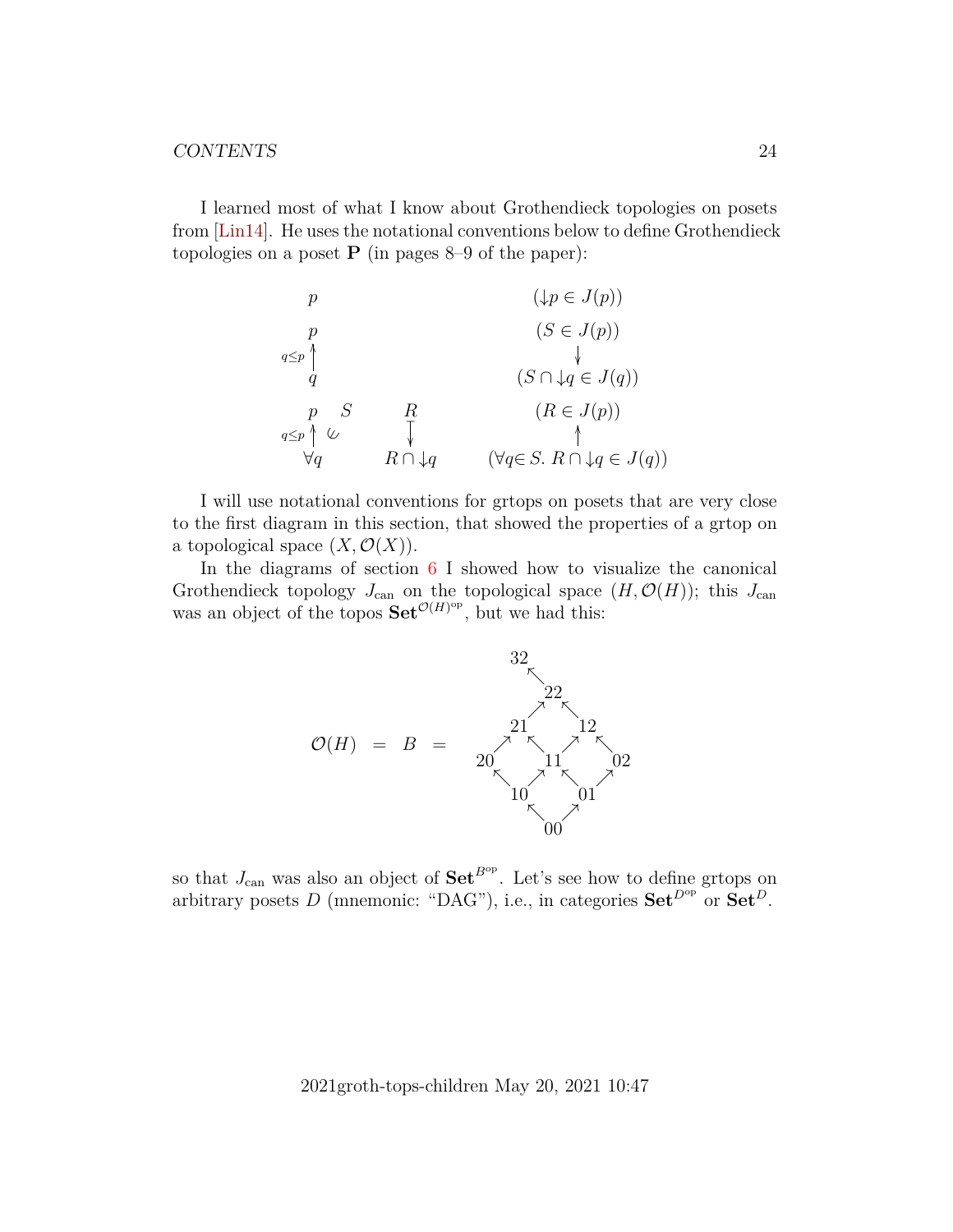Suppose that  $D$  is a poset with its arrows pointing up. Our notational conventions for groups on  $D$  will be exactly the same as the ones that we used for grtops on  $\mathcal{O}(X)$ , with only these changes: 1) elements of D will be denoted by u and v (instead of  $U, V \in \mathcal{O}(X)$ , where the U and V were in uppercase); 2) we will write  $\downarrow u$  and  $\downarrow v$  instead of  $\mathcal{O}(U)$  and  $\mathcal{O}(V)$ ; 3) we will write D instead of  $\mathcal{O}(X)$ . We will still use S for a sieve and U for a covering sieve (but now U covers u, not on U); so S and U are down-sets of D, and  $\mathcal{S}, \mathcal{U} \subseteq D$  (instead of  $\mathcal{S}, \mathcal{U} \subseteq \mathcal{O}(X)$ ).

This was our diagram for a grtop on a topological space  $(X, \mathcal{O}(X))$ :

| $U$             | $(\mathcal{O}(U) \in J(U))$                  |                                                                         |
|-----------------|----------------------------------------------|-------------------------------------------------------------------------|
| $U$             | $(\mathcal{U} \in J(U))$                     |                                                                         |
| $\uparrow$      | $\downarrow$                                 |                                                                         |
| $V$             | $(\mathcal{U} \cap \mathcal{O}(V) \in J(V))$ |                                                                         |
| $U$             | $\mathcal{U}$                                | $(\mathcal{S} \in J(U))$                                                |
| $\uparrow \cup$ | $\uparrow$                                   | $(\mathcal{S} \in J(U))$                                                |
| $\forall V$     | $\mathcal{S} \cap \mathcal{O}(V)$            | $(\forall V \in \mathcal{U}, \mathcal{S} \cap \mathcal{O}(V) \in J(V))$ |

This is our diagram for a grtop on a poset  $D$  with its arrows pointing up:

$$
\begin{array}{cccc}\n u & & & (\downarrow u \in J(u)) \\
 u & & & & (\downarrow u \in J(u)) \\
 \uparrow & & & & \downarrow \\
 v & & & & (\mathcal{U} \cap \downarrow v \in J(v)) \\
 u & \downarrow & & \mathcal{S} & & (\mathcal{S} \in J(u)) \\
 \uparrow \cup & & \uparrow & & \uparrow \\
 \forall v & & & \mathcal{S} \cap \downarrow v & & (\forall v \in \mathcal{U}. \mathcal{S} \cap \downarrow v \in J(v))\n \end{array}
$$

This characterizes the subobjects  $J \subseteq \Omega$  of a category  $\mathbf{Set}^{D^{op}}$  that are Grothendieck topologies. To define grtops when the arrows in D point down — the 2-column graphs of [\[PH1,](#page-43-0) section 14] use arrows pointing down — we just need to switch the direction of the arrows in the left column.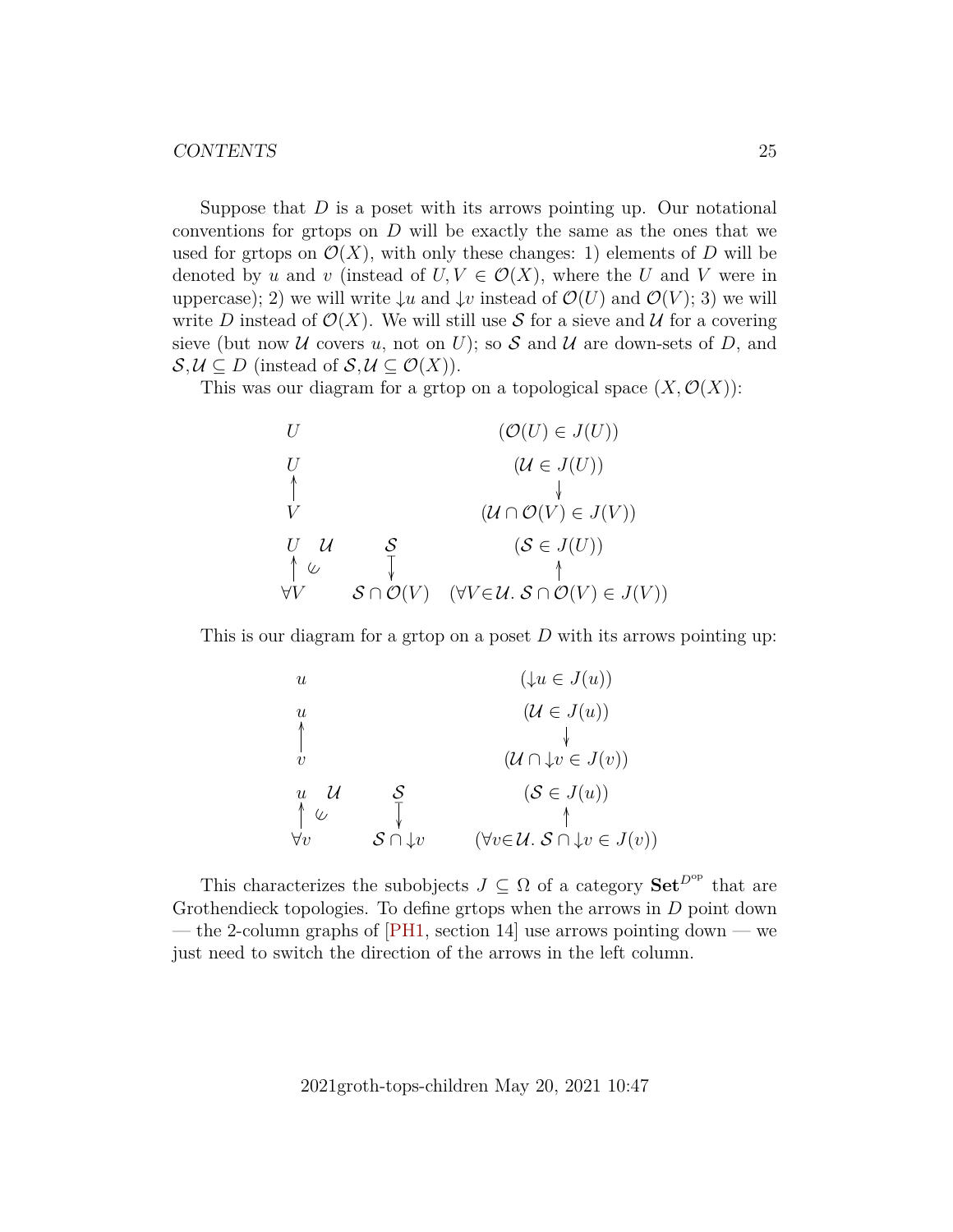## <span id="page-25-0"></span>**10 Other Grothendieck topologies**

In the section [6](#page-11-0) we drew a specific Grothendieck topology on  $(H, \mathcal{O}(H))$ : the "canonical" one, that was a subobject  $J_{\text{can}} \hookrightarrow \Omega$  in  $\text{Set}^{\widetilde{\mathcal{O}}(H)^{\text{op}}}.$  Let's start by a way to obtain other grtops on  $(H, \mathcal{O}(H)).$ 

Remember that we use  $\mathcal U$  and  $\mathcal S$  to denote subsets of a topology  $\mathcal O(X)$ : S denotes a sieve, and U denotes a covering sieve. Let's use the letter  $\mathcal Y$  to denote an arbitrary subset of  $\mathcal{O}(X)$ . We define the Grothendieck topology  $J_{\mathcal{Y}}$  on  $\mathcal{O}(X)$  by:

$$
J_{\mathcal{Y}}(U) := \{ \mathcal{S} \in \Omega(U) \mid \mathcal{Y} \cap \mathcal{O}(U) \subseteq \mathcal{S} \}
$$
  
= 
$$
\{ \mathcal{S} \in \Omega(U) \mid \downarrow (\mathcal{Y} \cap \mathcal{O}(U)) \subseteq \mathcal{S} \}
$$
  
= 
$$
\uparrow_{D(\Omega(U))} \downarrow (\mathcal{Y} \cap \mathcal{O}(U))
$$

Let's start with an example. We will work in  $(H, \mathcal{O}(H))$ , as in section [6,](#page-11-0) and let  $\mathcal{Y} := \{01, 02, 11, 12\}$ . So:

$$
\mathcal{Y} = \begin{smallmatrix} 0 \\ 0 \\ 0 \\ 0 \\ 1 \end{smallmatrix}^0_{11}
$$

Then:

$$
J_{\mathcal{Y}}(21) := \{ \mathcal{S} \in \Omega(21) \mid \downarrow (\mathcal{Y} \cap \mathcal{O}(21)) \subseteq \mathcal{S} \}
$$
  
\n
$$
:= \{ \mathcal{S} \in \left[ \begin{array}{c} \frac{1}{2} \\ \frac{2}{2} \\ \frac{2}{2} \\ \frac{2}{2} \end{array} \right] \mid \downarrow \left( \begin{array}{c} 0 \\ 0 \\ 0 \\ 0 \end{array} \right)_{1}^{0} \cap \left( \begin{array}{c} 0 \\ 0 \\ 1 \\ 1 \end{array} \right) \subseteq \mathcal{S} \}
$$
  
\n
$$
:= \{ \mathcal{S} \in \left[ \begin{array}{c} \frac{1}{2} \\ \frac{2}{2} \\ \frac{2}{2} \\ \frac{2}{2} \end{array} \right] \mid \downarrow \left( \begin{array}{c} 0 \\ 0 \\ 0 \\ 0 \end{array} \right) \subseteq \mathcal{S} \}
$$
  
\n
$$
:= \{ \mathcal{S} \in \left[ \begin{array}{c} \frac{1}{2} \\ \frac{2}{2} \\ \frac{2}{2} \\ \frac{2}{2} \end{array} \right] \mid \left( \begin{array}{c} 0 \\ 0 \\ 0 \\ 1 \end{array} \right) \subseteq \mathcal{S} \}
$$
  
\n
$$
:= \left[ \begin{array}{c} \frac{1}{2} \\ \frac{2}{2} \\ 1 \end{array} \right]
$$
  
\n
$$
:= \left[ \begin{array}{c} \frac{1}{2} \\ \frac{2}{2} \\ 1 \end{array} \right]
$$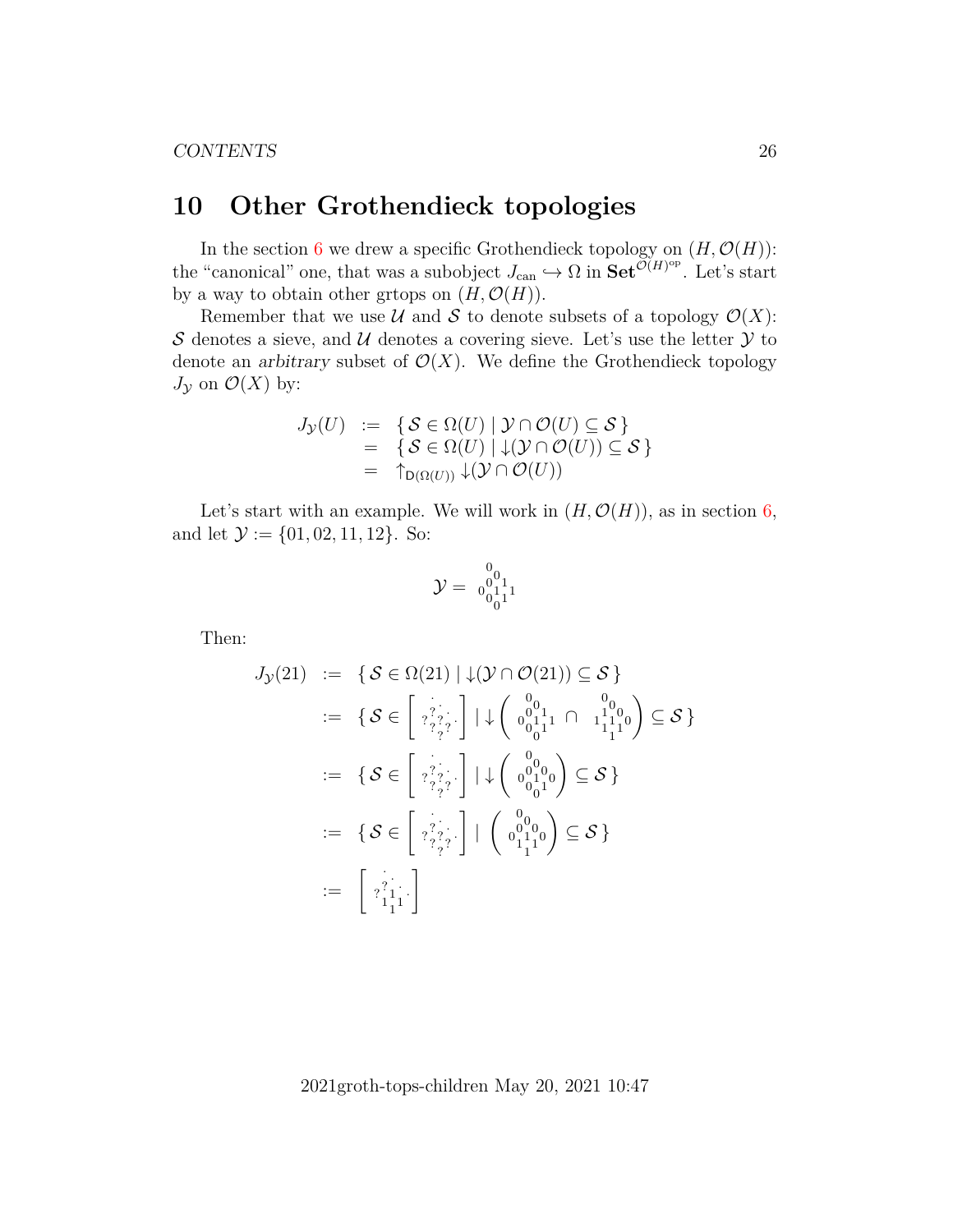So for this  $\mathcal Y$ 

$$
\mathcal{Y} = \{01, 02, 11, 12\} = \begin{bmatrix} 0 \\ 0 \\ 0 \\ 0 \end{bmatrix}^{1}_{1} \subset \mathcal{O}(H)
$$

we have:



All grtops on a finite poset  $D$  are of the form  $J_{\mathcal{Y}}$  for some  $\mathcal{Y} \subseteq D$  (see [\[Lin14,](#page-43-4) page 43]); in particular, our  $J_{\text{can}}$  is a  $J_{\mathcal{Y}}$  for this  $\mathcal{Y}$ :

$$
\mathcal{Y} \;\; = \;\; \{\downarrow\_1, \downarrow\_2, \downarrow 1\_,\downarrow 2\_,\downarrow 3\_ \} \;\; = \;\; \{01, 02, 10, 20, 32\} \;\; = \;\; \begin{smallmatrix} 1 \\ 0 \\ 1 \end{smallmatrix} \begin{smallmatrix} 0 \\ 0 \\ 1 \end{smallmatrix} \cdot \begin{smallmatrix} 1 \\ 0 \\ 1 \end{smallmatrix} \cdot \begin{smallmatrix} 0 \\ 0 \\ 1 \end{smallmatrix} \cdot \begin{smallmatrix} 0 \\ 0 \\ 0 \end{smallmatrix} \cdot \begin{smallmatrix} 0 \\ 0 \\ 1 \end{smallmatrix} \cdot \begin{smallmatrix} 0 \\ 0 \\ 1 \end{smallmatrix} \cdot \begin{smallmatrix} 0 \\ 0 \\ 1 \end{smallmatrix} \cdot \begin{smallmatrix} 0 \\ 0 \\ 1 \end{smallmatrix} \cdot \begin{smallmatrix} 0 \\ 0 \\ 1 \end{smallmatrix} \cdot \begin{smallmatrix} 0 \\ 0 \\ 1 \end{smallmatrix} \cdot \begin{smallmatrix} 0 \\ 0 \\ 1 \end{smallmatrix} \cdot \begin{smallmatrix} 0 \\ 0 \\ 1 \end{smallmatrix} \cdot \begin{smallmatrix} 0 \\ 0 \\ 1 \end{smallmatrix} \cdot \begin{smallmatrix} 0 \\ 0 \\ 1 \end{smallmatrix} \cdot \begin{smallmatrix} 0 \\ 0 \\ 1 \end{smallmatrix} \cdot \begin{smallmatrix} 0 \\ 0 \\ 1 \end{smallmatrix} \cdot \begin{smallmatrix} 0 \\ 0 \\ 1 \end{smallmatrix} \cdot \begin{smallmatrix} 0 \\ 0 \\ 1 \end{smallmatrix} \cdot \begin{smallmatrix} 0 \\ 0 \\ 1 \end{smallmatrix} \cdot \begin{smallmatrix} 0 \\ 0 \\ 1 \end{smallmatrix} \cdot \begin{smallmatrix} 0 \\ 0 \\ 1 \end{smallmatrix} \cdot \begin{smallmatrix} 0 \\ 0 \\ 1 \end{smallmatrix} \cdot \begin{smallmatrix} 0 \\ 0 \\ 1 \end{smallmatrix} \cdot \begin{smallmatrix} 0 \\ 0 \\ 1 \end{smallmatrix} \cdot \begin{smallmatrix} 0 \\ 0 \\ 1 \end{smallmatrix} \cdot \begin{smallmatrix} 0 \\ 0 \\ 1 \end{smallmatrix} \cdot \begin{smallmatrix} 0 \\ 0 \\ 1 \end{smallmatrix} \cdot \begin{smallmatrix} 0 \\ 0 \\ 1 \end{smallmatrix} \cdot \begin{smallmatrix} 0 \\ 0 \\ 1 \end{smallmatrix} \cdot \begin{smallmatrix} 0 \\ 0 \\ 1 \end{smallmatrix}
$$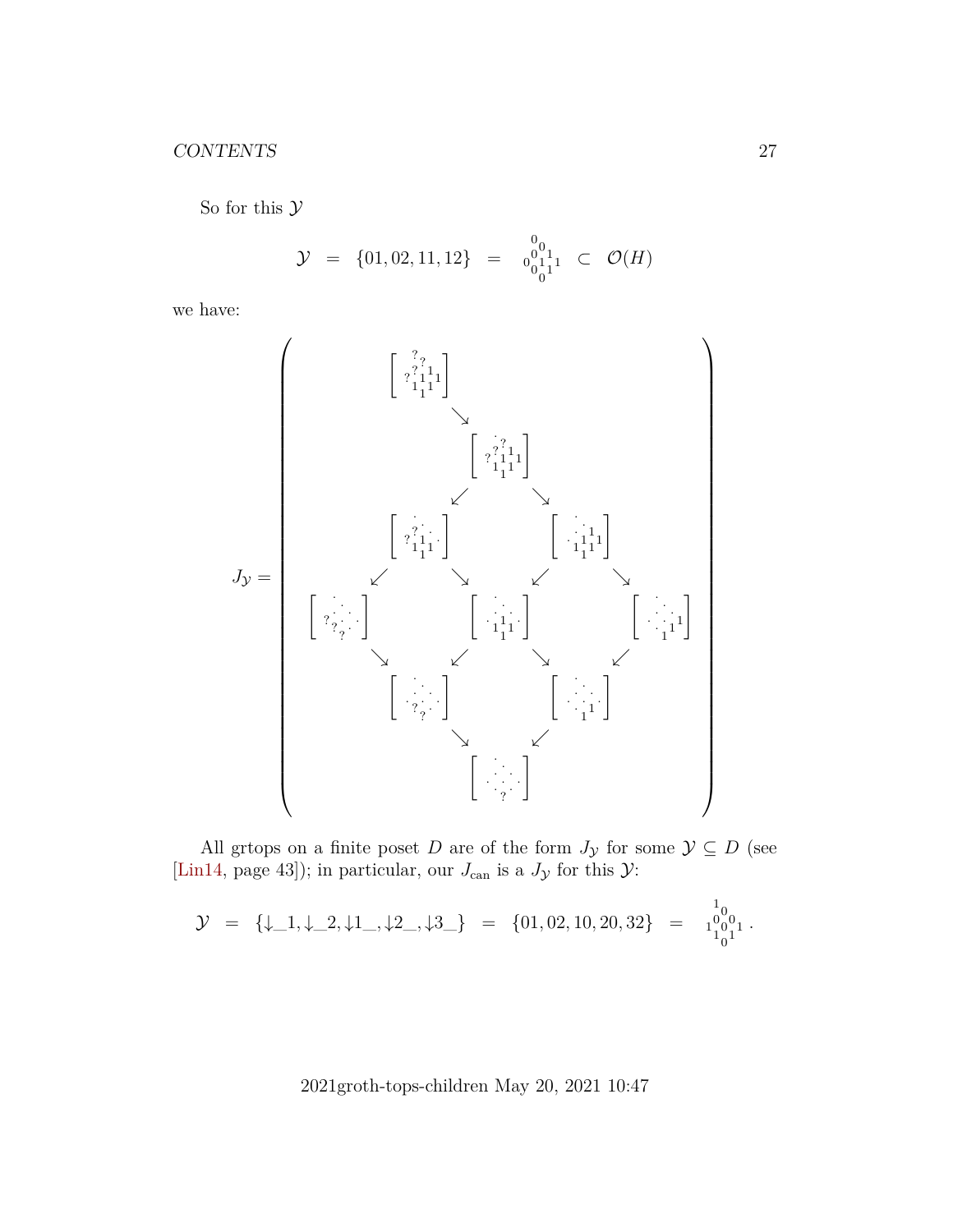The definition for  $J_y$  given above also works on arbitrary posets, and there is also a way to start with any Grothendieck topology J on an arbitrary poset and obtain the Y such that  $J = J_{\mathcal{Y}}$ . Here are the two constructions in the notation of [\[Lin14,](#page-43-4) pages 11–12], each one followed by its translations into our two notations:

$$
J_X(p) := \{ S \in \mathcal{D}(\downarrow p) \mid X \cap \downarrow p \subseteq S \}
$$
  
\n
$$
J_Y(U) := \{ S \in \Omega(U) \mid Y \cap \mathcal{O}(U) \subseteq \mathcal{S} \}
$$
  
\n
$$
J_Y(u) := \{ S \in \Omega(u) \mid Y \cap \downarrow u \subseteq \mathcal{S} \}
$$
  
\n
$$
X_J := \{ p \in \mathbf{P} \mid J(p) = \{\downarrow p\} \}
$$
  
\n
$$
Y_J := \{ U \in \mathcal{O}(X) \mid J(U) = \{\downarrow U\} \}
$$
  
\n
$$
Y_J := \{ u \in D \mid J(u) = \{\downarrow u\} \}
$$

Let's see an example of this. Let  $D := H$ , the (slanted) house DAG with arrows going downwards, and let:

$$
\mathcal{Y} = \{1_-, \_2\} = \begin{bmatrix} 0 \\ 1 \end{bmatrix}
$$

This  $\mathcal Y$  generates this Grothendieck topology,  $J_{\mathcal Y} \subseteq \Omega$ , in the topos  $\mathbf{Set}^H$ :

$$
J_{\mathcal{Y}} = \begin{pmatrix} \begin{bmatrix} \frac{7}{2} \times_{1} \\ 1 & 1 \end{bmatrix} & & \\ \begin{bmatrix} \frac{7}{2} \times_{1} \\ 1 & 1 \end{bmatrix} & & \\ \begin{bmatrix} \frac{7}{2} \times_{1} \\ 1 & 1 \end{bmatrix} & & \\ \begin{bmatrix} \frac{7}{2} \times_{1} \\ 1 & 1 \end{bmatrix} & & \\ \begin{bmatrix} \frac{7}{2} \times_{1} \\ 1 & 1 \end{bmatrix} & & \\ \begin{bmatrix} \frac{7}{2} \times_{1} \\ 1 & 1 \end{bmatrix} & & \\ \begin{bmatrix} \frac{7}{2} \times_{1} \\ 1 & 1 \end{bmatrix} & & \\ \begin{bmatrix} \frac{7}{2} \times_{1} \\ 1 & 1 \end{bmatrix} & & \\ \begin{bmatrix} \frac{7}{2} \times_{1} \\ 1 & 1 \end{bmatrix} & & \\ \begin{bmatrix} \frac{7}{2} \times_{1} \\ 1 & 1 \end{bmatrix} & & \\ \begin{bmatrix} \frac{7}{2} \times_{1} \\ 1 & 1 \end{bmatrix} & & \\ \begin{bmatrix} \frac{7}{2} \times_{1} \\ 1 & 1 \end{bmatrix} & & \\ \begin{bmatrix} \frac{7}{2} \times_{1} \\ 1 & 1 \end{bmatrix} & & \\ \begin{bmatrix} \frac{7}{2} \times_{1} \\ 1 & 1 \end{bmatrix} & & \\ \begin{bmatrix} \frac{7}{2} \times_{1} \\ 1 & 1 \end{bmatrix} & & \\ \begin{bmatrix} \frac{7}{2} \times_{1} \\ 1 & 1 \end{bmatrix} & & \\ \begin{bmatrix} \frac{7}{2} \times_{1} \\ 1 & 1 \end{bmatrix} & & \\ \begin{bmatrix} \frac{7}{2} \times_{1} \\ 1 & 1 \end{bmatrix} & & \\ \begin{bmatrix} \frac{7}{2} \times_{1} \\ 1 & 1 \end{bmatrix} & & \\ \begin{bmatrix} \frac{7}{2} \times_{1} \\ 1 & 1 \end{bmatrix} & & \\ \begin{bmatrix} \frac{7}{2} \times_{1} \\ 1 & 1 \end{bmatrix} & & \\ \begin{bmatrix} \frac{7}{2} \times_{1} \\ 1 & 1 \end{bmatrix} & & \\ \begin{bmatrix} \frac{7}{2} \times_{1}
$$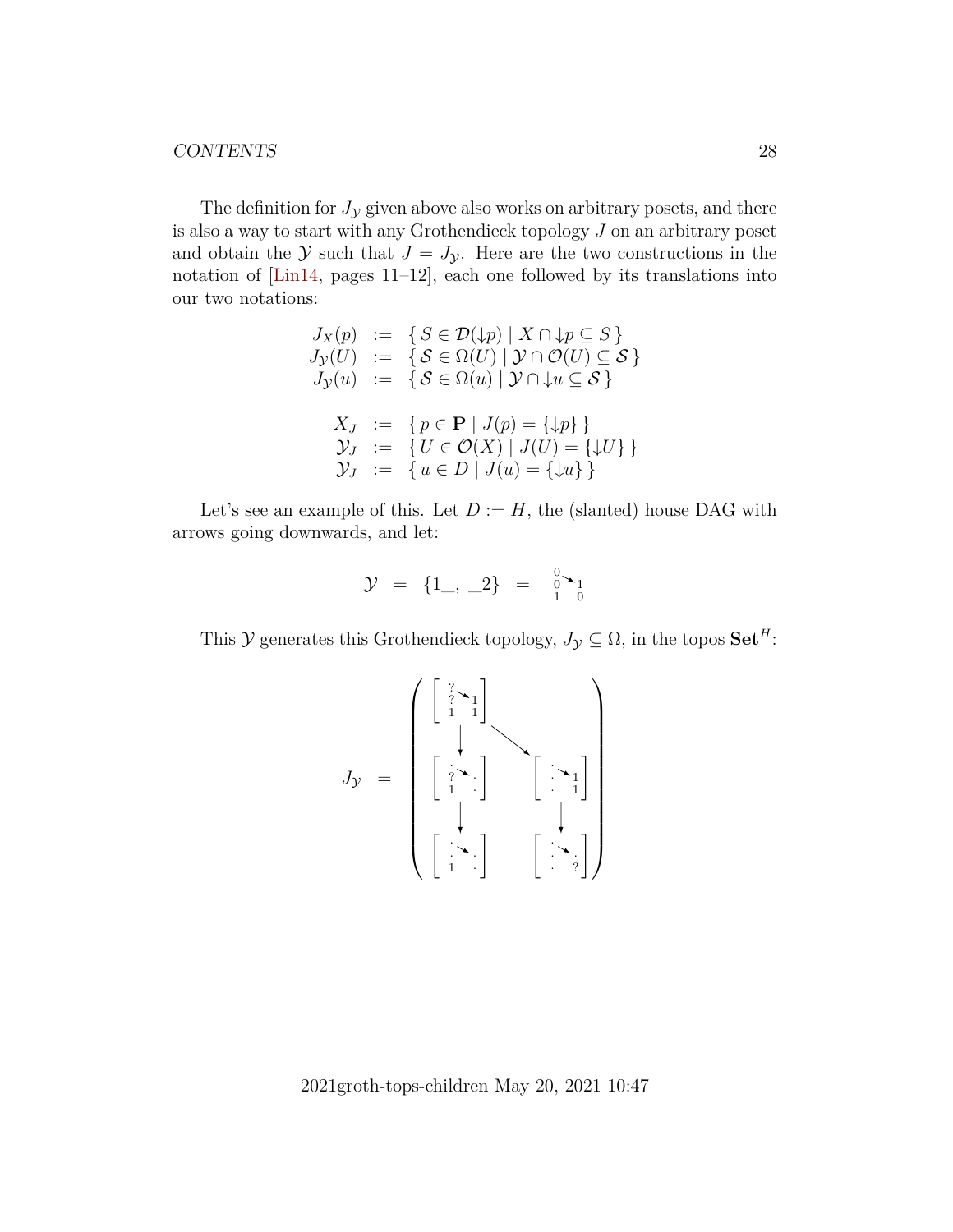## <span id="page-28-0"></span>**11 Ex-Lion Tamer**

The title words are absent from the song itself, which has travelled far from its origins. Newman initially wrote a lyric featuring a lion tamer. "Graham took one look, said, 'This is rubbish' and rewrote it. There was a lion tamer involved somewhere." According to Lewis, "That was the thing I thought was most memorable, but totally irrelevant in the end. I rewrote it and, by the end, it was called 'Ex-Lion Tamer' because even the lion tamer had disappeared."([\[Nea08\]](#page-43-9))

Let's review our archetypal case, its terminology and its notational conventions, and then make some changes to that.

We started with a topological space  $\mathcal{O}(X)$ , that was usually regarded as a poset; that poset was also denoted by  $\mathcal{O}(X)$ . In most examples  $\mathcal{O}(X)$ was the order topology on the (slanted) house DAG  $H$ , that had 5 elements, and  $\mathcal{O}(X)$ -as-a-poset was the bottle DAG B, with 10 elements (see sec[.4\)](#page-7-0). We referred to the elements of  $\mathcal{O}(X)$  as "open sets", and denoted them by letters like U and V. A sieve is a subset of  $\mathcal{O}(X)$  obeying certain properties; we denoted sieves by calligraphic letters like  $\mathcal{R}$ ,  $\mathcal{S}$ , and  $\mathcal{U}$ , where  $\mathcal{U}$  was a covering sieve (on U). Also, we used the calligraphic letter  $\mathcal Y$  to denote a subset of  $\mathcal{O}(X)$  that did not need to be a sieve. The set of all sieves on an open set  $U \in \mathcal{O}(X)$  was denoted by  $\Omega(U)$ , and the set of all covering sieves on a  $U \in \mathcal{O}(X)$  by  $J(U)$ . We had this:

$$
\begin{array}{ccl}\n\mathcal{O}(X) & \cup & \\
\cup & \cup & \\
V & \in & \mathcal{U} & \\
V & \in & \mathcal{U} & \\
\end{array} \quad \begin{array}{ccl}\n\mathcal{O}(X) & \cup & \mathcal{O}(U) \\
\mathcal{O}(X) & \cup & \mathcal{O}(U) \\
\mathcal{O}(X) & \cup & \mathcal{O}(21) \\
\end{array}
$$
\n
$$
\begin{array}{ccl}\n\frac{32}{22} & \frac{21}{112} & \frac{21}{112} \\
\frac{20}{11} & \frac{11}{10} & \\
0 & 0 & \\
0 & 0 & \\
0 & 0 & \\
0 & 0 & \\
0 & 0 & \\
0 & 0 & \\
0 & 0 & \\
0 & 0 & \\
0 & 0 & \\
0 & 0 & \\
0 & 0 & \\
0 & 0 & \\
0 & 0 & \\
0 & 0 & \\
0 & 0 & \\
0 & 0 & \\
0 & 0 & \\
0 & 0 & \\
0 & 0 & \\
0 & 0 & \\
0 & 0 & \\
0 & 0 & \\
0 & 0 & \\
0 & 0 & \\
0 & 0 & \\
0 & 0 & \\
0 & 0 & \\
0 & 0 & \\
0 & 0 & \\
0 & 0 & \\
0 & 0 & \\
0 & 0 & \\
0 & 0 & \\
0 & 0 & \\
0 & 0 & \\
0 & 0 & \\
0 & 0 & \\
0 & 0 & \\
0 & 0 & \\
0 & 0 & \\
0 & 0 & \\
0 & 0 & \\
0 & 0 & \\
0 & 0 & \\
0 & 0 & \\
0 & 0 & \\
0 & 0 & \\
0 & 0 & \\
0 & 0 & \\
0 & 0 & \\
0 & 0 & \\
0 & 0 & \\
0 & 0 & \\
0 & 0 & \\
0 & 0 & \\
0 & 0 & \\
0 & 0 & \\
0 & 0 & \\
0 & 0 & \\
0 & 0 & \\
0 & 0 & \\
0 & 0 & \\
0 & 0 & \\
0 & 0 & \\
0 & 0 & \\
0 & 0 & \\
0 & 0 & \\
0 & 0 & \\
0 & 0 & \\
0 & 0 & \\
0 & 0 & \\
0 & 0 & \\
0 & 0 & \\
0 & 0 & \\
0 & 0 & \\
0 & 0 & \\
0 & 0 & \\
0 & 0 & \\
0 & 0 & \\
0 & 0 & 0 \\
0 & 0 & 0 & \\
0 & 0 & 0 & \\
0 & 0 & 0 & \\
0 & 0 & 0 & \\
0 & 0 & 0 & \\
0 & 0 & 0 & \\
0 & 0 & 0 & \\
0 & 0 &
$$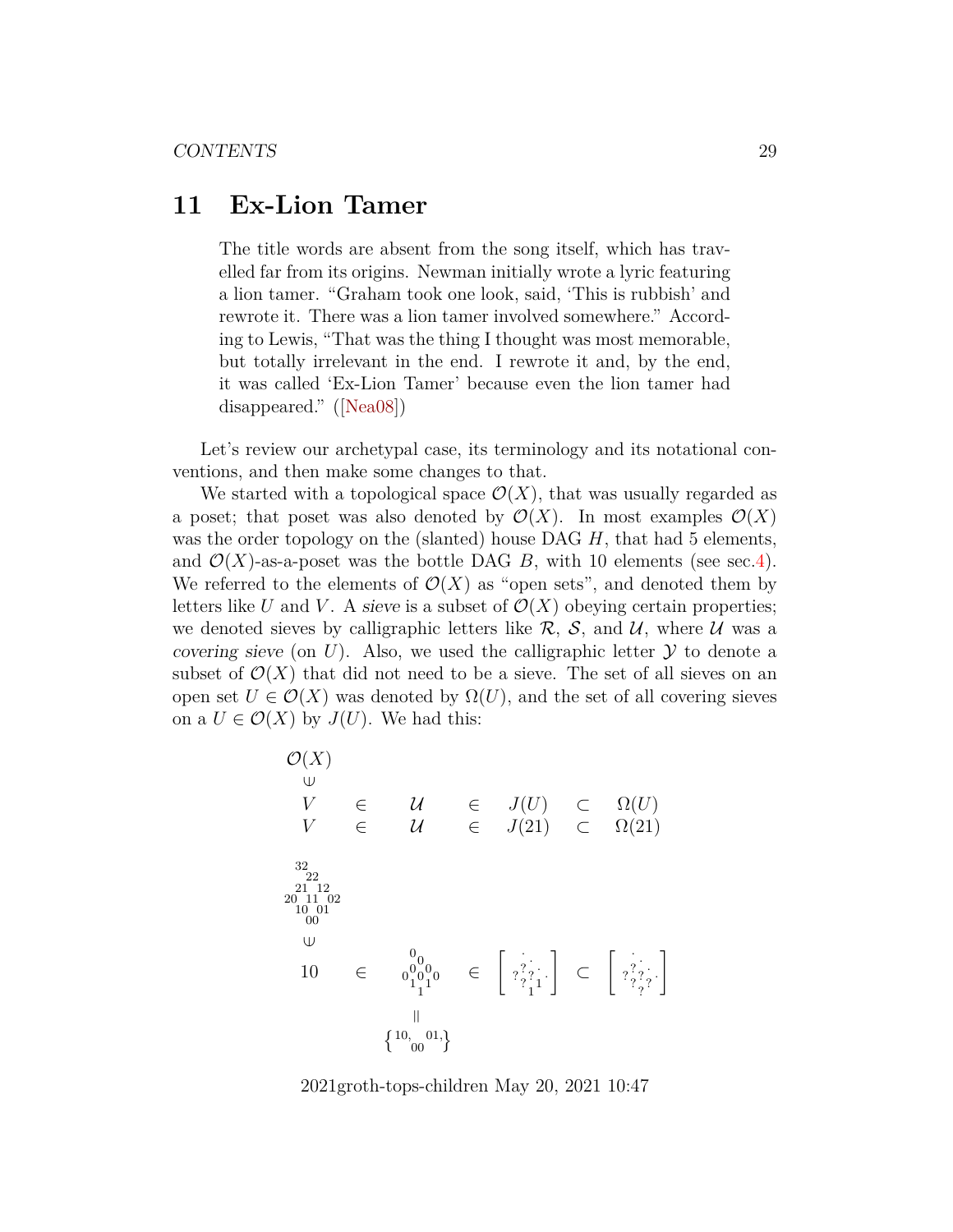Note that this diagram includes particular cases  $-$  in:

$$
V \in \mathcal{U} \in J(U) \subset \Omega(U)
$$
  

$$
V \in \mathcal{U} \in J(21) \subset \Omega(21)
$$

the bottom line specializes the top line to the case  $U = 21$ . It also includes examples, like "in this context 10 is a possible value for  $V$ ".

So: we first learned how to define Grothendieck topologies on a topological space  $\mathcal{O}(X)$ , with this  $\mathcal{O}(X)$  being regarded as a poset, and then we saw how to define Grothendieck topologies on posets that do not need to come from topologies. We will use Wire's trick, and refer to these "posets that no longer need to be topologies" as "ex-topologies", and to their elements as "ex-open sets". Our notational conventions for them will change: the topology  $\mathcal{O}(X)$  will become the ex-topology D (a poset), and the open sets  $U, V \in \mathcal{O}(X)$  will become ex-open sets  $u, v \in D$ . The rest will be kept unchanged: for example, sieves will still be called sieves, and will be denoted by the same calligraphic letters as before.

### <span id="page-29-0"></span>**11.1 Ex-topologies: sieves as two-digit numbers**

We will also change something else. In the case of Grothendieck topologies on topological spaces we used this:

$$
X = H = \begin{pmatrix} 3 & 32 & 22 & 22 \\ 2 & -2 & 2 & 21 & 12 \\ 1 & 1 & 1 & 02 & 0 \\ 1 & -1 & 0 & 01 & 0 \end{pmatrix}
$$

There the two-digit numbers, like 10, denoted open sets.

In the new setting, i.e., in the case of Grothendieck topologies on extopological spaces, we will switch to this other convention:

$$
D = N = \begin{pmatrix} 3 & -3 \\ \downarrow & \downarrow \\ 2 & -2 \\ \downarrow & \downarrow \\ 1 & -1 \end{pmatrix} \qquad D(D) = D(N) = \begin{pmatrix} 33 & 32 & 23 \\ 22 & 13 & 22 & 13 \\ 20 & 11 & 02 & 20 \\ 10 & 01 & 00 & 01 \end{pmatrix}
$$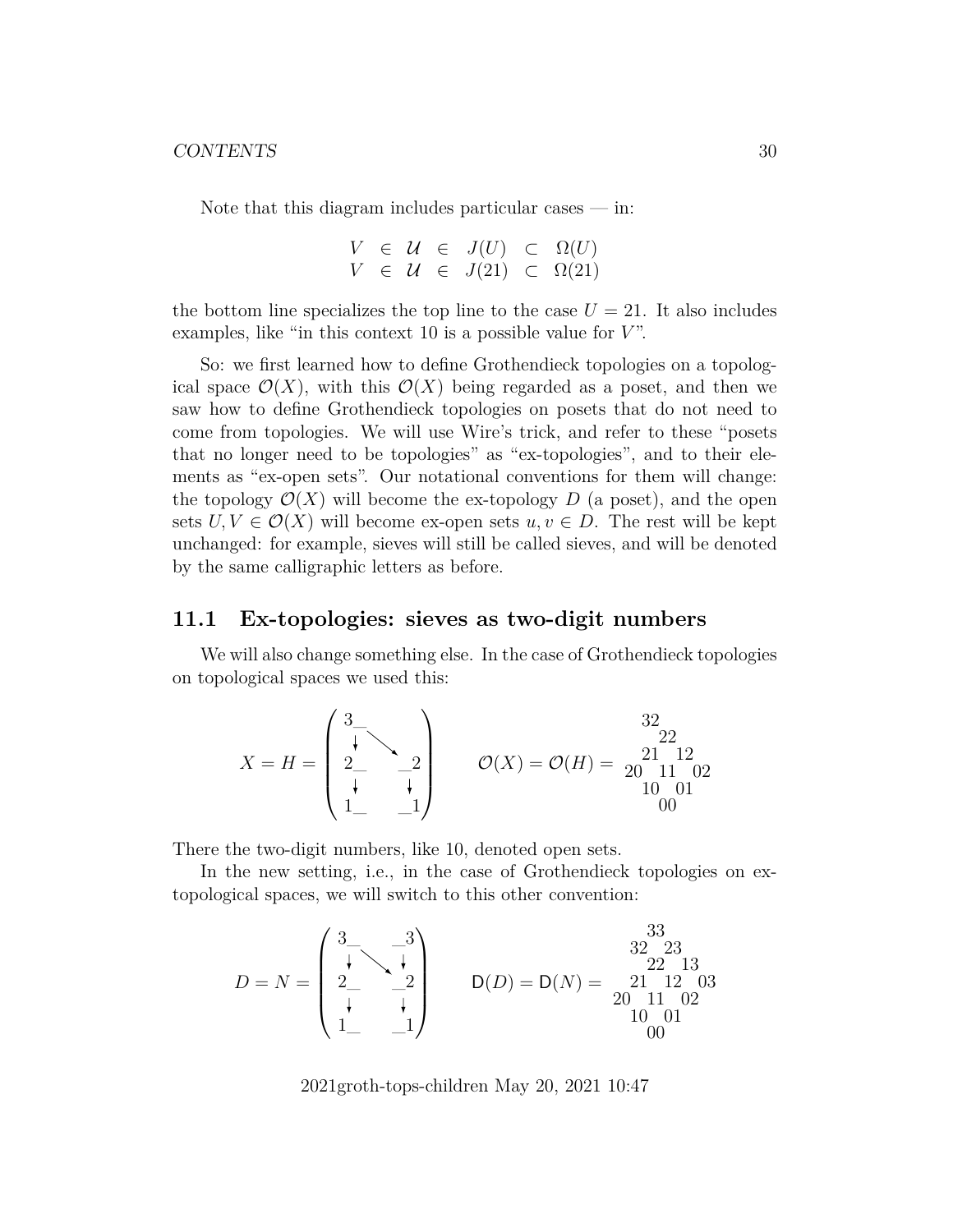Here it is our ex-topological space,  $D$ , that is a 2-column graph. This will let us draw the set  $D(D)$  of all down-sets on D, i.e., the set of all sieves in this context, as the ZHA associated to the 2-column graph  $D$ , as above; see sec[.4,](#page-7-0) and [\[PH1,](#page-43-0) sec.15] for the details. This will give us an alternative way to represent sieves and sets of sieves: sieves are now two-digit numbers, and sets of sieves are sets of two-digit numbers.

Here is a translation of the previous diagram to this new case:

D ∈v ∈ U ∈ J(u) ⊂ Ω(u) v ∈ U ∈ J(3\_) ⊂ Ω(3\_) 1\_ 2\_ 3\_ \_1 \_2 \_3 ∈2\_ ∈ 1 1 0 1 0 0 ∈ 1 1 ? 1 ? · ⊂ ? ? ? ? ? · ===21 ∈ · 32 · 22 · 21 · · · · · · · · ⊂ · 32 · 22 · 21 12 · 20 11 02 10 01 00 = <sup>2</sup>\_, 1\_, \_1 

Note that here we have  $v = 2$  and  $u = 3$  (two ex-open sets),  $\mathcal{U} = 21$  (a sieve),  $\Omega(u) = \Omega(3) = 1/3 = 32$ , and  $J(3) = \uparrow_{\Omega(3)} 21$ . The 6-node poset that plays the role of  $D$  in this example will sometimes be called by its proper name: "Art Déco N", or just "N", because in some Art Déco fonts the uppercase N is drawn like this: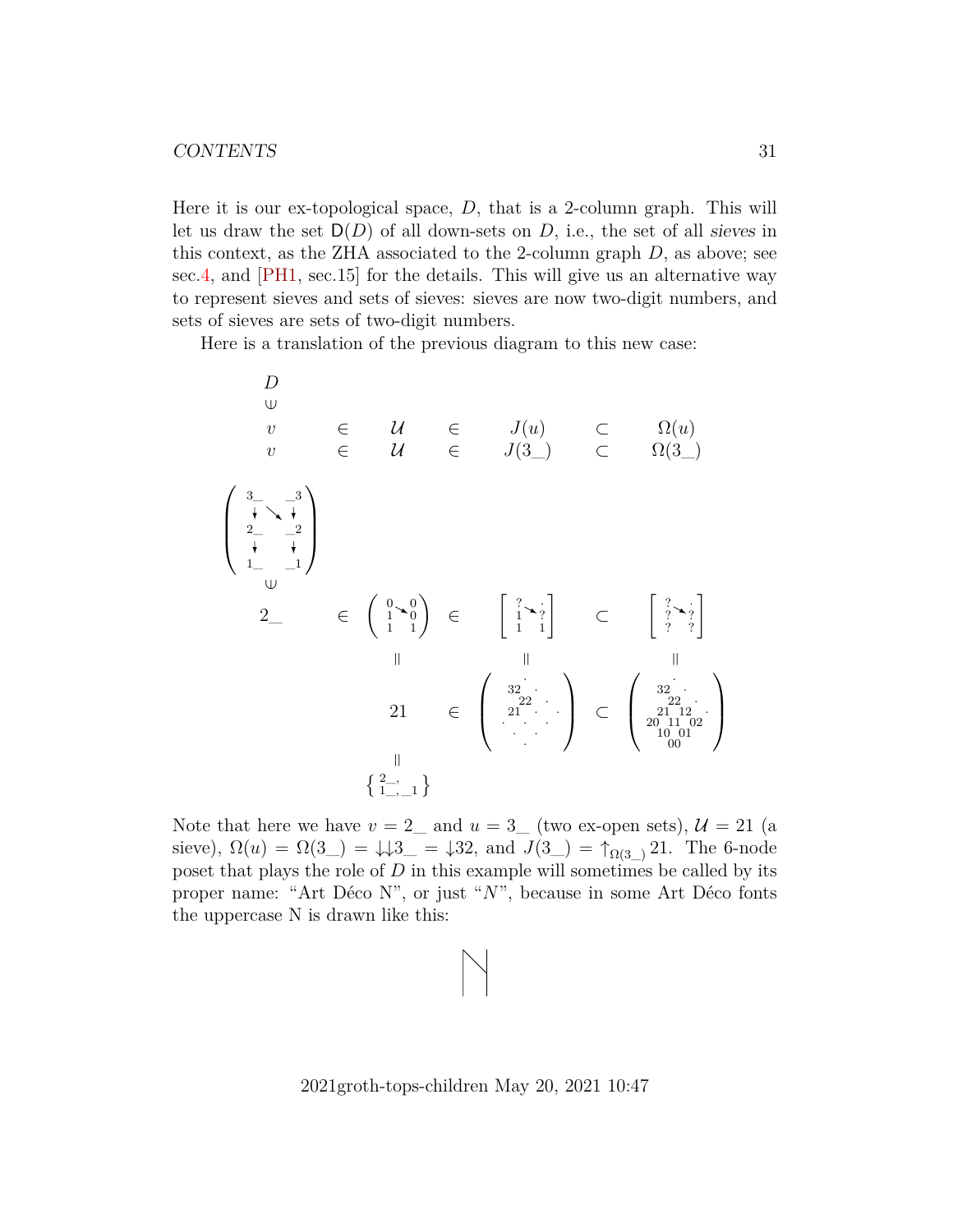## <span id="page-31-0"></span>**12 Sieves as truth-values**

From this point onwards all our examples will use the Art Déco N of the end of the last section as our ex-topology; in other words, our examples will use  $D := N$ . Also, from here onwards N will always stand for the Art Déco N, not for the traditional N with four nodes of section [3.](#page-6-0) We will write D and  $N$  as  $D$  and  $N$  when we regard them as categories; their arrows will point downwards.

This is the subobject classifier of the topos  $\mathbf{Set}^{\mathbf{N}}$  (compare it with the  $\Omega$ in section [6\)](#page-11-0):



Note that the maximal sieves on  $3$ <sub>nd</sub> and  $3$  are:

$$
t_{3\_\_} = \downarrow 3\_\_ = 32 = \begin{pmatrix} 1 & 1 \\ 1 & 1 \end{pmatrix}
$$
\nand

\n
$$
t_{3\_\_} = \downarrow 3 = 03 = \begin{pmatrix} 1 & 1 \\ 1 & 1 \end{pmatrix},
$$

so here we have sieves that are not in any of the ' $\Omega(u)$ 's. The set of all sieves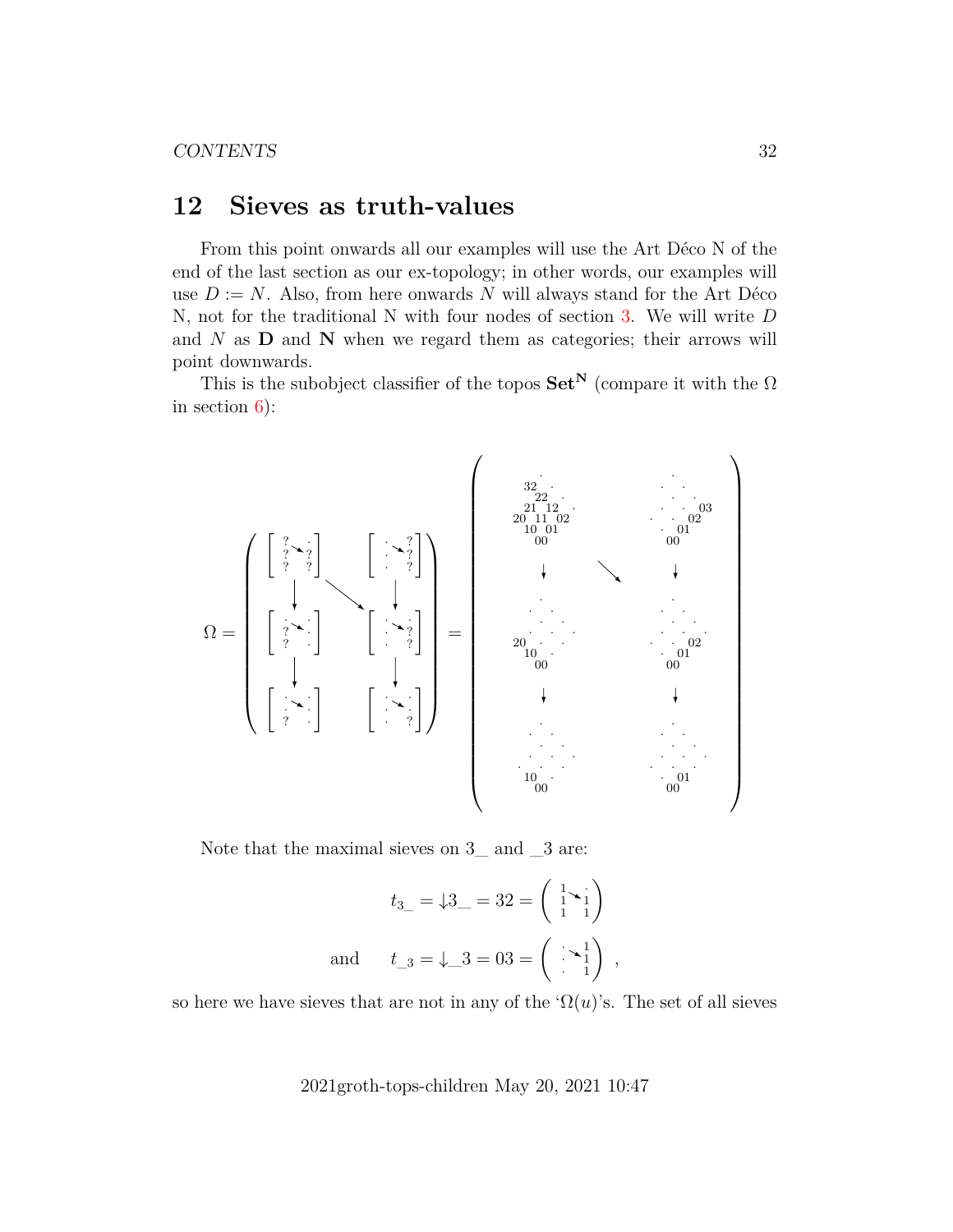on the ex-topology  $N$  is:

$$
\mathsf{D}(N) = \left(\begin{smallmatrix} 33 \\ 32 & 23 \\ 22 & 13 \\ 20 & 11 & 02 \\ 20 & 11 & 02 \\ 10 & 01 & 0 \end{smallmatrix}\right),
$$

that is exactly the set of subobjects of the terminal object  $1 \in \mathbf{Set}^{\mathbf{N}}$ . So:

$$
Sub(1_{\mathbf{Set}^{\mathbf{N}}}) = \begin{bmatrix} \frac{?}{?} \searrow \frac{?}{?} \\ \frac{?}{?} \end{bmatrix}
$$

This holds for any poset D. More precisely: our way of speaking of Grothendieck topologies on a poset  $D$  requires treating  $D$  as an ex-topology and working on the topos  $\mathbf{Set}^{\mathbf{D}}$ ; in the terminology that we are using the set of truth-values of that topos,  $Sub(1_{Set}D)$ , is essentially the same thing as the set of sieves on  $D, D(D)$ .

To be coherent with our notational conventions we will use for truthvalues the same letters that we use for sieves:  $\mathcal{R}, \mathcal{S}, \mathcal{U}, \mathcal{V}$ . When D is a (finite, acyclic) 2-column graph the set of truth-values of  $\mathbf{Set}^{\mathbf{D}}$  will be a Planar Heyting Algebra — a ZHA. The paper [\[PH1\]](#page-43-0) is about how to visualize the operations of Propositional Calculus on ZHAs, and we will reuse all its ideas and notations, except that here we will use letters like  $\mathcal{R}, \mathcal{S}, \mathcal{U}, \mathcal{V}$  to denote truth-values, instead of  $P, Q, R, S$ . Also, very important:

From this point onwards the letter H will denote the Heyting Algebra  $H = Sub(1_{Set}D) = D(D)$ , instead of the house DAG. This Heyting Algebra  $H = D(D)$  will be a ZHA when D is a (finite, acyclic) 2-column graph.

## <span id="page-32-0"></span>**13 The union as a modality**

Let's go back to the case of Grothendieck topologies on a topological space  $\mathcal{O}(X)$  for a moment. We defined the canonical topology there by saying that a sieve S in  $\mathcal{O}(U)$  "covers" U iff  $\bigcup \mathcal{S} = U$ . This is equivalent to saying that a sieve S in  $\mathcal{O}(U)$  covers U iff  $\downarrow \bigcup \mathcal{S} = \downarrow U$ , and if we define an operation  $(\cdot)^*$ on sieves by:

$$
\mathcal{S}^* := \mathop{\downarrow} \bigl( \;\;\bigr] \mathcal{S}
$$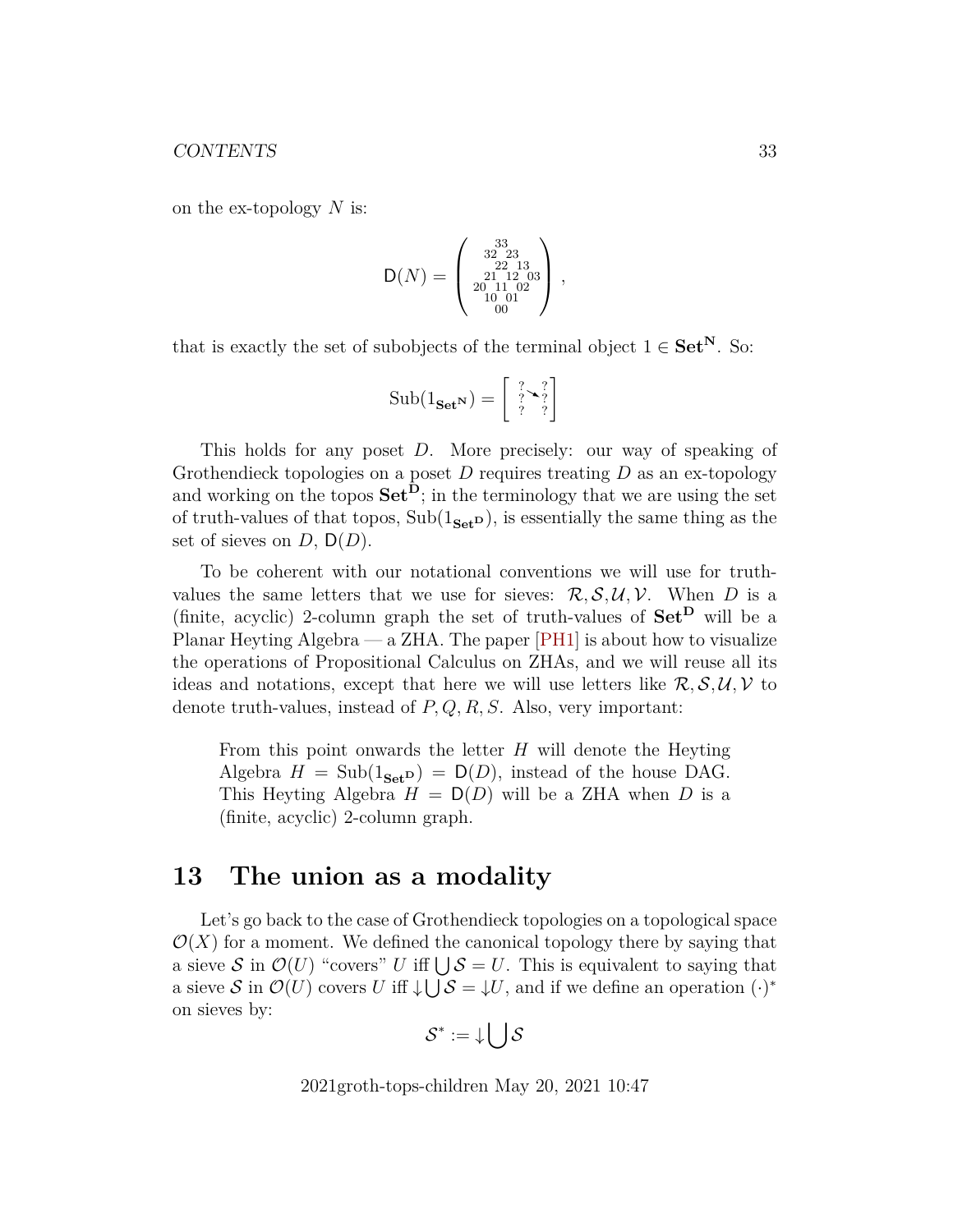then we can redefine the notion of canonical Grothendieck topology in terms of it (details soon!). This operation  $(\cdot)^* : H \to H$ , where H is the Heyting Algebra of sieves-a.k.a.-truth-values obeys, for all sieves  $\mathcal R$  and  $\mathcal S$ ,

$$
\mathcal{S} \subseteq \mathcal{S}^* = \mathcal{S}^{**} \quad \text{and} \quad (\mathcal{R} \cap \mathcal{S})^* = \mathcal{R}^* \cap \mathcal{S}^* ,
$$

which are exactly the conditions on J-operators in [\[PH2\]](#page-44-0), except that Joperators act on ZHAs, not in Heyting Algebras in general.

An operation  $(\cdot)^* : H \to H$  on a Heyting Algebra H that obeys  $S \subseteq$  $\mathcal{S}^* = \mathcal{S}^{**}$  and  $(\mathcal{R} \cap \mathcal{S})^* = \mathcal{R}^* \cap \mathcal{S}^*$  is called a nucleus on H. In [\[PH2\]](#page-44-0) there are lots of examples of nuclei and ways to visualize them, but the operation  $\mathcal{S}^* := \cup \cup \mathcal{S}$  doesn't appear there. In the next section we will see how to convert nuclei to Grothendick topologies, and vice-versa.

Note that in the page of examples in sec[.5](#page-9-0) the operation  $\mathcal{S}^* := \cup \cup \mathcal{S}$ appears at the end (...not yet! fix this!)

## <span id="page-33-0"></span>**14 Nuclei, congruences, and sub-HAs**

In section [10](#page-25-0) we saw a way to take a set  $\mathcal Y$  of sieves and generate a Grothendieck topology  $J<sub>y</sub>$  from it, and how to take a Grothendieck topology J and generate a set of sieves  $\mathcal{Y}_J$  from it. Now we will do something much more powerful. We will use a shorter notation: we will use  $J$  to denote a Grothendieck topology,  $\mathcal Y$  to denote a set of sieves,  $\sim$  to denote a congruence,  $(\cdot)^*$  to denote a nucleus, and H' to denote a sub-ZHA (of our planar Heyting Algebra  $H$ ); note that we are using indefinite articles everywhere — they imply that there is a "space of all 'J's", a "space of all ' $\sim$ 's", and so on. From these space of 'J's, of ' $\sim$ 's, etc, we can build the spaces of all functions between them, and when we say "a function  $(J \mapsto \sim)$ " it will be implicit that it will be a function that receives 'J's and returns '∼'s — an element of that space of functions.

Fix a two-column graph  $D$ ; let H be the planar Heyting Algebra of the down-sets of D. This  $H = D(D)$  is also the algebra of truth-values of the topos Set<sup>D</sup>:  $H = Sub(1_{Set}^D)$ . Let  $\Omega$  be the (canonical) subobject classifier of the topos Set<sup>D</sup>. We will need the 10 definitions below, that suppose that D, H, and  $\Omega$  are fixed:

1. a proto-Grothendieck topology J is an operation that takes each  $u \in D$ to a subset  $J(u) \subset \Omega(u)$ , and a Grothendieck topology J is a proto-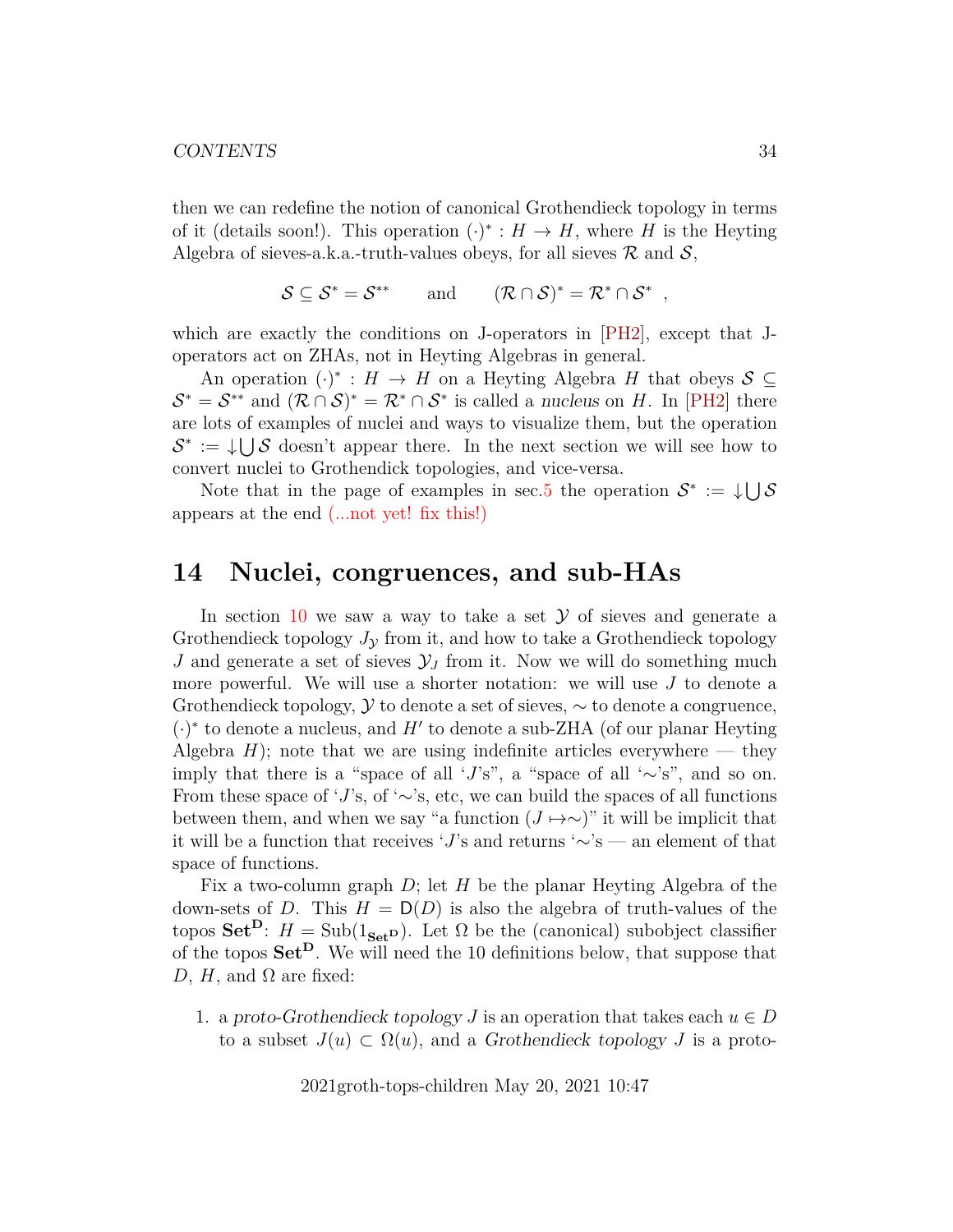Grothendieck topology J plus the assurance (in the sense of  $[{\rm FavC}]$ , sections 6.4 and 7.5]) that this J obeys hasmax<sub>J</sub>, trans<sub>J</sub>, and stab<sub>J</sub>,

- 2. a proto-congruence  $\sim$  is a relation  $\sim \subset H \times H$ , and a congruence  $\sim$  is a proto-congruence  $\sim$  plus the assurance that this  $\sim$  is an equivalence relation on  $H$ ,
- 3. a proto-nucleus  $(\cdot)^*$  is a function  $(\cdot)^*$  :  $H \to H$ , and a nucleus  $(\cdot)^*$ is a proto-nucleus  $(\cdot)^*$  plus the assurance that for all  $\mathcal{R}, \mathcal{S} \in H$  the conditions  $\mathcal{R} \leq \mathcal{R}^* = \mathcal{R}^{**}$  and  $(\mathcal{R} \wedge \mathcal{S})^* = \mathcal{R}^* \wedge \mathcal{S}^*$  hold,
- 4. a proto-sub-HA is a subset  $H' \subset H$ , and a sub-HA is a H' that is a Heyting Algebra (obs: with operations  $\vee_{H'}$  and  $\rightarrow_{H'}$  defined in a funny way; see [\[Lin14,](#page-43-4) Definition B.10]. TODO: explain that!),
- 5. a proto-set of sieves  $\mathcal{Y}$  is a subset  $\mathcal{Y} \subseteq D$ , and a set of sieves is the same thing as a proto-set of sieves.

In some contexts "an operation  $(J \mapsto \sim)$ " will be a function that receives proto-Grothendieck topologies and returns proto-congruences, and in other contexts it will be a function that receives (non-proto-)Grothendieck topologies and returns (non-proto-)congruences — the notation won't change. We will always say very clearly if the current context is "everything is proto" or "nothing is proto".

We will always draw our  $(·)$ <sup>\*</sup>s,  $H$ 's, ~s, Js and  $\mathcal{Y}$ s in this position:

$$
(\cdot)^{*} \quad H' \quad \text{(nucleus)} \quad \text{(sub-HA)}\sim \quad J \quad \text{(congruence)} \quad \text{(Groth.top)}
$$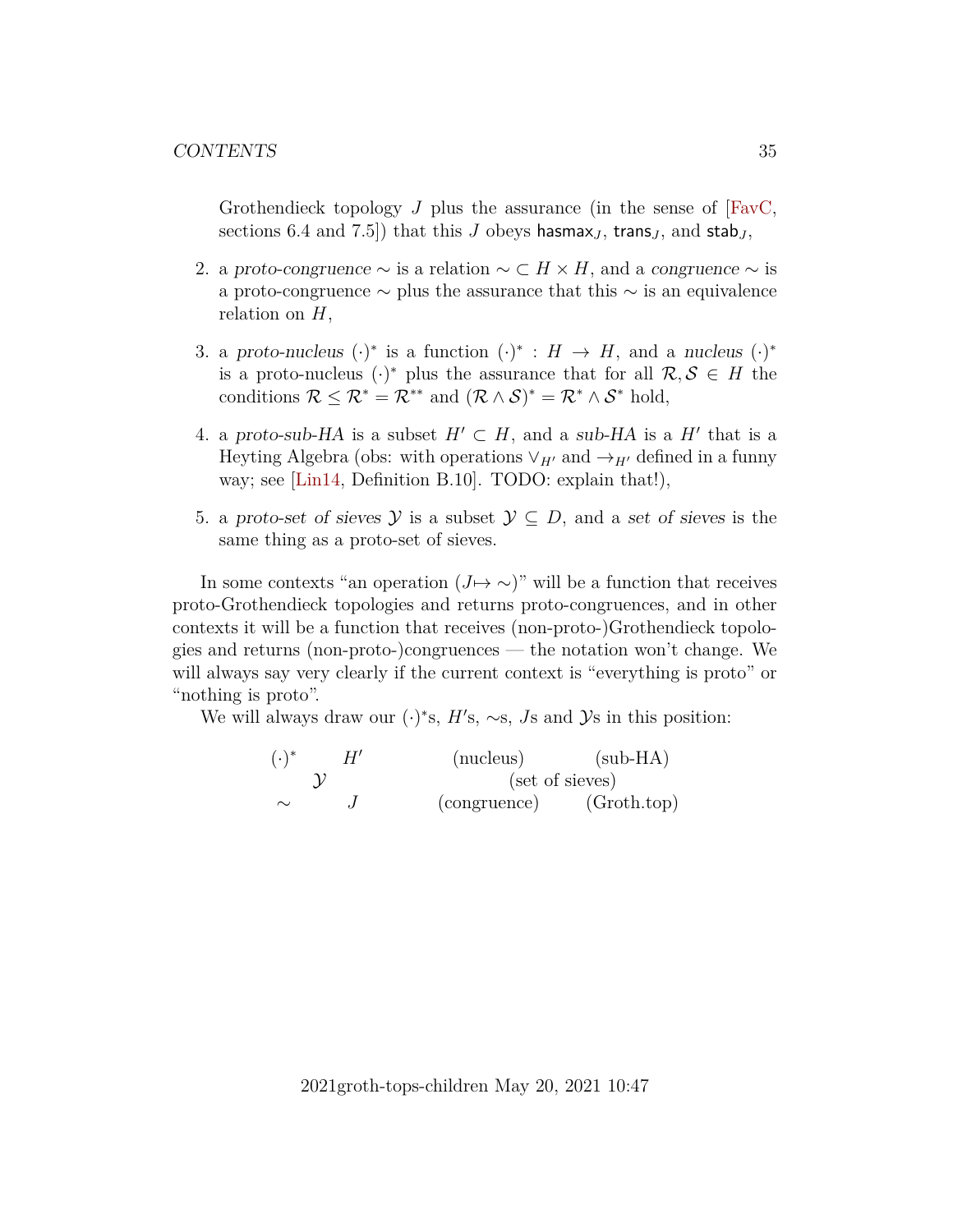Our first twelve conversion functions will be these ones:

$$
(\mathcal{Y} \mapsto J) \quad J(u) = \{ \mathcal{S} \in \Omega(u) \mid \mathcal{Y} \cap \downarrow u \subseteq \mathcal{S} \}
$$
  
\n
$$
(J \mapsto \mathcal{Y}) \quad \mathcal{Y} = \{ u \in D \mid J(u) = \{ \downarrow u \} \}
$$
  
\n
$$
((\cdot)^* \mapsto H') \quad H' = \{ \mathcal{S} \in H \mid \mathcal{S}^* = \mathcal{S} \} = H^*
$$
  
\n
$$
(H' \mapsto (\cdot)^*) \quad \mathcal{S}^* = \bigcap \{ \mathcal{T} \in H' \mid \mathcal{S} \subseteq \mathcal{T} \}
$$
  
\n
$$
((\cdot)^* \mapsto \sim) \quad \sim = \{ (\mathcal{R}, \mathcal{S}) \in H^2 \mid \mathcal{R}^* = \mathcal{S}^* \}
$$
  
\n
$$
(\sim \mapsto (\cdot)^*) \quad \mathcal{S}^* = \bigcup \{ \mathcal{R} \in H \mid \mathcal{R} \sim \mathcal{S} \}
$$
  
\n
$$
((\cdot)^* \mapsto J) \quad J(u) = \{ \mathcal{S} \in \Omega(u) \mid u \in \mathcal{S}^* \}
$$
  
\n
$$
(J \mapsto (\cdot)^*) \quad \mathcal{S}^* = \{ u \in D \mid \mathcal{S} \cap \downarrow u \in J(u) \}
$$
  
\n
$$
(H' \mapsto J) \quad J(u) = \{ \mathcal{S} \in \Omega(u) \mid \forall \mathcal{T} \in H'. \ (\mathcal{S} \subseteq \mathcal{T} \Rightarrow u \in \mathcal{T}) \}
$$
  
\n
$$
(J \mapsto H') \quad H' = \{ \mathcal{S} \in H \mid \forall u \in D. \ (\mathcal{S} \cap \downarrow u \in J(u) \Rightarrow u \in \mathcal{S}) \}
$$
  
\n
$$
(\sim \mapsto J) \quad J(u) = \{ \mathcal{S} \in \Omega(u) \mid \mathcal{S} \sim \downarrow u \}
$$
  
\n
$$
(J \mapsto \sim) \quad \sim = \{ (\mathcal{R}, \mathcal{S}) \in H^2 \mid \forall u \in D. \ (\mathcal{R} \cap \downarrow u \in J(u) \leftrightarrow \mathcal{S} \cap \downarrow u
$$

They correspond to the arrows in these diagrams,



The right half of that diagram corresponds to this diagram from [\[Lin14\]](#page-43-4), theorem B.25, page 64:



but Lindenhovius uses 'j's for nuclei, ' $\mathcal{M}$ 's for subframes (we use sub-HAs instead of subframes), and  $\theta$ 's for congruences.

Lindenhovius presents the conversions in the way that is standard in mathematical texts: he starts by defining each of the four corners of the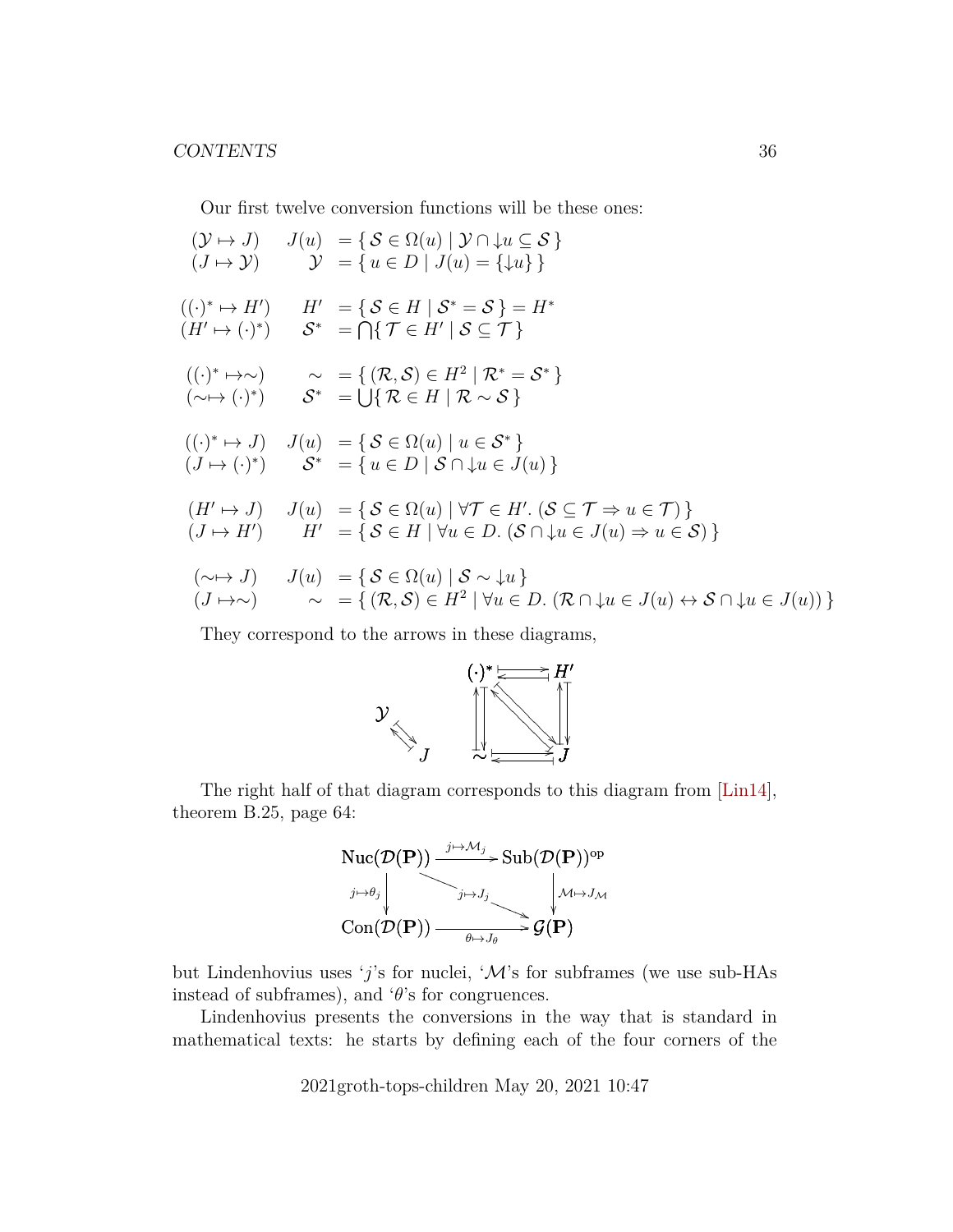diagram in its non-proto version, first as a set, and then as a poset — see the references in the diagram below,



and then he defines each of the five arrows above as a "non-proto" order isomorphism, and this takes at least a half page of his paper in each case. Let me explain what I mean by "proto" and "non-proto" here, and explain how we can change the order of the definitions and leave everything that is not "proto" to a second stage ("for adults"). This idea comes from sections 12 and 19 of [\[IDARCT\]](#page-43-5).

Look at this diagram:

$$
A \qquad A' = \{ a \in A \mid P(a) \}
$$
  

$$
f \Big|_{y}^{q} = f' \Big|_{y}^{q} = \{ b \in A \mid Q(a) \}
$$
  

$$
B \qquad B' = \{ b \in A \mid Q(a) \}
$$

Suppose that A is our set of proto-'a's, A' is our set of 'a's, B is our set of proto-'b's, and B' is our set of 'b's. Also, P is a proposition on A, and Q is a proposition on B.

When we define a bijection between sets  $A$  and  $B$  in a proof assistant or in a type theory we define it as a 4-uple, made of an arrow  $f: A \rightarrow B$ , an arrow  $g : B \to A$ , and assurances that  $g \circ f = id$  and  $f \circ g = id$ . A proto-bijection is just the pair of arrows  $(f, g)$ , without the assurances (i.e., without the "proofterms"). In order to show that this bijection restricts to a bijection between A' and B' we need two other proof terms: one for  $\forall a \in A.(P(a) \rightarrow Q(f(a)))$ and another for  $\forall b \in B.(Q(b) \rightarrow P(g(b)))$ . Lindenhovius uses this order of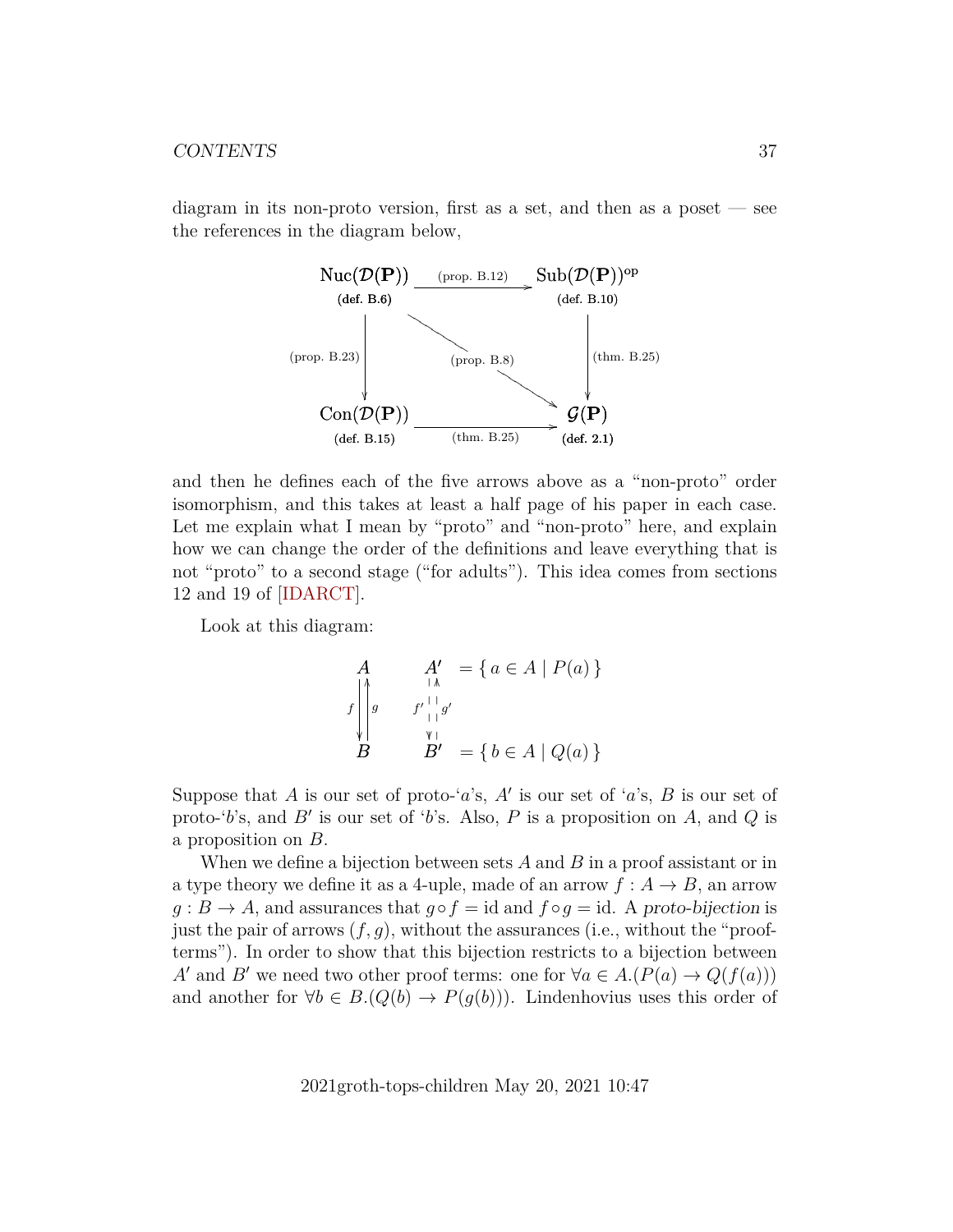definition,

A, P, B, Q,  
\nf, (
$$
\forall a \in A.(P(a) \rightarrow Q(f(a))))
$$
,  
\ng, ( $\forall b \in B.(Q(b) \rightarrow P(g(b))))$ ,  
\n( $\forall a \in A.(P(a) \rightarrow a = g(f(a))))$ ,  
\n( $\forall b \in B.(Q(b) \rightarrow b = f(g(b))))$ ,

and on top of that he also defines ordering on its sets  $A'$  and  $B'$ , and proves that his 'f's and 'g's preserve these orderings.

Our intent here is to show that to understand Grothendieck topologies on (finite) posets we can, and we should, start by just the "proto" part,

 $A, B, f, g$ 

that in this case will be the definitions of proto-Grothendieck topology, protocongruence, proto-nucleus, proto-sub-HA and proto-set of sieves from the beginning of this section, plus the 12 conversion functions in this diagram:



Let's fix a two-column graph  $D$ ; we will use the Art Déco N of section [11.1](#page-29-0) as our D. Remember that its algebra of truth-values is this ZHA:

$$
H = \mathsf{D}(N) = \left(\begin{smallmatrix} 33 \\ 32 & 23 \\ 22 & 13 \\ 21 & 12 & 03 \\ 20 & 11 & 02 \\ 10 & 01 \\ 00 \end{smallmatrix}\right)
$$

In sections 1 and 2 of [\[PH2\]](#page-44-0) we defined "slashings" on a ZHA. They looked like this:



2021groth-tops-children May 20, 2021 10:47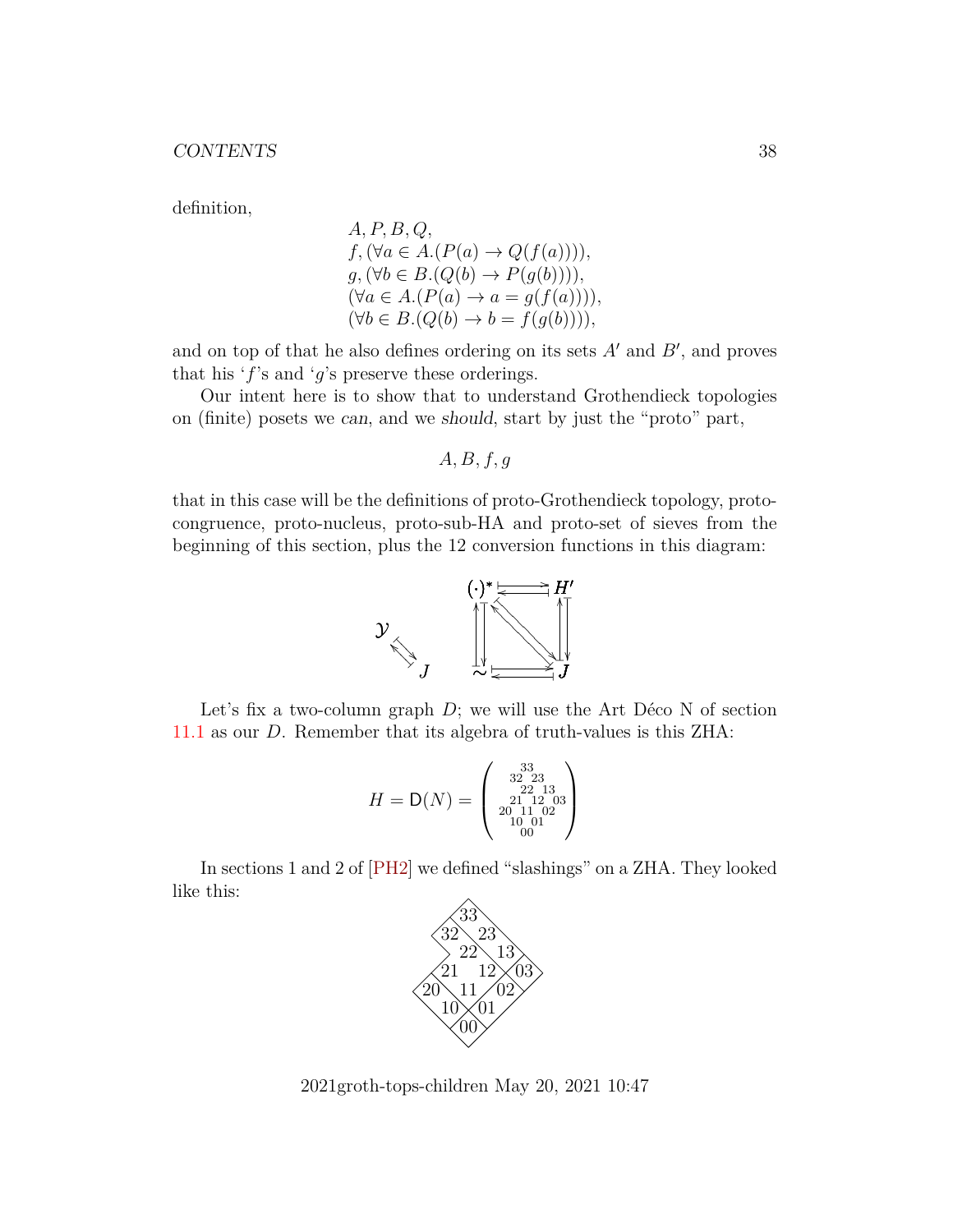but they could be interpreted in many ways. We will add subscripts to them to disambiguate:



Here the subscript  $(\cdot)^*$  in the first slashing indicates that we are interpreting it as the operation that takes all elements in each region to the top element of that region, and the subscript (∼) in the second one indicate that we are interpreting it as the equivalence relation that says that  $\mathcal{R} \sim \mathcal{S}$  is true iff S and S are both in the same region. The " $(\cdot)^* =$ " and the "∼ =" mean "let  $(·)$ <sup>\*</sup> be this function from H to H<sup>"</sup> and "let ∼ be this equivalence relation on  $H$ ".

The X-shaped diagram associated to a given set of sieves  $\mathcal Y$  is built as this: 1) take this  $\mathcal{Y}$ , and use the twelve conversions in any order you like to build the  $(·)$ <sup>\*</sup>, the H', the  $\sim$ , and the J associated to it; the theorems in [\[Lin14\]](#page-43-4) indicate that the results will be will-defined and don't depend on the order used to define them; 2) draw them in this position,

$$
\begin{array}{cc}\n(\cdot)^* & H' \\
\sim & \mathcal{Y} \\
\sim & J\n\end{array}
$$

replacing each symbol by its corresponding value.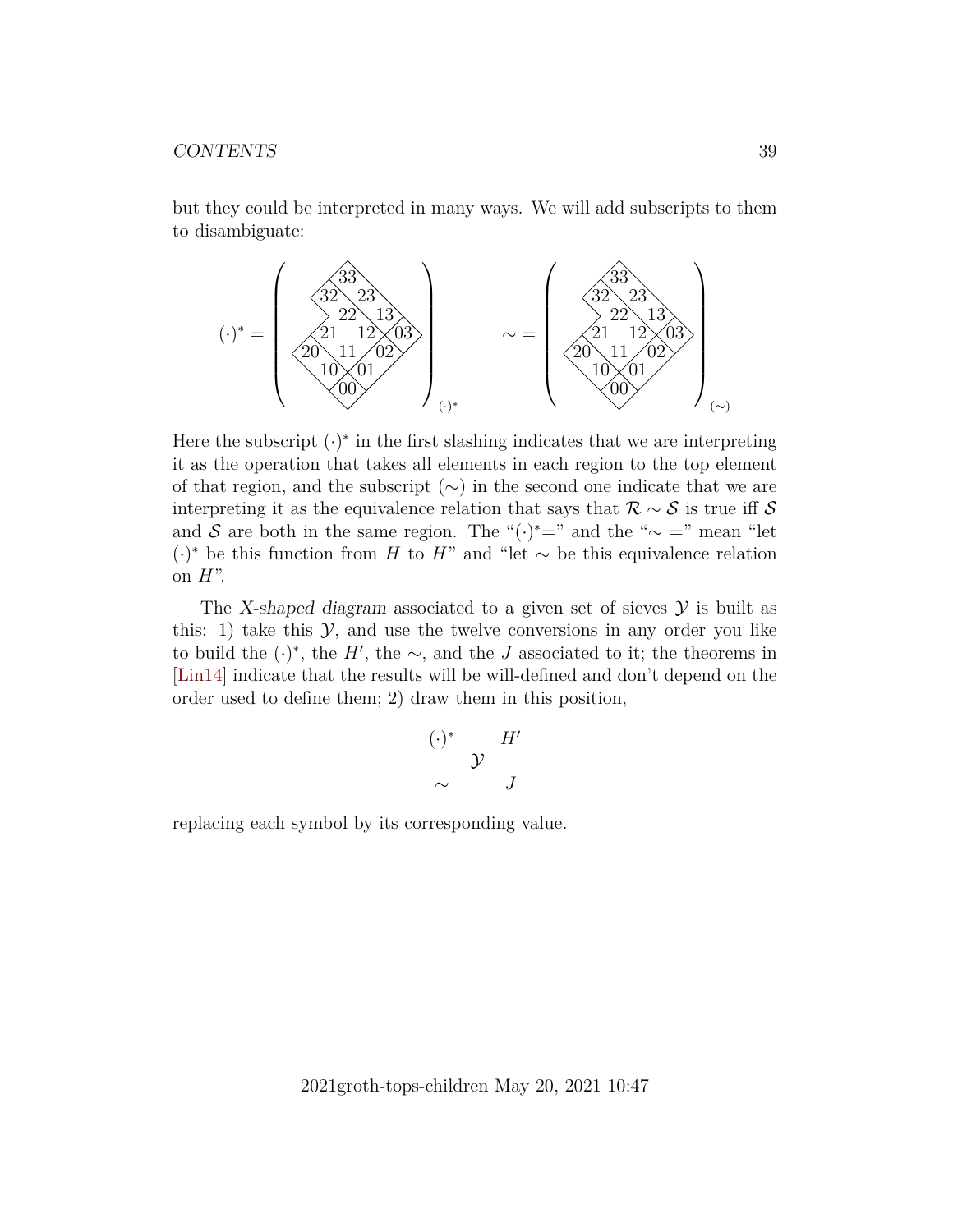Here are two examples of X-shaped diagrams.

1. For  $\mathcal{Y} = \{1, \ldots, 1\}$  we get this — compare it with the double negation modality of [\[PH2,](#page-44-0) sec.6]:



2. For  $\mathcal{Y} = \begin{cases} 3 & -3, \\ -2, \end{cases}$  $1 \_ -1$  $\}$  we get this — the "forcing modality"  $(\wedge 21 \wedge \rightarrow 12)$  of [\[PH2,](#page-44-0) sec.6]):



2021groth-tops-children May 20, 2021 10:47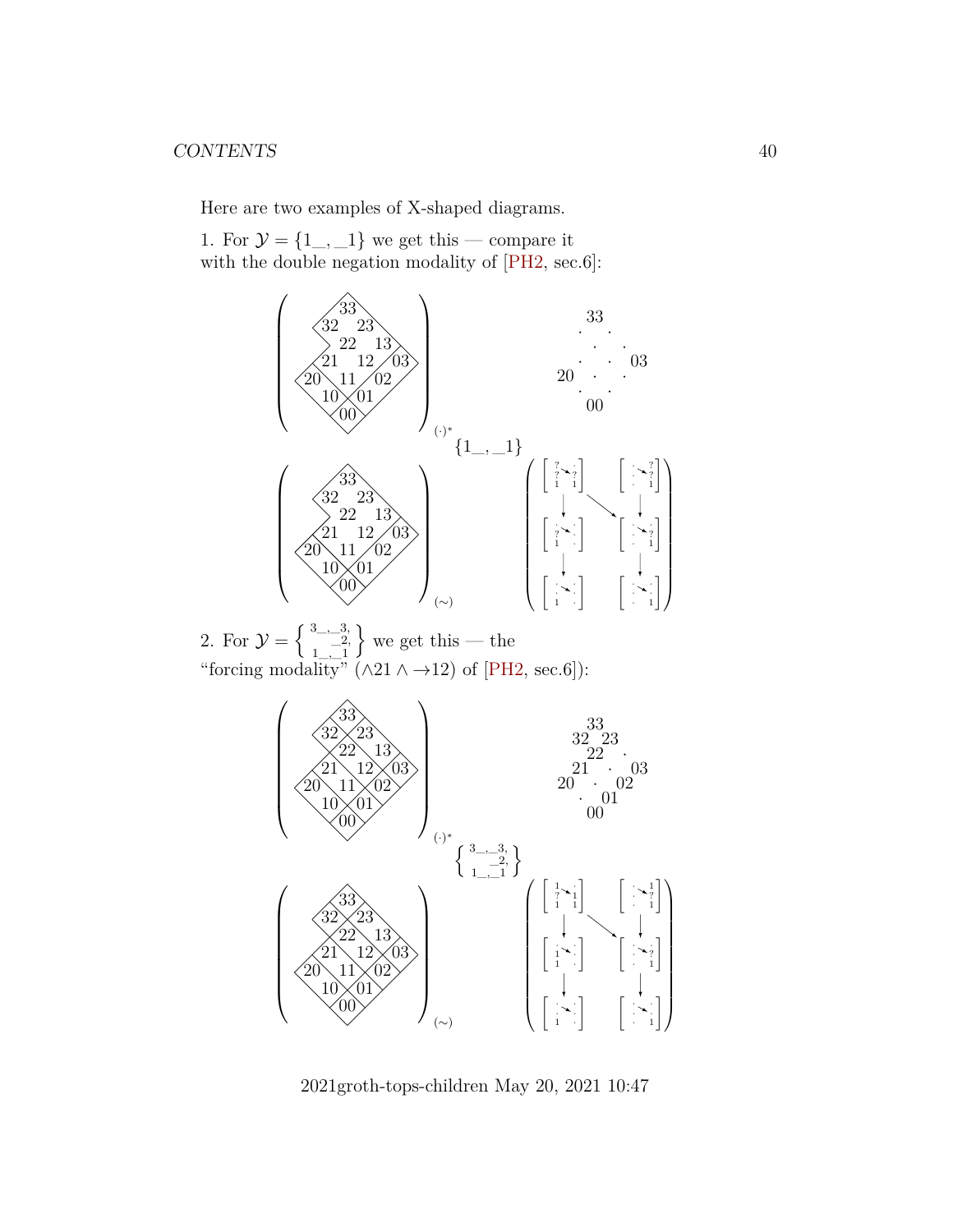## <span id="page-40-0"></span>**15 Extracting meaning from pictures**

(This section is a mess)

After calculating a few X-shaped diagrams by brute force we get  $-$  or, let me be more honest:  $I got$  — some visual intuition on what the twelve conversions from section [14](#page-33-0) "mean"... in particular, I became able to reconstruct the definitions of the twelve conversions from vague memories of what they should do. My memory is especially bad, and I have to reconstruct definitions and proofs all the time; I wrote a bit about that in [\[IDARCT,](#page-43-5) section 10] and [\[FavC,](#page-43-1) section 6].

This is an excerpt from a long blog post by Kevin Buzzard([\[Buz21\]](#page-43-10)):

#### **Mathematicians think in pictures**

I have a picture of the real numbers in my head. It's a straight line. This picture provides a great intuition as to how the real numbers work. I also have a picture of what the graph of a differentiable function looks like. It's a wobbly line with no kinks in. This is by no means a perfect picture, but it will do in many cases. For example: If someone asked me to prove or disprove the existence of a strictly increasing infinitely differentiable function  $f : \mathbb{R} \to \mathbb{R}$  such that  $f'(37) = 0$  and  $f''(37) < 0$  then I would start by considering a picture of a graph of a strictly increasing function (monotonically increasing as we move from left to right), and a second picture of a function whose derivative at  $x = 37$  is zero and whose second derivative is negative (a function with a local maximum). I then note that there are features in these pictures which make them incompatible with each other. Working with these pictures in mind, I can now follow my intuition and write down on paper a picture-free proof that such a function cannot exist, and this proof would be acceptable as a model solution to an exam question. My perception is that other working mathematicians have the same pictures in their head when presented with the same problem, and would go through roughly the same process if they were asked to write down a sketch proof of this theorem.

A good part of [\[Lin14\]](#page-43-4) is about nice properties that we have when our posets are finite, or Artinian, and that do not need to hold in more complex cases — and I don't have a way to discuss them with diagrams yet.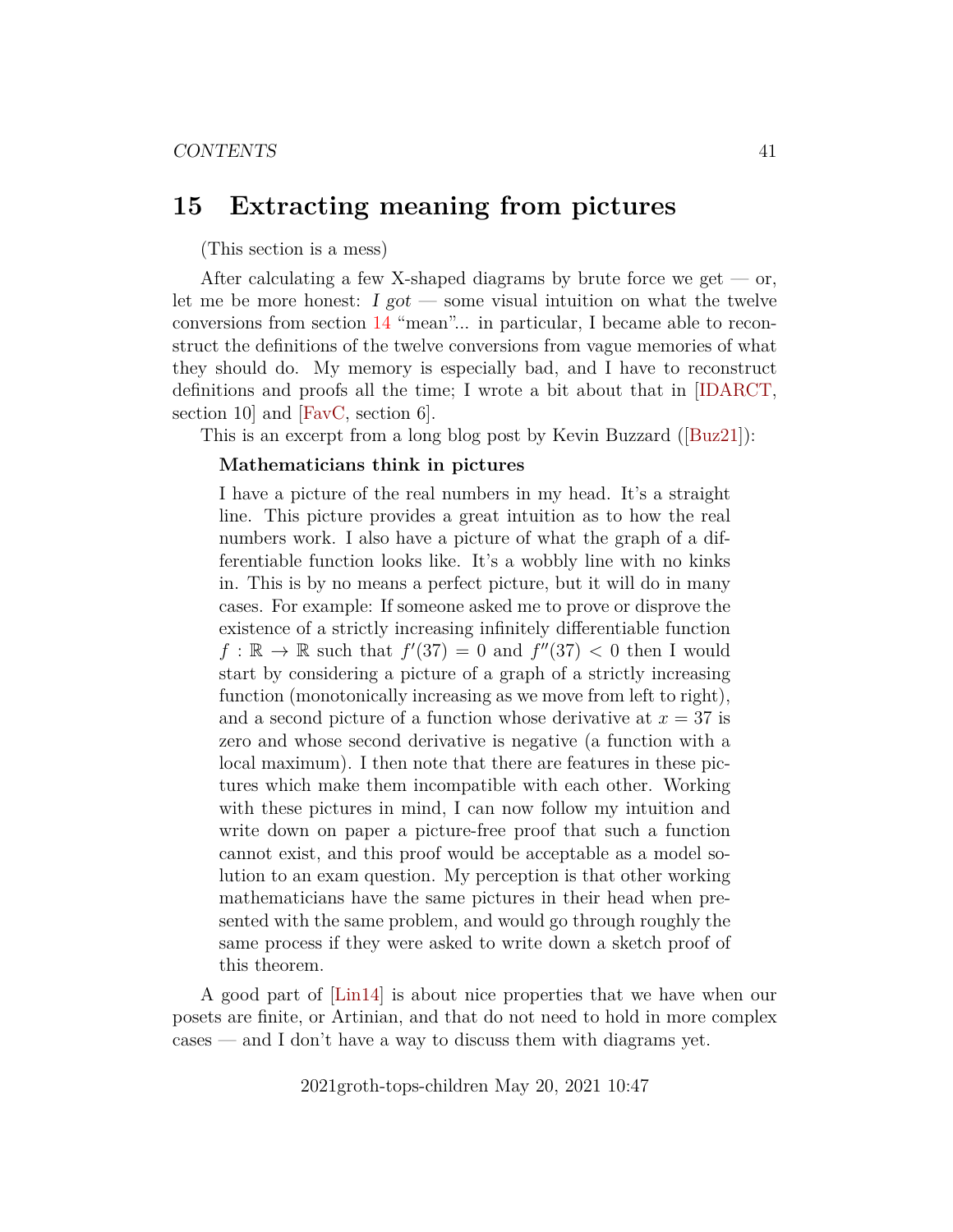(To do: mention Badiou, and how the non-mathematicians that study Badiou that I know try to understand his uses of toposes)

## <span id="page-41-0"></span>**16 Lawvere-Tierney topologies**

It is easy to connect what we saw in the previous sections with Lawvere-Tierney topologies. Let me state some facts without proof.

1. Start with a nucleus  $(\cdot)^*$  on a ZHA, and calculate both its associated set of sieves  $Y$  and its 2-column graph with question marks (as in [\[PH2,](#page-44-0) section 1.1.]. The elements of  $\mathcal Y$  are exactly the points of the 2CG that do not have question marks. For example, here  $\mathcal{Y} = \{3_-, 1_-, -1, -2, -3\}$ :



2. Start with a nucleus  $(\cdot)^*$  on a ZHA, and calculate its associated Grothendieck topology  $J$  and its Lawvere-Tierney topology  $j$ . This  $j$  is the characteristic map of the inclusion  $J \hookrightarrow \Omega$  in the pullback diagram below:



Our big diagram in section [11.1](#page-29-0) hinted at an alternative way to draw each  $J(u)$  and each  $\Omega(u)$ , in this part:

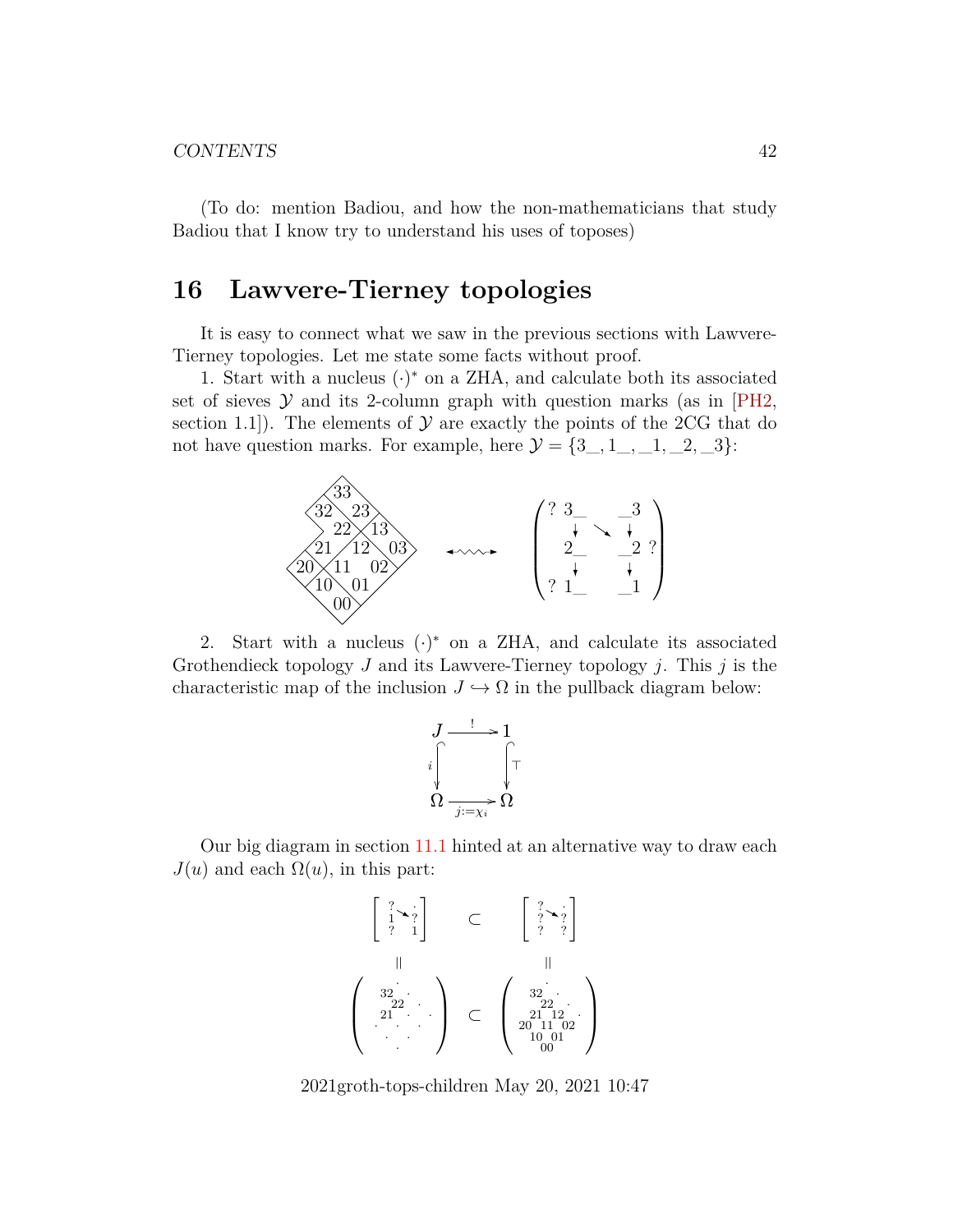Let's take this alternative way further. For each ex-open set  $u \in D$  the map  $j(u)$ :  $\Omega(u) \to \Omega(u)$  can be drawn in a very nice way as a slashing on just  $\Omega(u)$ ; we draw the points of H that are not in  $\Omega(u)$  as dots to indicate that they are outside of the domain, as we did in section [5.](#page-9-0)

We can calculate the J and the j for the nucleus  $(\cdot)^*$  above by brute force, and draw them. We get this:



We have: a)  $j(u)(S) = S^* \wedge \downarrow u$ , and b)  $J(u) = \{ S \in \Omega(u) \mid S^* = \downarrow u \}$ , i.e.,  $J(u)$  is made of the points of  $\Omega(u)$  in the topmost region of  $j(u)$ . It is possible to prove that these properties hold in general, and they mean that if we start from a nucleus  $(\cdot)^*$  it is very easy to draw the j and the J associated to it: each  $j(u)$  is made by "restricting  $(\cdot)^*$  to  $\downarrow u$ ", and each  $J(u)$  in this notation is made of the elements of the topmost region of the corresponing  $j(u)$ ; to draw each  $J(u)$  in the other notation we have to erase everything above  $\downarrow u$  and write the ex-open sets with question marks as '?'s and the other ones as '1'. For example:

$$
\begin{pmatrix} ? & 3 & 3 \\ \frac{1}{2} & \frac{1}{2} & ? \\ ? & 1 & 1 \end{pmatrix} \qquad \rightsquigarrow \qquad \begin{bmatrix} ? & 3 \\ 1 & ? \\ ? & 1 \end{bmatrix} = J(3)
$$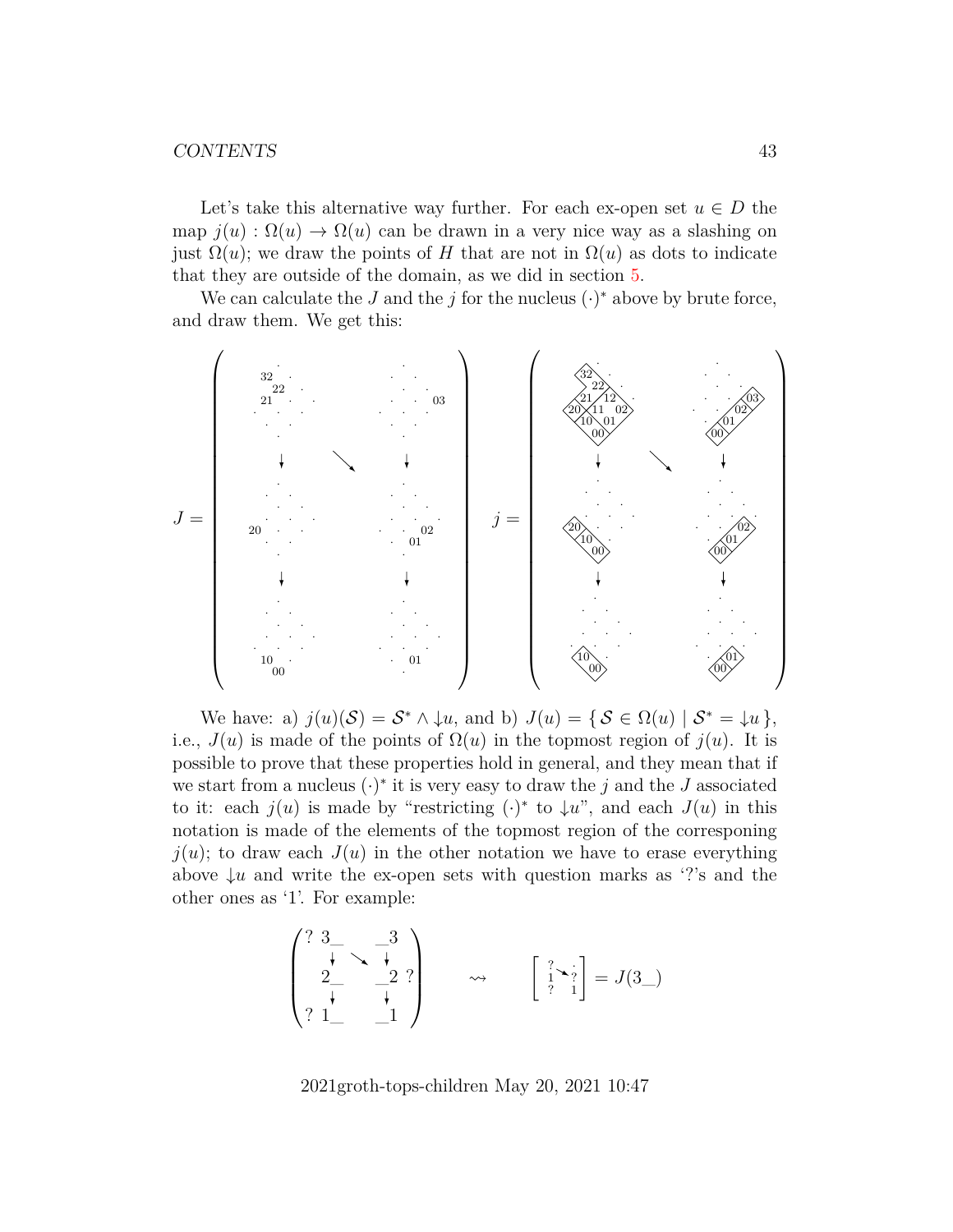## <span id="page-43-2"></span>**17 Etc**

TODO: closure operators, sheaves, the sheafification functor. Clean up [\[Och20\]](#page-43-8) and [\[PH2\]](#page-44-0). The functor  $+$  of [\[LM92,](#page-43-3) p.129].

THANKS: to Ana Luiza Tenório for all the encouragement, comments, and questions!

# **References**

- <span id="page-43-10"></span>[Buz21] K. Buzzard. "Formalising mathematics: an introduction". [https:](https://xenaproject.wordpress.com/2021/01/21/formalising-mathematics-an-introduction/) [//xenaproject.wordpress.com/2021/01/21/formalising](https://xenaproject.wordpress.com/2021/01/21/formalising-mathematics-an-introduction/)[mathematics-an-introduction/](https://xenaproject.wordpress.com/2021/01/21/formalising-mathematics-an-introduction/). 2021.
- <span id="page-43-6"></span>[Che04] E. Cheng. "Mathematics, Morally". [http : / / eugeniacheng .](http://eugeniacheng.com/wp-content/uploads/2017/02/cheng-morality.pdf) [com/wp-content/uploads/2017/02/cheng-morality.pdf](http://eugeniacheng.com/wp-content/uploads/2017/02/cheng-morality.pdf). 2004.
- <span id="page-43-7"></span>[DP02] B.A. Davey and H.A. Priestley. *Introduction to Lattices and Order*. Cambridge University Press, 2002.
- <span id="page-43-1"></span>[FavC] E. Ochs. "On my favorite conventions for drawing the missing diagrams in Category Theory". [http://angg.twu.net/math](http://angg.twu.net/math-b.html#favorite-conventions)[b.html#favorite-conventions](http://angg.twu.net/math-b.html#favorite-conventions). 2020.
- <span id="page-43-5"></span>[IDARCT] E. Ochs. "Internal Diagrams and Archetypal Reasoning in Category Theory". In: *Logica Universalis* 7.3 (Sept. 2013). [http:](http://angg.twu.net/math-b.html#idarct) [//angg.twu.net/math-b.html#idarct](http://angg.twu.net/math-b.html#idarct), pp. 291–321.
- <span id="page-43-4"></span>[Lin14] A.J. Lindenhovius. "Grothendieck Topologies on Posets". [https:](https://arxiv.org/pdf/1405.4408v2.pdf) [//arxiv.org/pdf/1405.4408v2.pdf](https://arxiv.org/pdf/1405.4408v2.pdf). 2014.
- <span id="page-43-3"></span>[LM92] S. Mac Lane and I. Moerdijk. *Sheaves in geometry and logic: a first introduction to topos theory*. Springer, 1992.
- <span id="page-43-9"></span>[Nea08] W. Neate. *Wire's "Pink Flag"*. 33 1/3. Continuum, 2008.
- <span id="page-43-8"></span>[Och20] E. Ochs. "Each closure operator induces a topology and viceversa". <http://angg.twu.net/math-b.html#clops-and-tops>. 2020.
- <span id="page-43-0"></span>[PH1] E. Ochs. "Planar Heyting Algebras for Children". In: *South American Journal of Logic* 5.1 (2019). [http://angg.twu.net/math](http://angg.twu.net/math-b.html#zhas-for-children-2)[b.html#zhas-for-children-2](http://angg.twu.net/math-b.html#zhas-for-children-2), pp. 125–164.